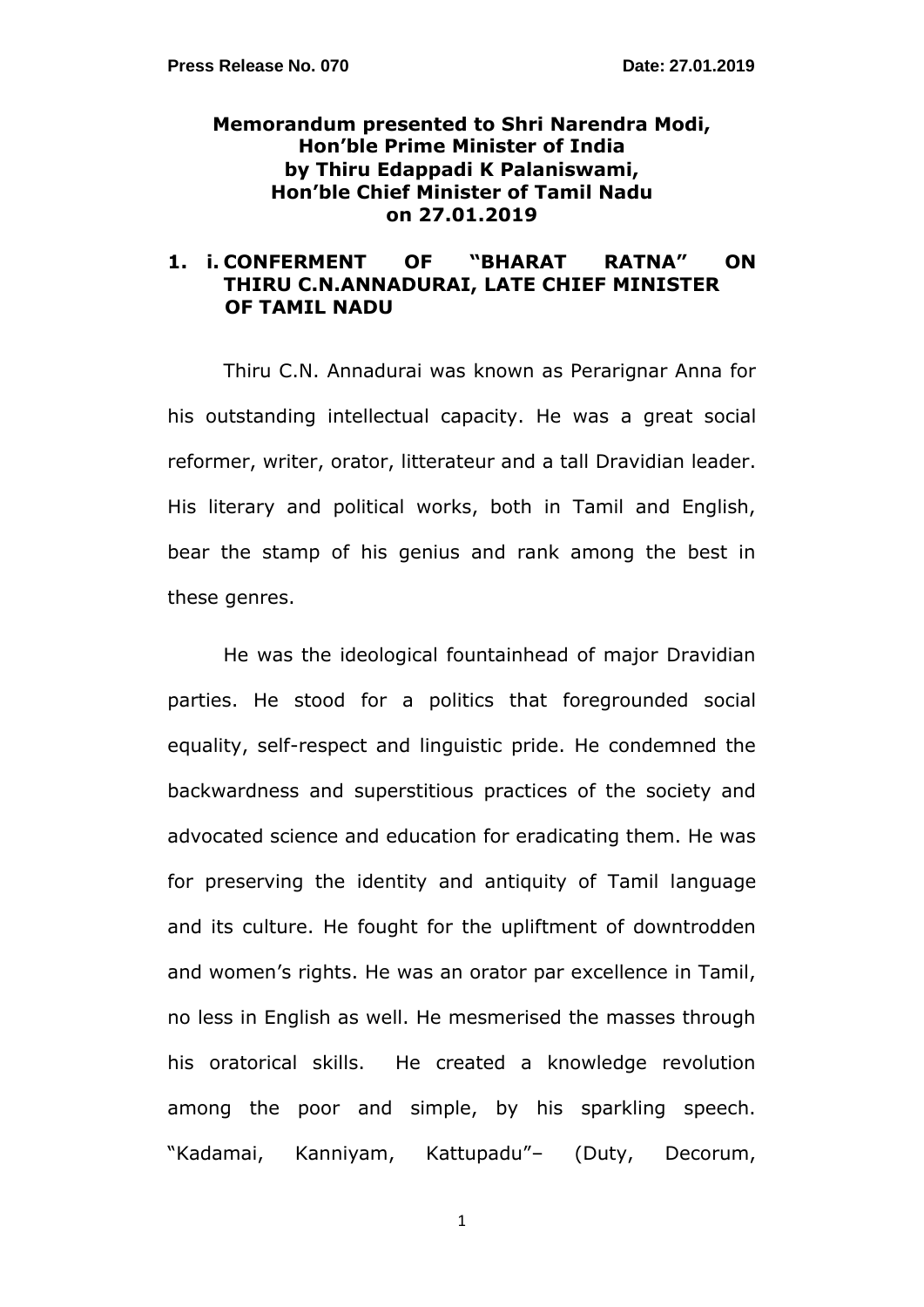Discipline) - the politico philosophical magical words coined by him.

Perarignar Annadurai had the distinction of converting the Dravidian ideology into a political formation and was instrumental in a regional party forming a Government for the first time in India. He served as the Chief Minister of Madras from 1967 till 1969. During his tenure as Chief Minister, "the State of Madras" was renamed as "Tamil Nadu".

He legalised self-respect marriages and introduced two language policy and "A rupee for a measure of rice scheme" in the Public Distribution System. He was the pioneer who championed the cause for State Autonomy.

Perarignar Annadurai was one of the Country's finest Parliamentarians and his speeches in the Parliament were well received and acclaimed by other Parliamentarians, cutting across party lines. Perarignar Annadurai is still remembered with fondness by a large number of people of Tamil Nadu, even now, 49 years after his demise. Several institutions and organisations in Tamil Nadu have been named after him.

Under his stewardship, people believed that the State was entering a new epoch. Abolition of levy on dry lands, assignment of wastelands to the landless poor, free education for students up to pre-university class, implementation of prohibition policy, development of Tamil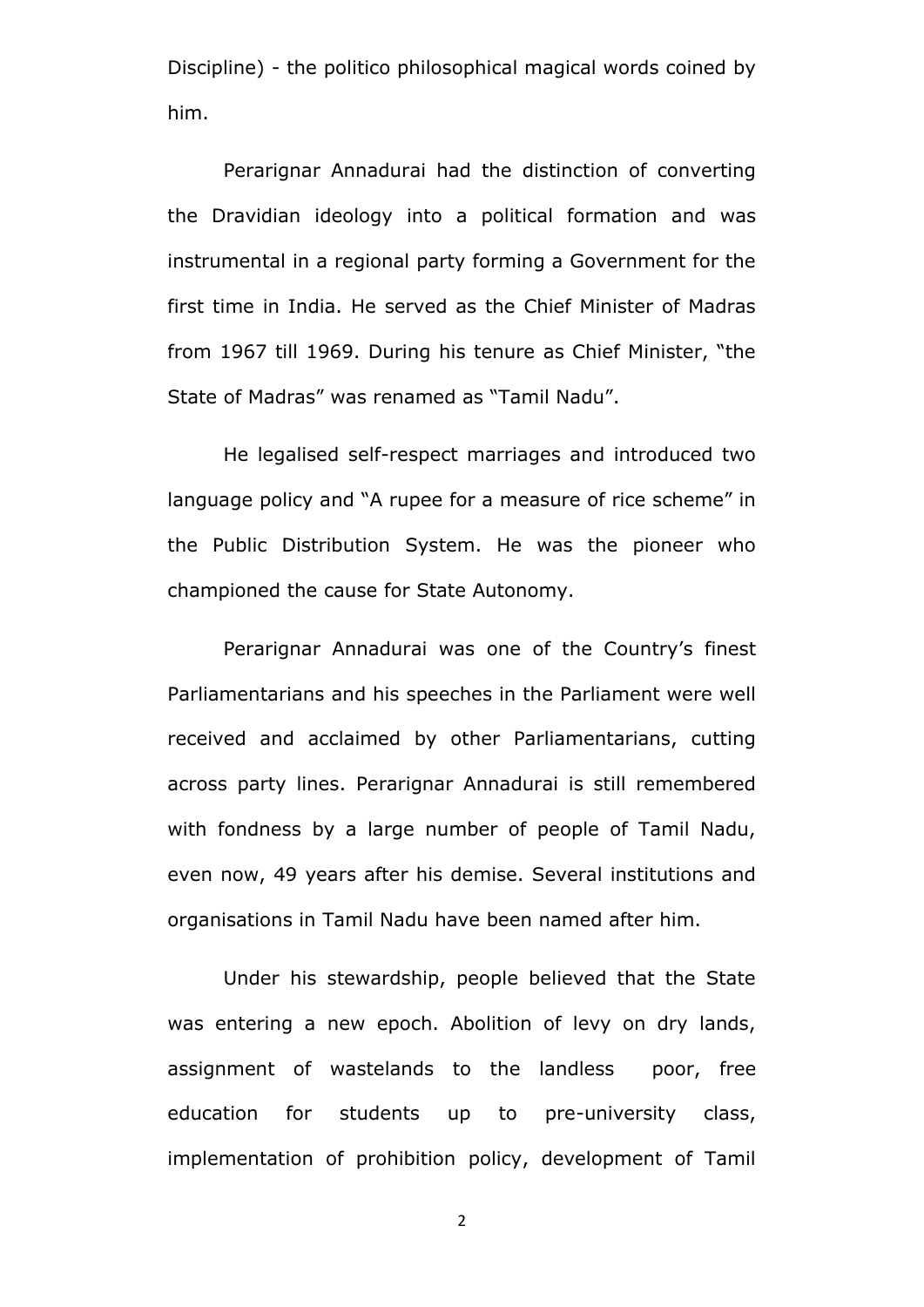were among some of the far reaching initiatives undertaken by him.

The advent of the political party headed by Perarignar Annadurai as a party in power in the State of Tamil Nadu marks a watershed. He was a titan among the politicians living in his era and was well respected even by his worst critics. He was mild mannered, accommodative, upright and fought tirelessly for improving the socio-economic conditions of the people.

In view of his contributions to Tamil Nadu, in particular and India as a whole, the Tamil Nadu Cabinet unanimously resolved on 9.9.2018 that this statesman needs to be honoured befittingly with the highest civilian award, the Bharat Ratna and accordingly recommended to the Government of India to award **"Bharat Ratna"** to the Hon"ble Late Chief Minister of Tamil Nadu, Perarignar Annadurai posthumously.

**I request the Hon"ble Prime Minister to kindly confer the "Bharat Ratna" on Hon"ble Late Chief Minister of Tamil Nadu Thiru C.N. Annadurai, posthumously.**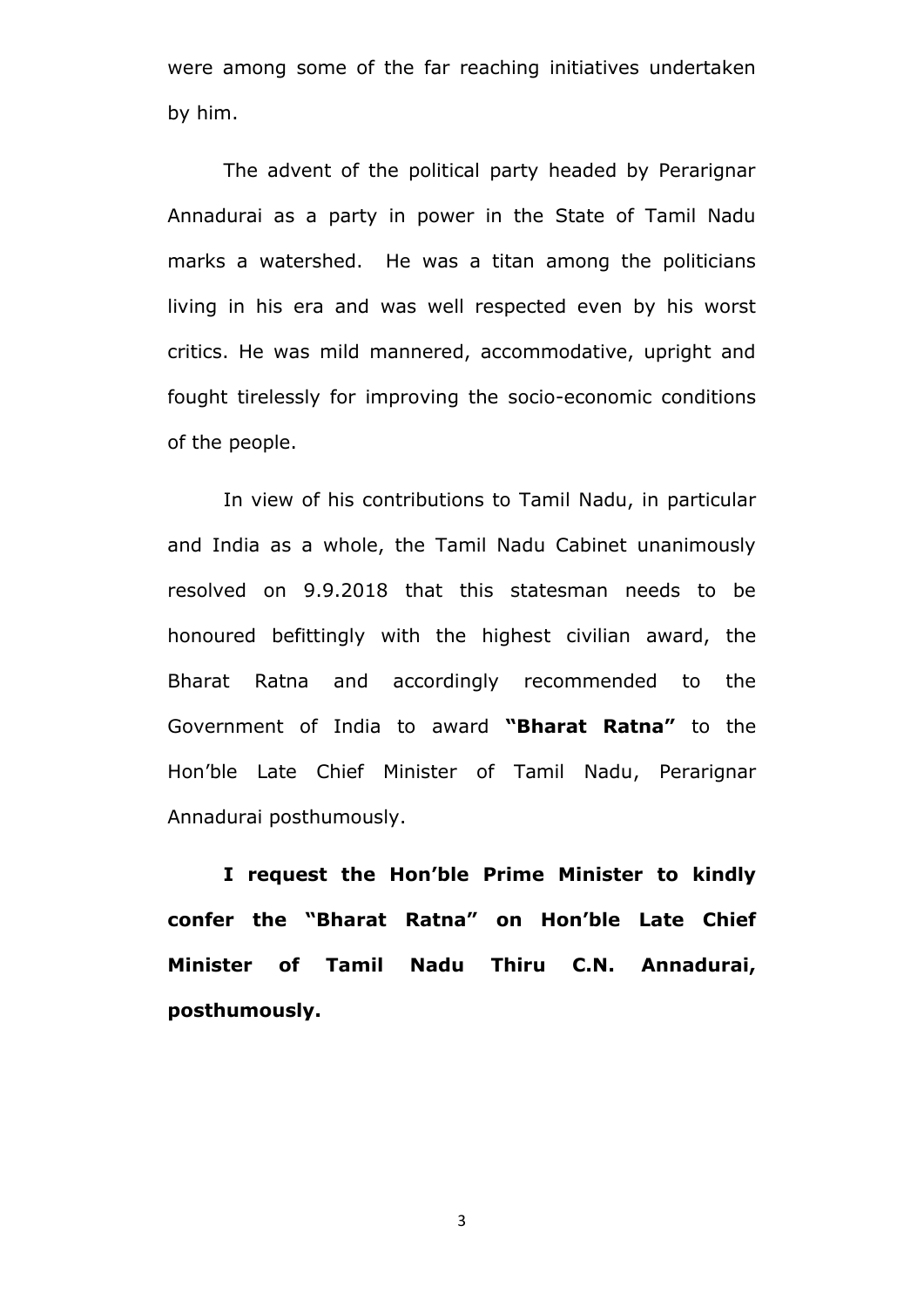## **ii. CONFERMENT OF "BHARAT RATNA" ON SELVI J JAYALALITHAA, LATE CHIEF MINISTER OF TAMIL NADU**

The late Hon"ble Chief Minister Selvi J Jayalalithaa is very fondly remembered by the people of Tamil Nadu as Puratchi Thalaivi Amma. The highest civilian honour – Bharat Ratna would be the most fitting way to recognize the extraordinary public service, phenomenal achievements and the remarkable life of one of the most influential political leaders of independent India. Our revered leader, Puratchi Thalaivi Amma overcame many obstacles in her life to reach the pinnacle of political achievement – of capturing the hearts, minds and imagination of the people of Tamil Nadu. She did so through formulating people-friendly and growth oriented policies founded on empathy and compassion, ensuring their effective implementation through administrative acumen and sound fiscal management and carrying out her political and administrative tasks by the dint of determination, dedication, perseverance and unstinted hard work. Vast sections of the Tamil population looked up to her as their leader, in whom they had implicit trust and in fact they deified her. Her initiatives won universal acclaim and were widely admired not only by other States in the country, but also by other countries.

The late Hon"ble Chief Minister, Puratchi Thalaivi Amma, excelled in academics and extra-curricular activities from her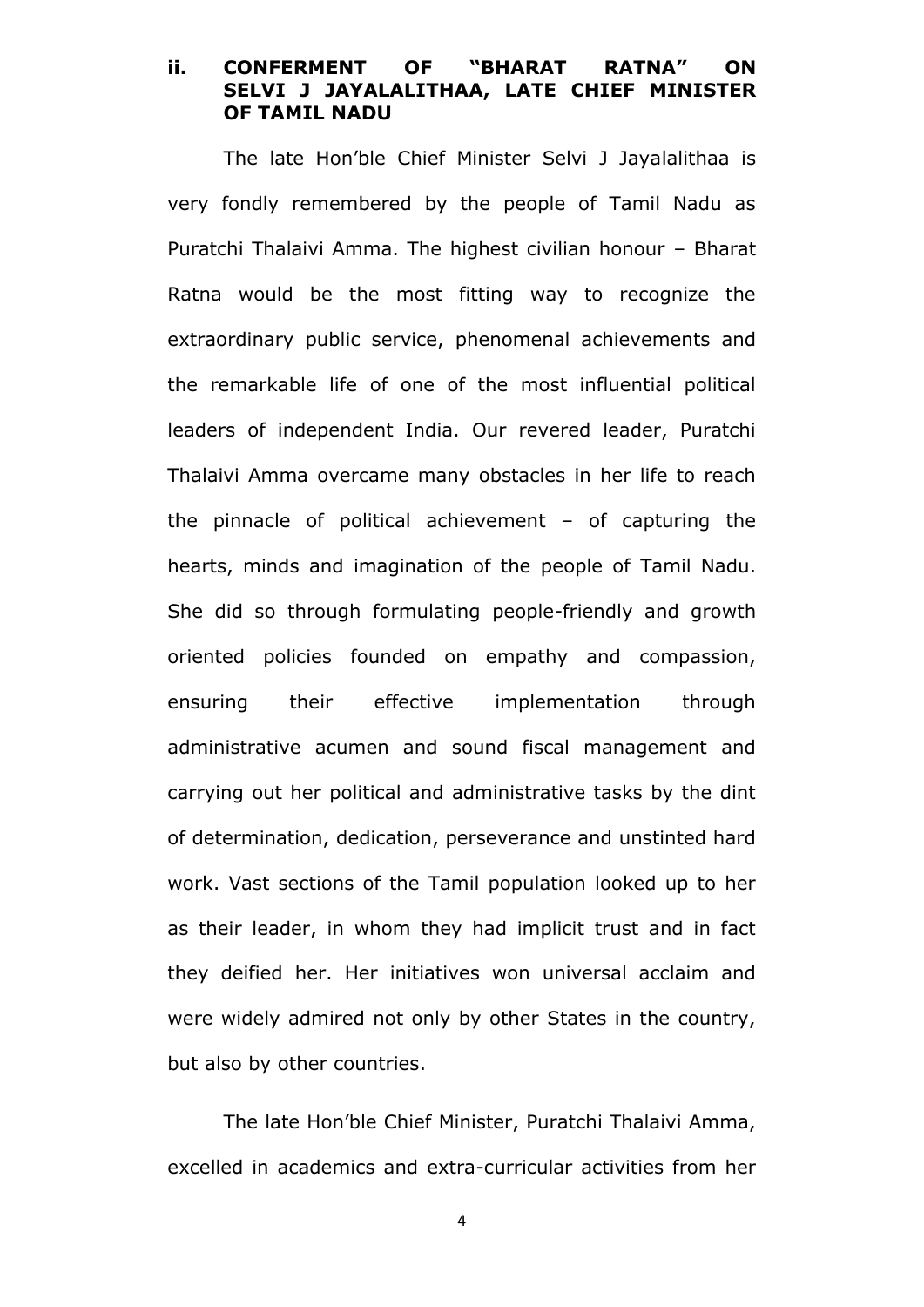early days as a student. Through her days as an accomplished and popular film actor, apart from being a consummate professional, she used every free moment of her time to read extensively and gain knowledge. In her early days in politics, she distinguished herself as an effective Member of Parliament in the Rajya Sabha, speaking on important issues including State Autonomy and Internal Security, which won acclaim from the then Prime Minister Smt. Indira Gandhi.

The late Hon"ble Chief Minister, Puratchi Thalaivi Amma overcame political vicissitudes and took over the mantle of the leadership of the All India Anna Dravida Munnetra Kazhagam. She led the AIADMK Party to a memorable electoral victory in 1991 and repeated the feat in 2001, 2011 and 2016, assuming office as the Chief Minister of Tamil Nadu, a record six times for a total period of 15 years. In between, she also led her party to strong performances in the elections to the Lok Sabha, in 1998, 1999, 2009 and most memorably in 2014. What is particularly remarkable is the manner in which in the last 3 elections – in 2011, 2014 (Lok Sabha) and 2016, she has strongly consolidated the popular mandate of the AIADMK party in the State. Today, the AIADMK has 50 Members of Parliament in the Lok Sabha and Rajya Sabha and is the third largest political formation in the country. This is entirely due to the massive public support built up by our revered leader, the late Hon"ble Chief Minister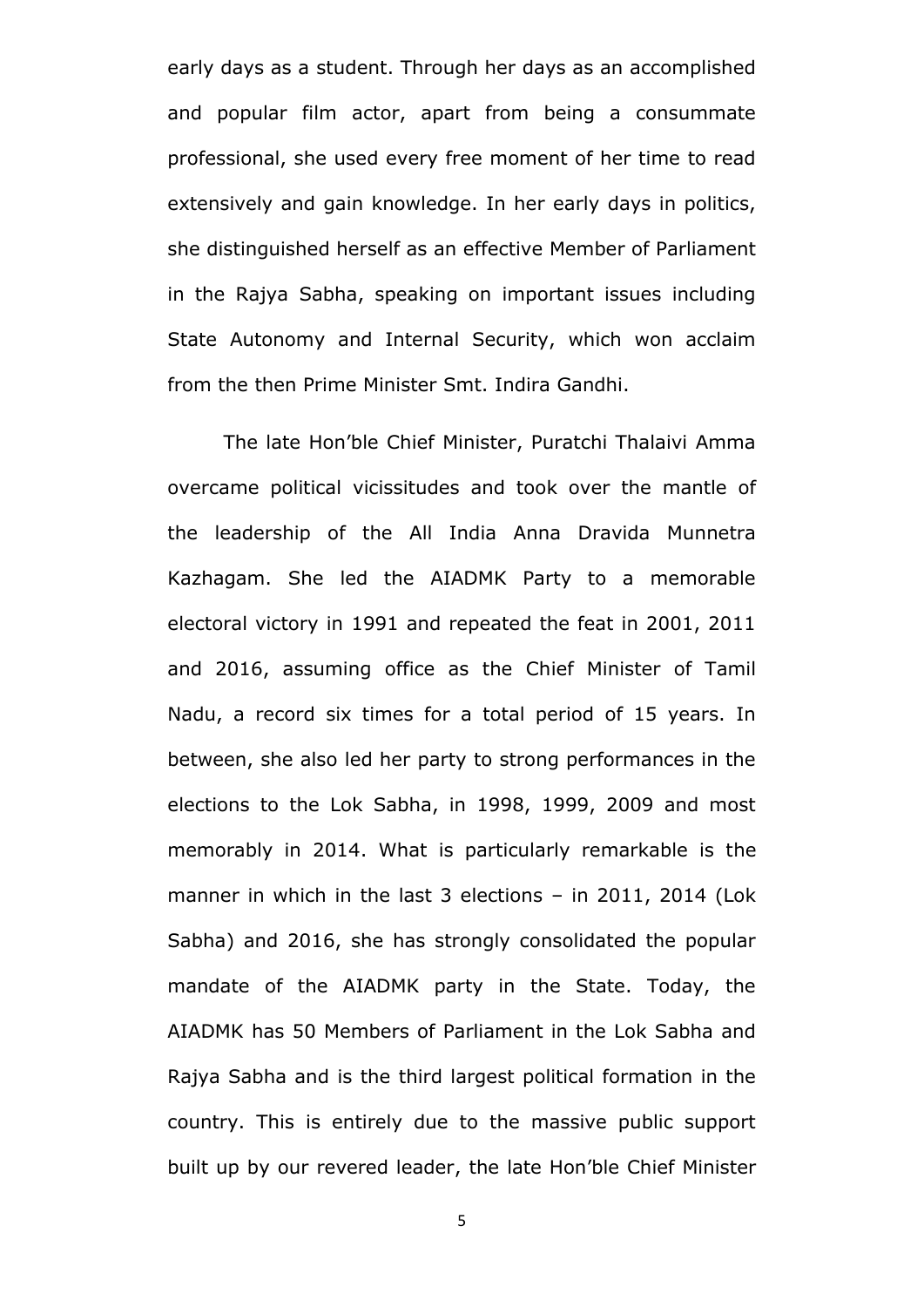of Tamil Nadu, Puratchi Thalaivi Amma, through sustained performance and political acumen. She was unarguably the most charismatic, dynamic and determined political leader that India has ever seen. She relentlessly challenged the male dominated politics of Tamil Nadu that worked to block her at every step of the way. She reached the top on her own, with no political background and became Chief Minister, not once, but six times.

The late Hon"ble Chief Minister, Puartchi Thalaivi Amma was uncompromising in her insistence on the perfect maintenance of law and order in the State. The Police force has been adequately funded and provisioned and its morale maintained at a very high level as the Late Hon"ble Chief Minister, Puratchi Thalaivi Amma, gave the Police Force a free hand to ensure that law and order is well maintained. Tamil Nadu has remained a haven of peace and tranquillity due to the efforts of Puratchi Thalaivi Amma. Firm action was taken against extremist elements and terrorists. The activities of the forest brigand Veerappan were curtailed and the threat was finally neutralized by the Tamil Nadu Police.

The late Hon"ble Chief Minister, Puratchi Thalaivi Amma pioneered All Women Police Stations and Women Commando Force in the State and ensured adequate recruitment of women in the State Police and thereby gave a very high sense of safety for women and the vulnerable. The late Hon"ble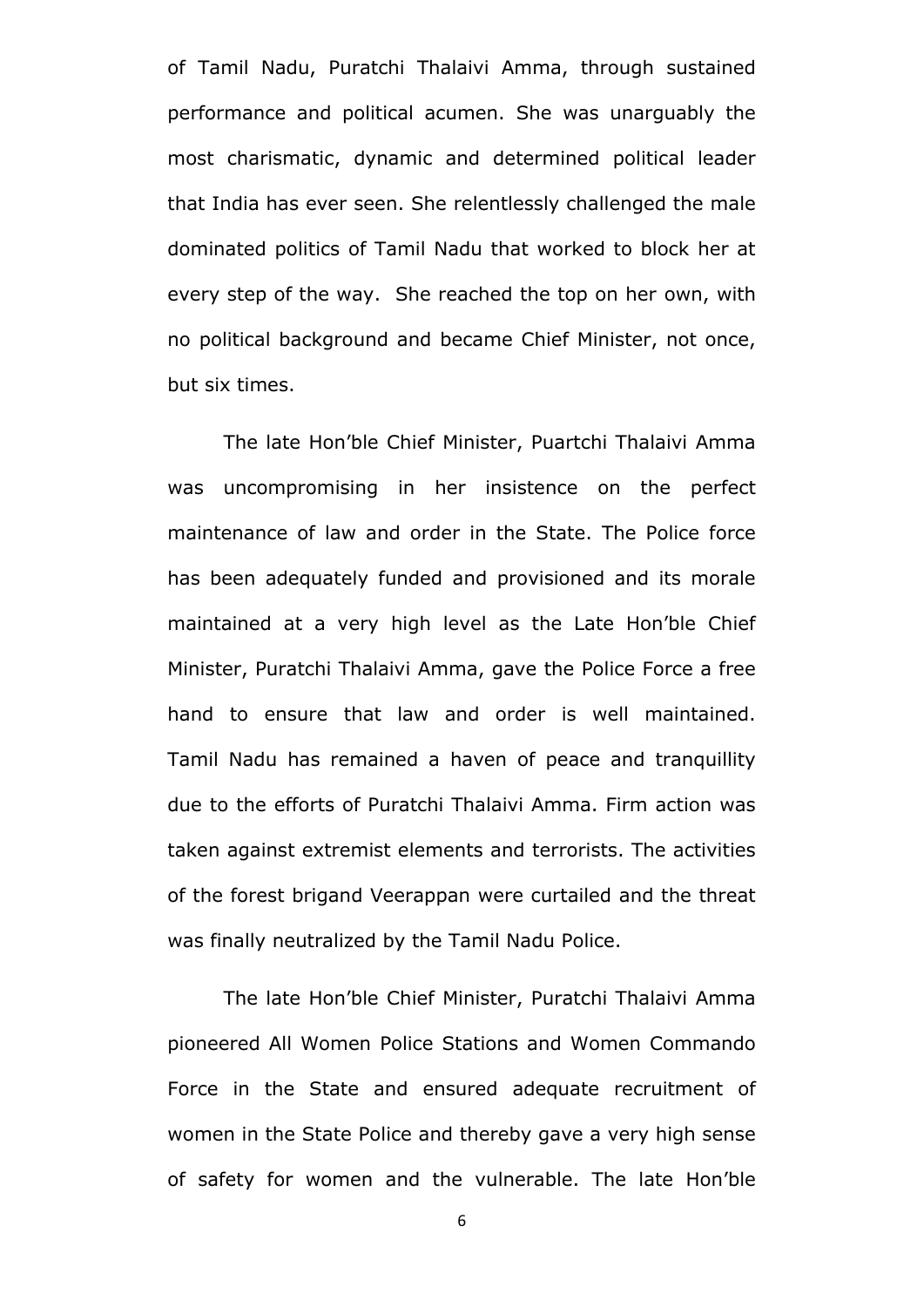Chief Minister, Puratchi Thalaivi Amma pioneered the path breaking Cradle Baby Scheme and the Girl Child Protection Scheme in the State which reversed the declining female sex ratio. The Cradle Baby Scheme was appreciated by Saint Mother Teresa as a great gift to children in Tamil Nadu and lauded the late Hon'ble Chief Minister's welfare projects for girls, destitute women and the aged. The late Hon"ble Chief Minister, Puratchi Thalaivi Amma"s schemes to promote enhanced work participation by women included the distribution of essential equipment like mixies, grinders and fans which eased the domestic drudgery of women, the increase in the maternity leave eligibility for women to 9 months, the enhanced financial benefits under the Dr. Muthulakshmi Reddy Maternity Benefit Scheme. Enhanced financial assistance under the Marriage Assistance Schemes and provision of 8 gram gold coin, incentivized female education by postponing the age of marriage. Empowerment of women through Self Help Groups and enhancement of livelihood through provision of economic assets to women including milch animals, sheep and goats was ensured. All these innovative measures remarkably enhanced the status of women in Tamil Nadu and proved to be model schemes for other States in the country.

Our revered leader, the late Hon"ble Chief Minister, Puratchi Thalaivi Amma transcended caste, creed and religion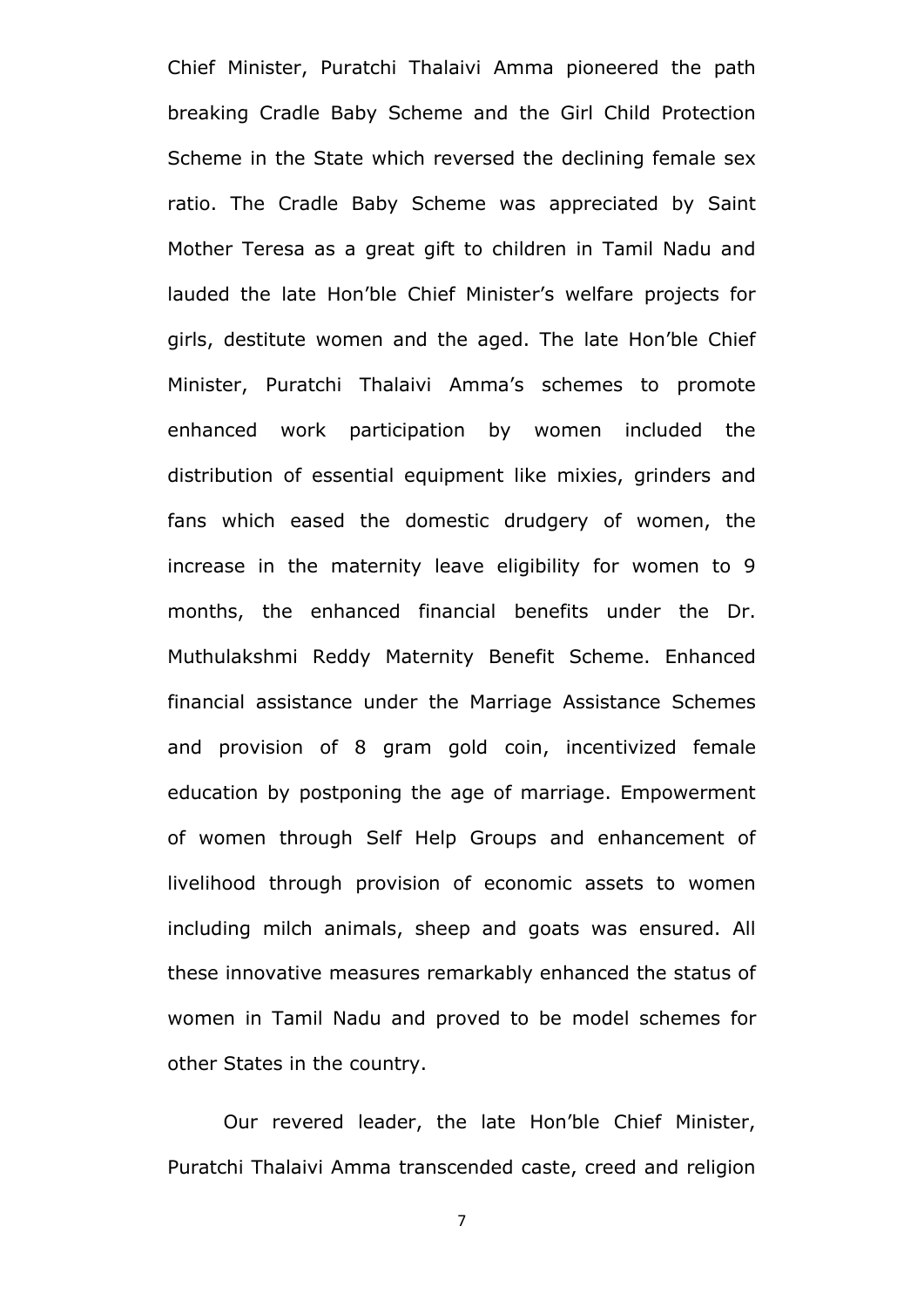in her concern to ensure social justice and to protect the interest of minorities, weaker sections and the vulnerable. Our revered leader the late Hon"ble Chief Minister, Puratchi Thalaivi Amma was instrumental in securing the constitutional protection for Tamil Nadu"s long standing policy of 69% reservation for Backward, Most Backward Classes and Scheduled Castes and Tribes. The interests of the minorities were consistently protected and the State was kept free of communal strife.

When she assumed office as Chief Minister in 1991, Tamil Nadu"s per capita income was still below the national average. Today it is nearly 75 per cent above the national average. Tamil Nadu"s economy under the leadership of the late Hon"ble Chief Minister, Puratchi Thalaivi Amma registered the strongest consistent growth and Tamil Nadu has become the second largest State economy in India.

It is not only strong economic growth in Tamil Nadu that has been a significant achievement, but also under the leadership of the Late Hon"ble Chief Minister, Puratchi Thalaivi Amma, Tamil Nadu is one State that has sustained its level of social sector expenditure. Late Hon"ble Chief Minister, Puratchi Thalaivi Amma had in her first term in office itself formulated a "Social Safety Net" for which protected allocations were made in the Budget year after year in the areas of Health, Education, Nutrition, Welfare of Women and Children, Welfare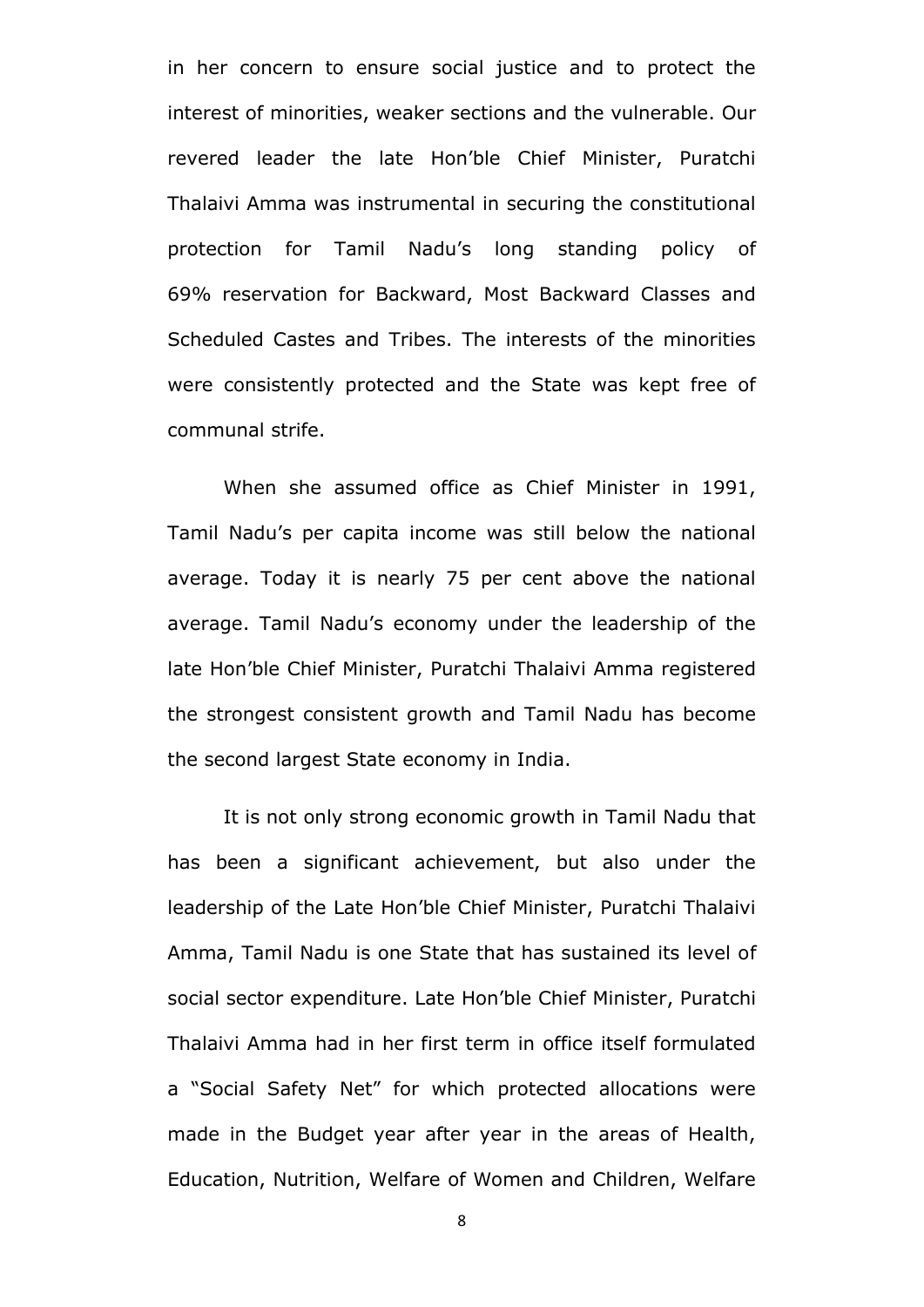of the Differently Abled, Welfare of the Scheduled Castes and Tribes and Social Security. The allocations have consistently grown through her successive tenures. The scheme to distribute free bicycles to all students in Government and Aided Higher Secondary Schools ensured greater mobility, while the scheme to distribute laptops bridged the digital divide and a new generation was prepared for the challenge of modern information technology. The Amma Unavagams (Canteens) which supply affordable and hygienic cooked food to the poor with dignity is an initiative which has been internationally acclaimed and is now sought to be replicated elsewhere in the country. Such efforts have paid rich dividends in terms of human development achievements in the State.

Alongside the human development achievements recorded in the State, consistent investments in infrastructure were also championed by the late Hon"ble Chief Minister, Puratchi Thalaivi Amma. This sustained performance has won appreciation from development economists across the world and is now an established model of development. The Tamil Nadu Vision 2023 reflected the far sighted perspective of the late Hon"ble Chief Minister, Puratchi Thalaivi Amma to set Tamil Nadu on a high growth path trajectory by ensuring sustained investments in the infrastructure, education, health and other related sectors. The Late Hon"ble Chief Minister,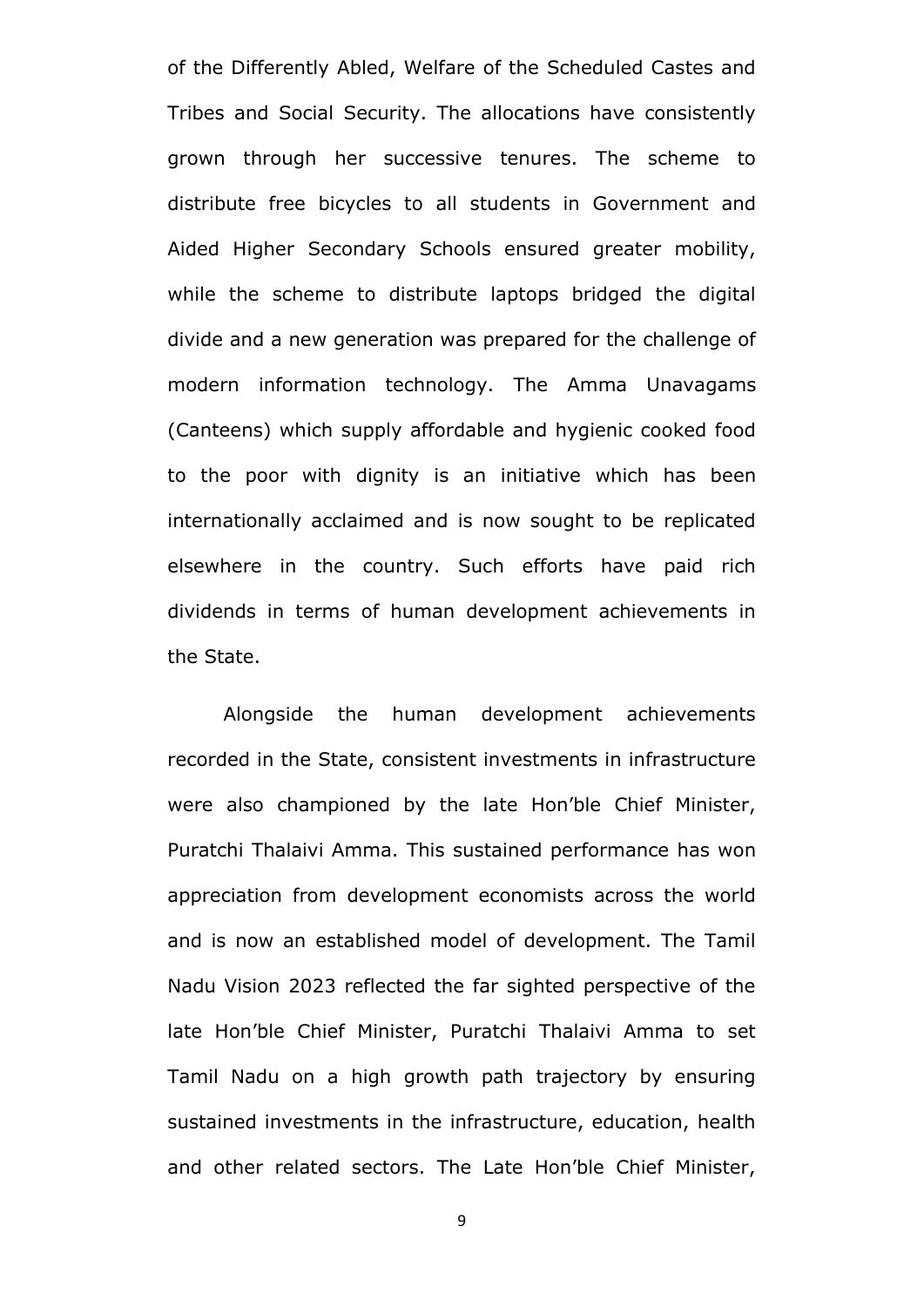Puratchi Thalaivi Amma's singular efforts ensured that the State which had a huge power deficit in 2011 when she assumed office, became a power surplus State by 2016. Major investments were also made in the Roads, Urban Development, Transport and related sectors.

Desalination, as a permanent solution for the perennial drinking water shortage in various parts of Tamil Nadu, was first initiated by the late Hon"ble Chief Minister. As early as 2001, Late Hon"ble Chief Minister, Puratchi Thalaivi Amma made Rain Water Harvesting mandatory in all Government and residential buildings which became an example for many States to follow. The high quality of human resources and of infrastructure and the very well maintained law and order situation have made Tamil Nadu a very attractive investment destination. The State continues to maintain its position with the largest number of factories and factory employees in the country. Even the President of the World Bank expressed his appreciation to the later Hon"ble Chief Minister, Puratchi Thalaivi Amma for the fact that usually Governments either follow a welfarist agenda or a business friendly agenda, but Tamil Nadu was a rare exception where the State continued to be business friendly even as it ensured that adequate attention and funding was provided for the welfare of the people. He had further stated that, "Tamil Nadu"s record in implementing projects was really fantastic". The efforts of the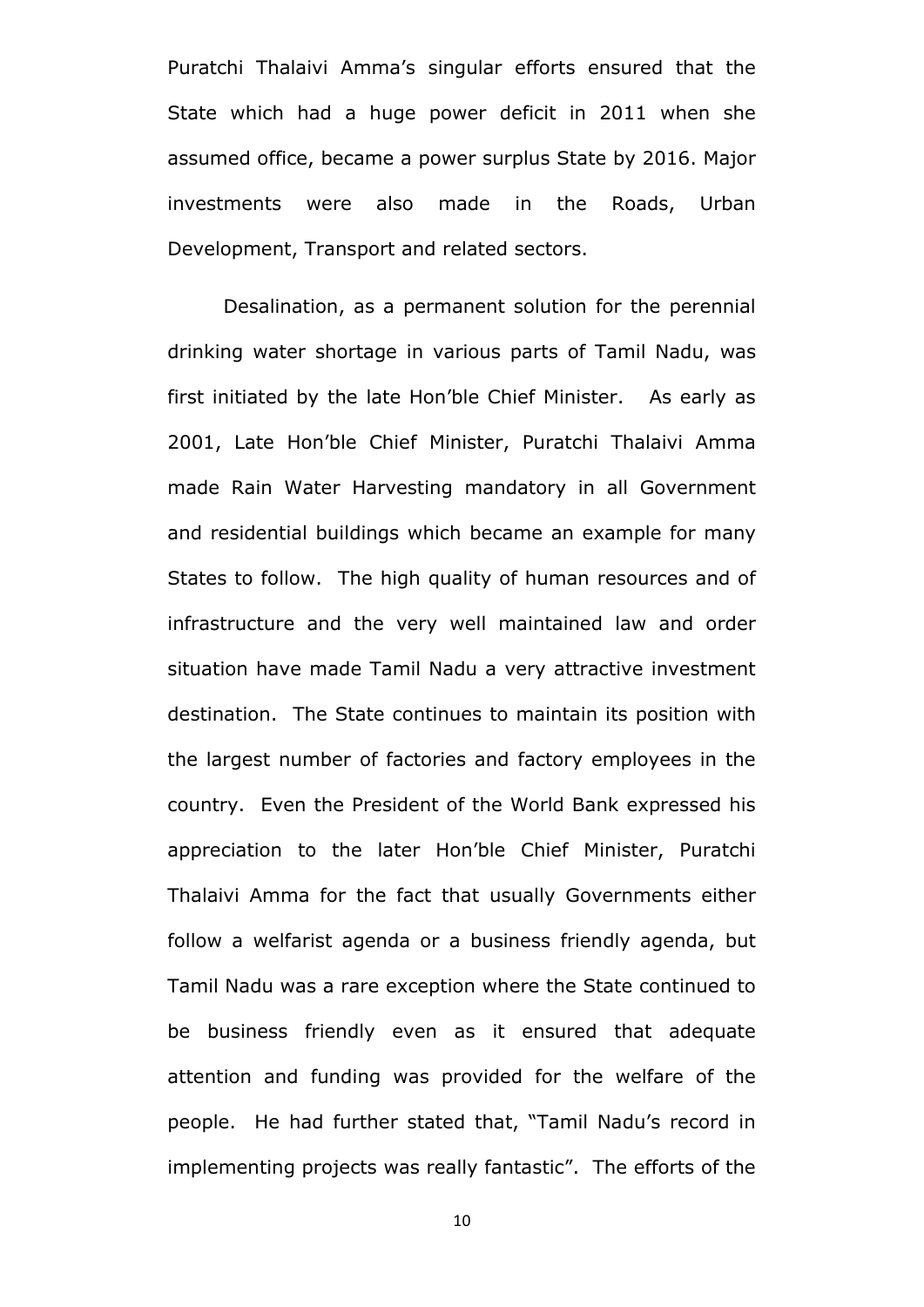later Hon"ble Chief Minister, Puratchi Thalaivi Amma to encourage major automobile manufacturers like Ford and Hyundai to invest in Tamil Nadu was instrumental in the State becoming home to many large automobile manufacturers and Chennai has come to be known as the Detroit of India. In addition, investment was encouraged in a range of sectors and Tamil Nadu has one of the most diversified industrial bases in the country. When the Late Hon"ble Chief Minister, Puratchi Thalaivi Amma assumed office as Chief Minister in 2011, the State was crippled with severe power shortage. The Late Hon"ble Chief Minister, Puratchi Thalaivi Amma ensured that utmost priority was given to the power sector by enabling power projects and also by stepping up solar energy production which paved the path to make Tamil Nadu a power surplus State.

The Late Hon"ble Chief Minister, Puratchi Thalaivi Amma played a very big role in the development of the field of sports in the State over the last two and half decades. High cash incentives to the sportspersons and their coaches were instituted to encourage them. The later Hon"ble Chief Minister, Puratchi Thalaivi Amma also started reward schemes for promoting the not so popular disciplines like kabaddi, weightlifting, fencing, etc., which gave a boost for the sportsmen of Tamil Nadu.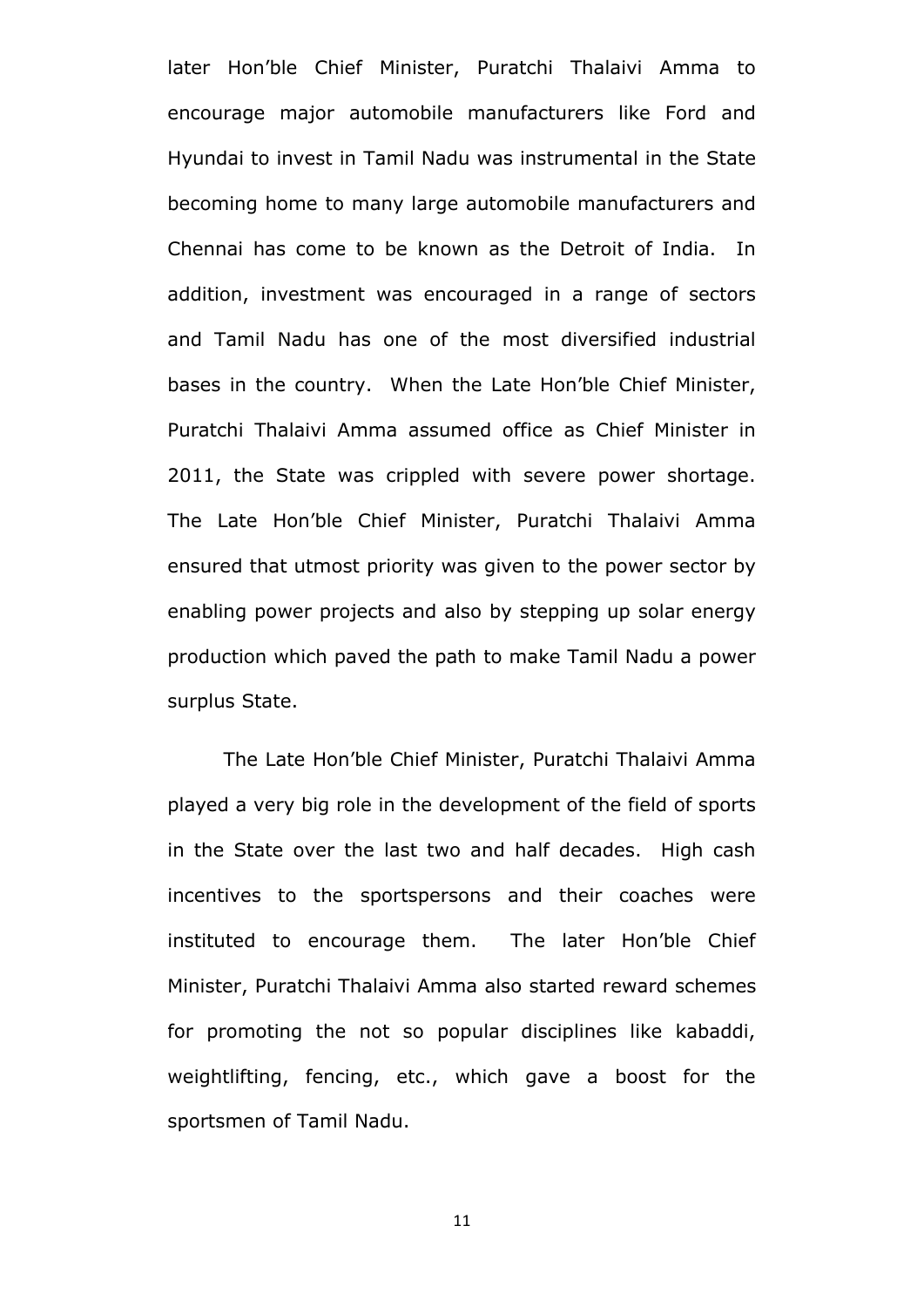Hon'ble Puratchi Thalaivi's foresight in implementing rain water harvesting to enrich the water table and to check global warming shows that she was a champion of environmental causes. Hon"ble Puratchi Thalaivi Amma was a multifaceted leader who demonstrated exceptional leadership qualities.

Coupled with performance in all spheres of governance and administration, the late Hon"ble Chief Minister, Puratchi Thalaivi Amma made a strong and persuasive case for ensuring that the autonomy of States was respected and State Governments were given the necessary legislative, administrative and fiscal space to function effectively to fulfill the aspirations of the people of the State. The late Hon"ble Chief Minister, Puratchi Thalaivi Amma steadfastly and through legal avenues ensured that the rights of the State were protected – be it the Cauvery issue, Periyar issue or the rights of the Indian fishermen from Tamil Nadu fishing in their traditional fishing waters of the Palk Bay.

The administrative responses to disasters that struck the State, in particular the Indian Ocean Tsunami in 2005, received international acclaim. After the unprecedented floods in Chennai in December, 2015, Tamil Nadu disbursed flood relief to 14 lakh families by direct transfer to their bank accounts at one shot.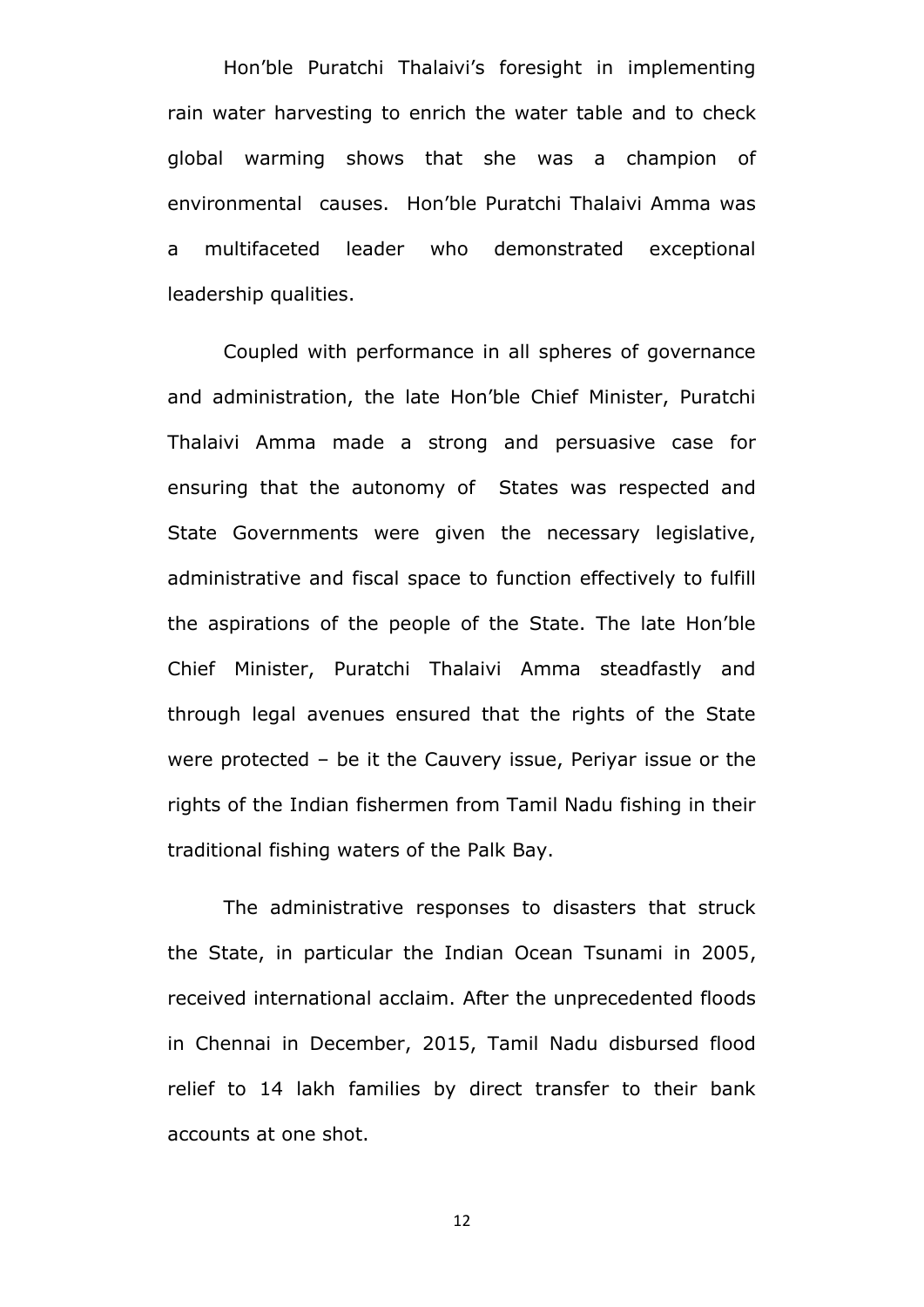Above all, the late Hon"ble Chief Minister, Puratchi Thalaivi Amma represented the hopes and aspirations of millions of people of Tamil Nadu and Tamil people wherever they resided across the globe. The Late Hon"ble Chief Minister, Puratchi Thalaivi Amma was an inspirational figure. Her commanding leadership, brave decision making capacity, shrewd understanding of politics and determination to fight for regional rights will be remembered forever. She gave voice to the voiceless and power to the powerless. She was responsible for the remarkable socio-economic transformation of Tamil Nadu. She brought peace, tranquility, and discipline in all spheres of society and administration, and enviable prosperity to Tamil Nadu. Her appeal extends beyond Tamil Nadu and won her admirers and followers across the country. Such an inspirational figure who touched the lives of millions and whose life story will inspire millions more to strive for the greater public good through social and public service, richly deserves the nation"s highest civilian honour. It would be a fitting tribute to a great leader, an able administrator, an inspiring icon who overcame many obstacles and vicissitudes in public life to devote her life for the benefit of millions of people.

The Tamil Nadu Cabinet resolved on 9.9.2018 to reiterate to the Government of India, its original decision taken in the Cabinet meeting held on 10.12.2016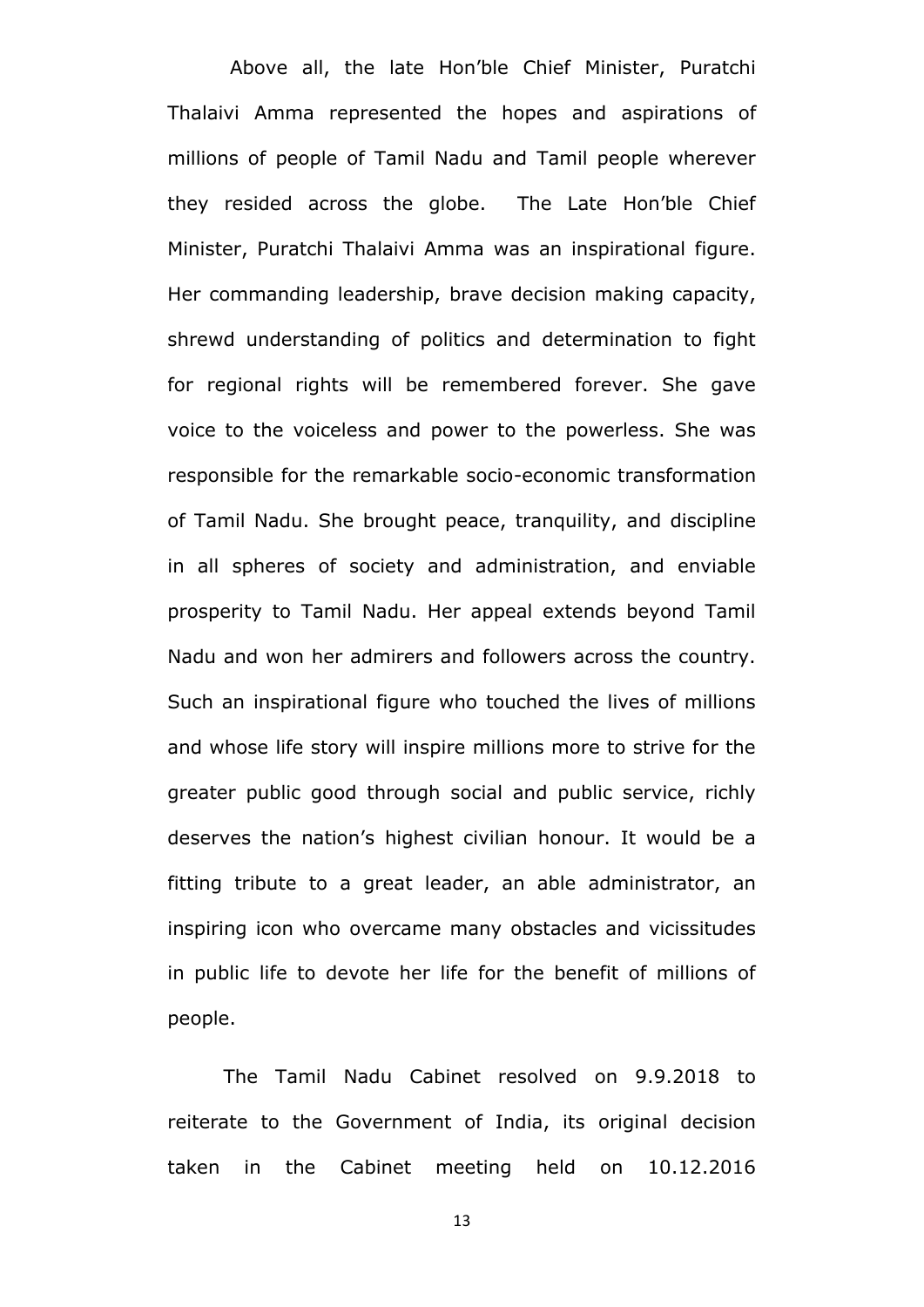recommending the award of "Bharat Ratna" to Hon"ble Chief Minister of Tamil Nadu Selvi J. Jayalalithaa, posthumously.

The Late Hon"ble Chief Minister, Puratchi Thalaivi Amma was astute, diplomatic and independent as a political leader. She had endeared herself to the people of Tamil Nadu by her words and deeds and her legacy lives on. People, particularly women adore her as their "AMMA". She was nationalistic in her outlook and progressive in her thinking. She tirelessly strove for the betterment of Tamil Nadu and Tamils. She rightly deserves the highest civilian award of our country, the "Bharat Ratna".

**I reiterate our request to confer the Bharat Ratna posthumously on Selvi J Jayalalithaa, Late Hon"ble Chief Minister of Tamil Nadu and request you to take immediate steps for the same.**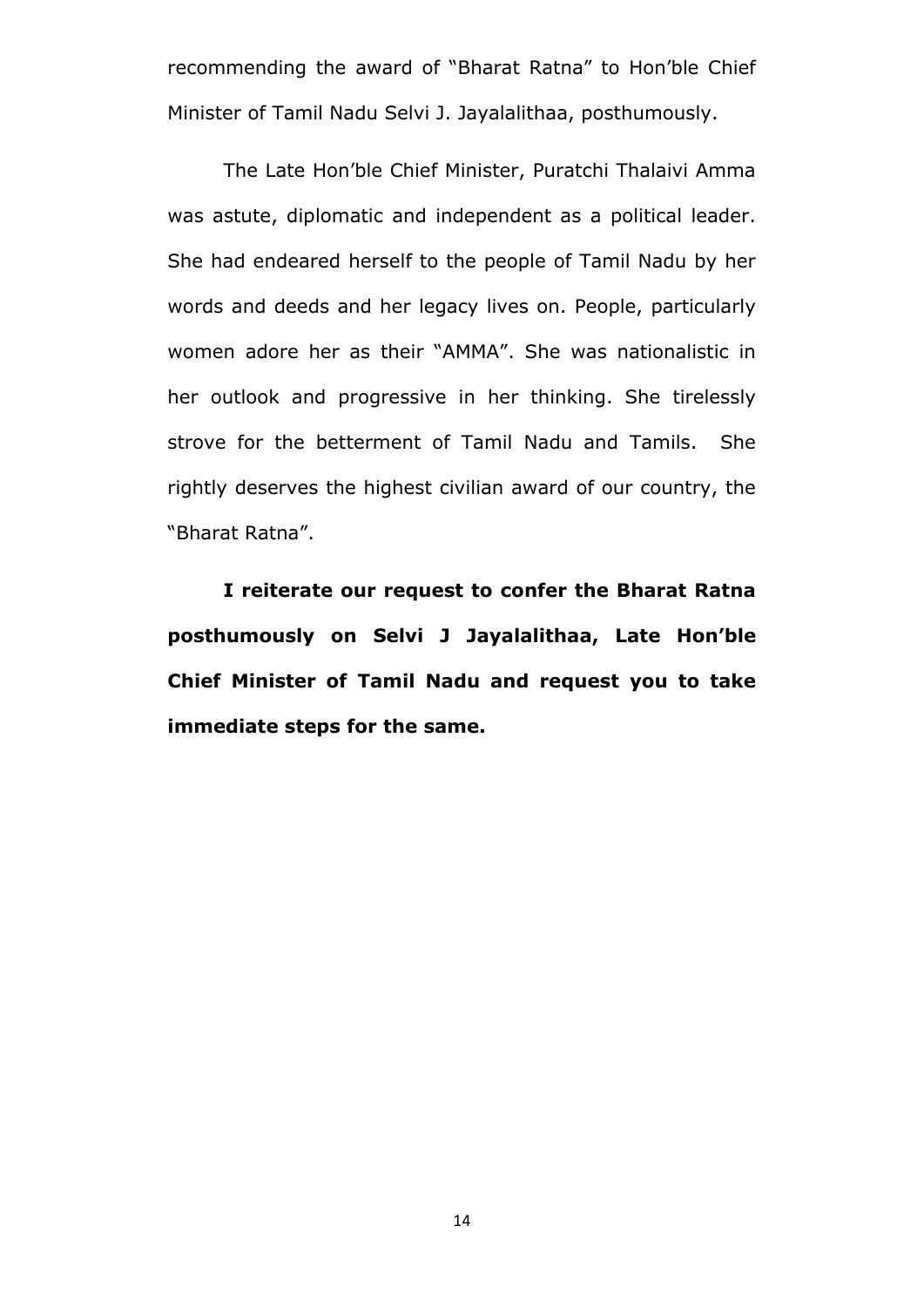**iii. RENAMING THE CENTRAL RAILWAY STATION AS "PURATCHI THALAIVAR DR. M.G.RAMACHANDRAN CENTRAL RAILWAY STATION"** 

The Tamil Nadu Cabinet has unanimously resolved and recommended to rename Chennai Central Railway Station after "**Puratchi Thalaivar Dr. M.G. Ramachandran"** in commemoration of his birth centenary. The Hon"ble former Chief Minister Dr. M.G. Ramachandran, who is affectionately known as "Puratchi Thalaivar" (Revolutionary Leader), was a self-taught genius, an iconic film personality, who became Tamil Nadu"s most popular mass leader.

The birth centenary of Puratchi Thalaivar Dr. M.G. Ramachandran, Hon"ble former Chief Minister of Tamil Nadu which fell in 2017, is being celebrated by the Government of Tamil Nadu in a glorious and befitting manner.

Puratchi Thalaivar Dr. M.G. Ramachandran was one of the most illustrious, charismatic and popular Chief Minister of the State, who rode like a colossus during the turbulent transitional socio-political period of the State for more than three decades as an actor supreme and as a political leader invincible, till his death in 1987.

Puratchi Thalaivar Dr. M.G. Ramachandran is remembered nationally and internationally for having launched several innovative welfare programmes which have become model to be emulated throughout the country. He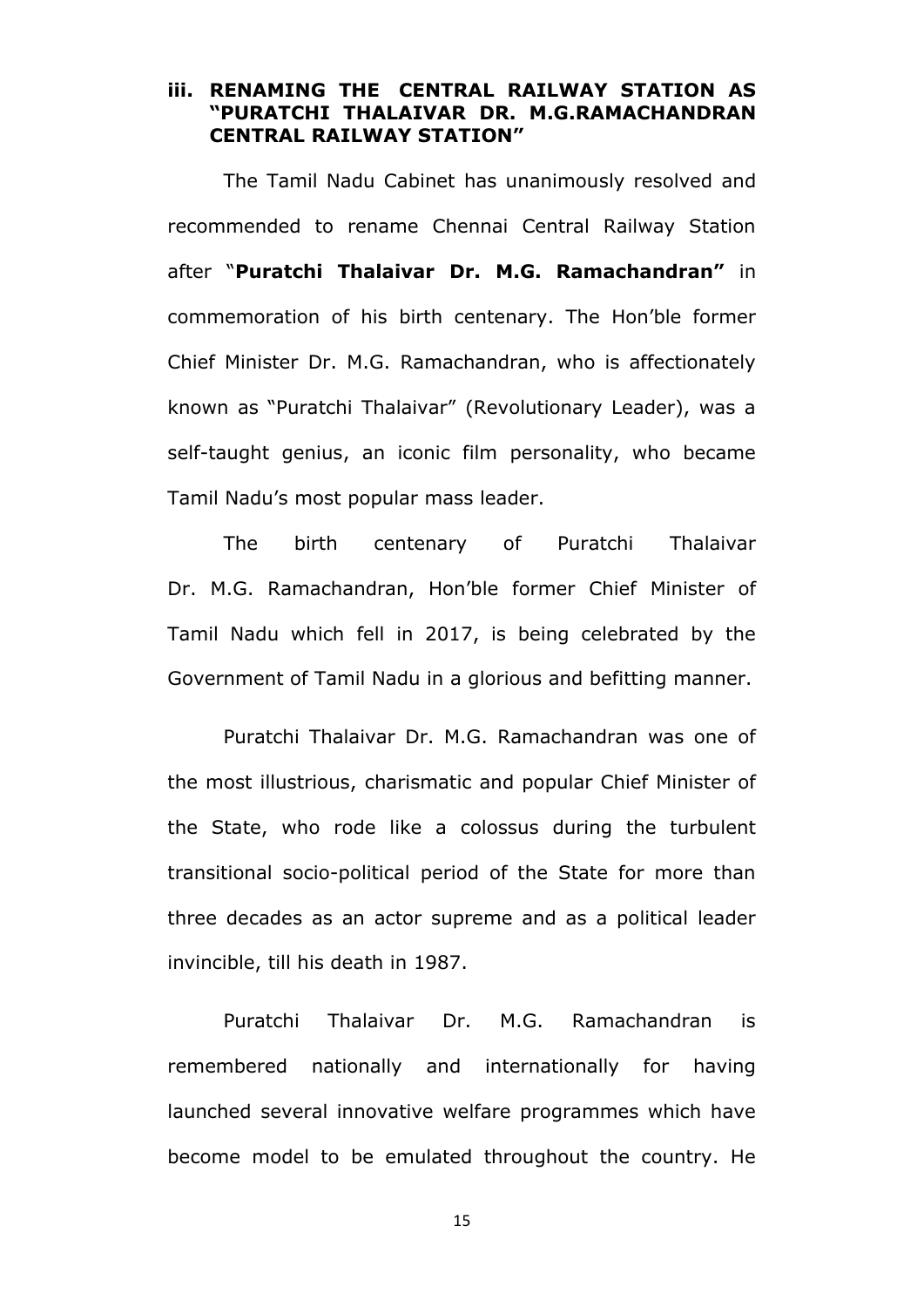was socially conscious and politically committed and his yardstick for governance, was whether a welfare scheme would ultimately benefit the poor. "The Puratchi Thalaivar Dr. M.G.R. Nutritious Meal Programme" implemented in all the Schools in Tamil Nadu, is a manifestation of his commitment for the welfare of the weaker sections of the society. The scheme has been commended by the Hon"ble Supreme Court as worthy of being followed by other states, now religiously being adopted by the Government of India as a pan-Indian Programme.

As Chief Minister, Dr. M.G. Ramachandran placed great emphasis on socio-economic development of the masses, especially poor and downtrodden. He was instrumental in laying the foundation for the rapid socio-economic growth that the State of Tamil Nadu has witnessed in the last four decades. In order to encourage community participation and promote the goal of self-sufficiency at the village level, he introduced the popular "Self Sufficiency Scheme".

With an innate understanding that knowledge provides children the power to dream of a bright future and attain it, Dr. M.G. Ramachandran introduced a comprehensive package for school children, which included supply of free books, uniforms, footwear, free education upto higher secondary level and the popular Nutritious Noon Meal Scheme. This had far reaching results in terms of improving school attendance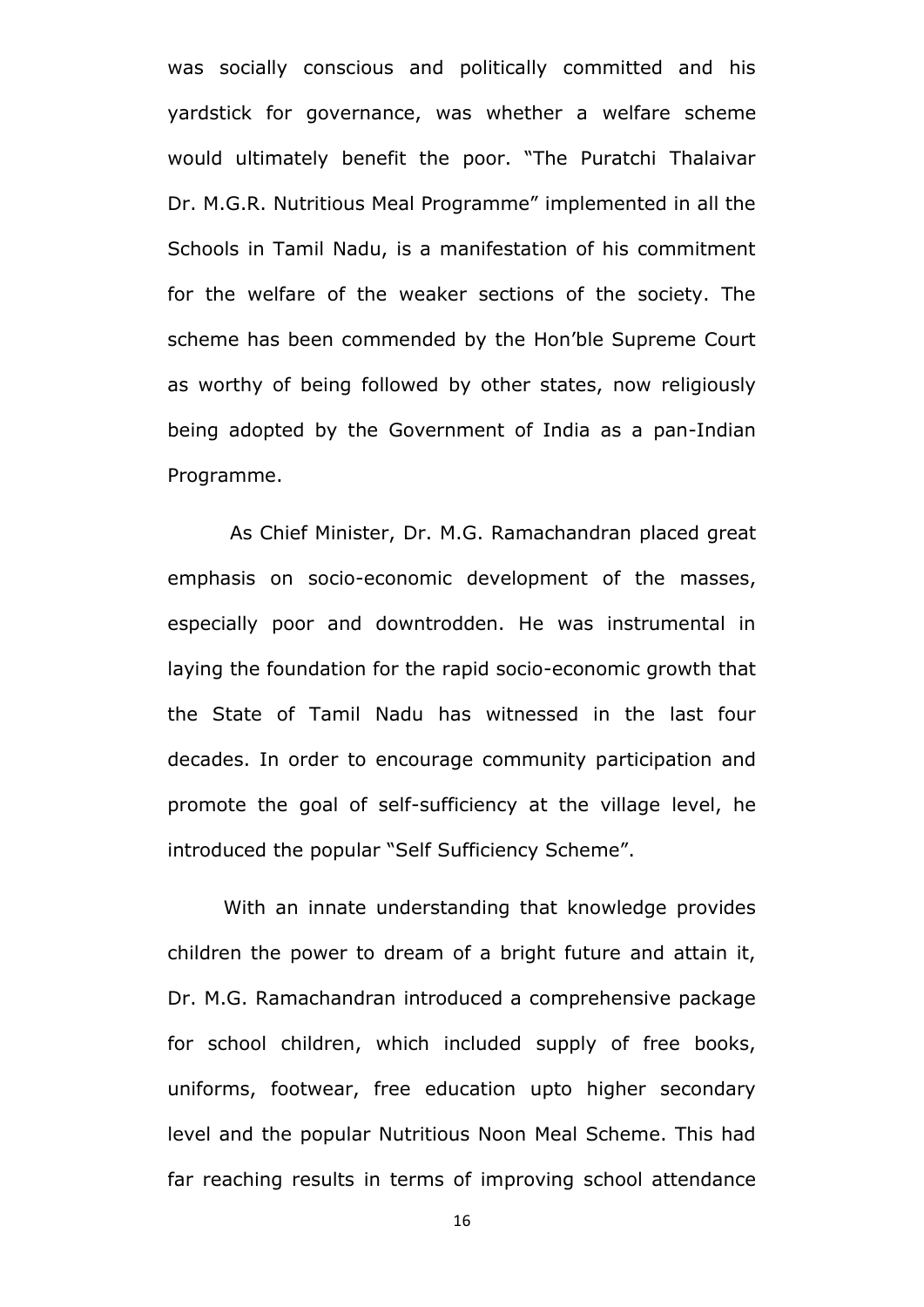and reducing drop outs appreciably, especially in rural schools.

Dr. M.G. Ramachandran's love for Tamil language and his vision for the development of language manifested in establishing a exclusive Tamil University for Tamil language so as to provide higher research in the Language. As a champion of the cause of women, especially their education, he established Mother Theresa Women"s University at Kodaikanal.

To the people of Tamil Nadu and to Tamils across the world, Dr. M.G. Ramachandran continues to be an inspirational figure who is always remembered for his qualities of magnanimity, generosity, commanding leadership and determination to fight for the legitimate rights of the States.

As desired by him, his residence at Chennai has been converted into a school for the hearing and visually challenged children, after his demise. Dr. M.G. Ramachandran"s life story continues to inspire millions to strive for greater public good through dedicated service.

To honour the memory of Bharat Ratna Puratchi Thalaivar Dr M.G. Ramachandran, a great and an illustrious son of the nation, it is felt that it would be proper if, on the occasion of his birth centenary, the Central Railway Station at Chennai, one of the most prominent and iconic landmarks be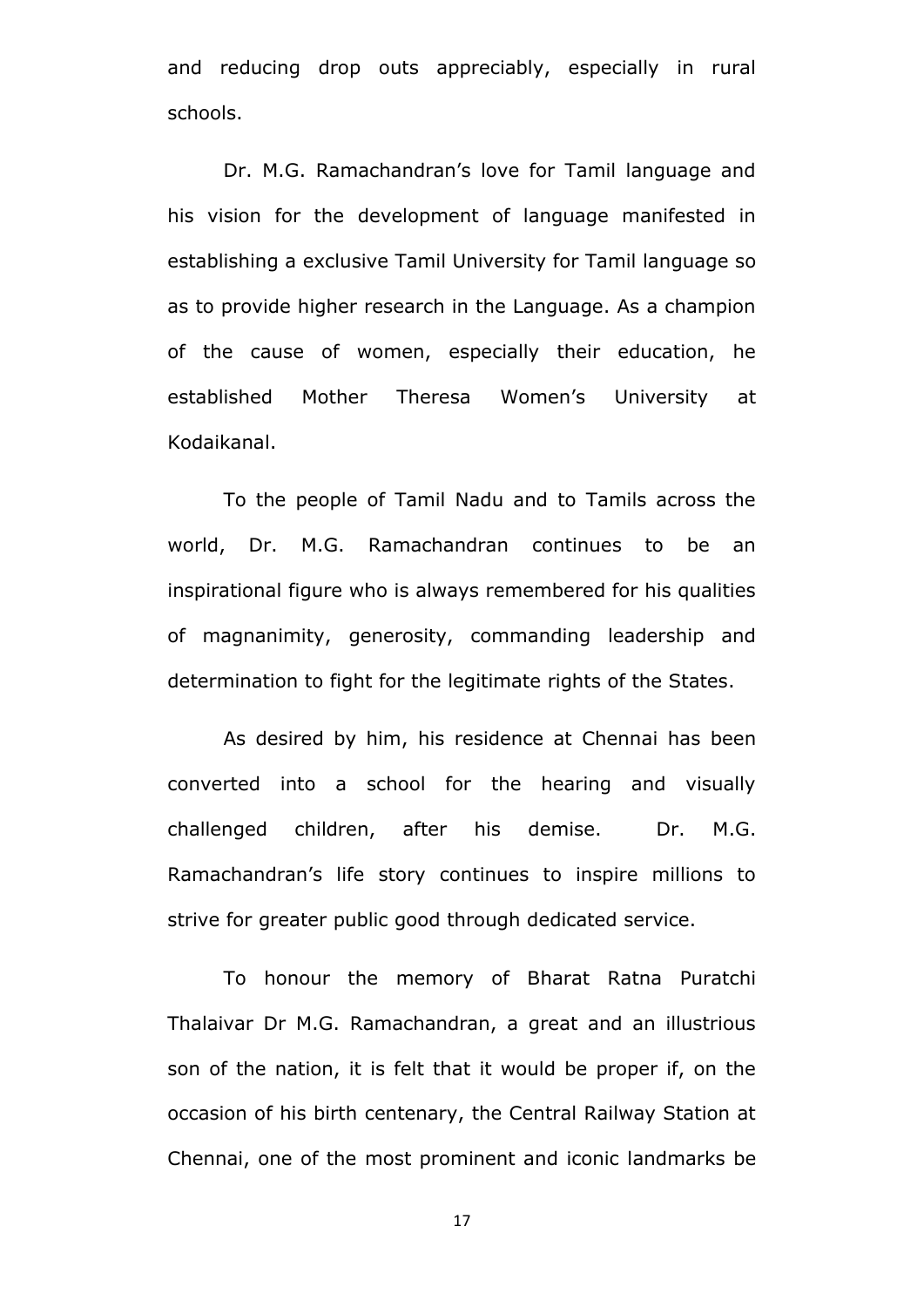named after him. In view of the above, the Tamil Nadu Cabinet unanimously resolved on 9.9.2018 to recommend to the Government of India to rename Chennai Central Railway Station after "Puratchi Thalaivar Dr. M.G. Ramachandran".

**I request the Hon"ble Prime Minister to kindly take steps to rename Chennai Central Railway Station as "Puratchi Thalaivar Dr. M.G. Ramachandran Central Railway Station" in commemoration of his birth centenary.**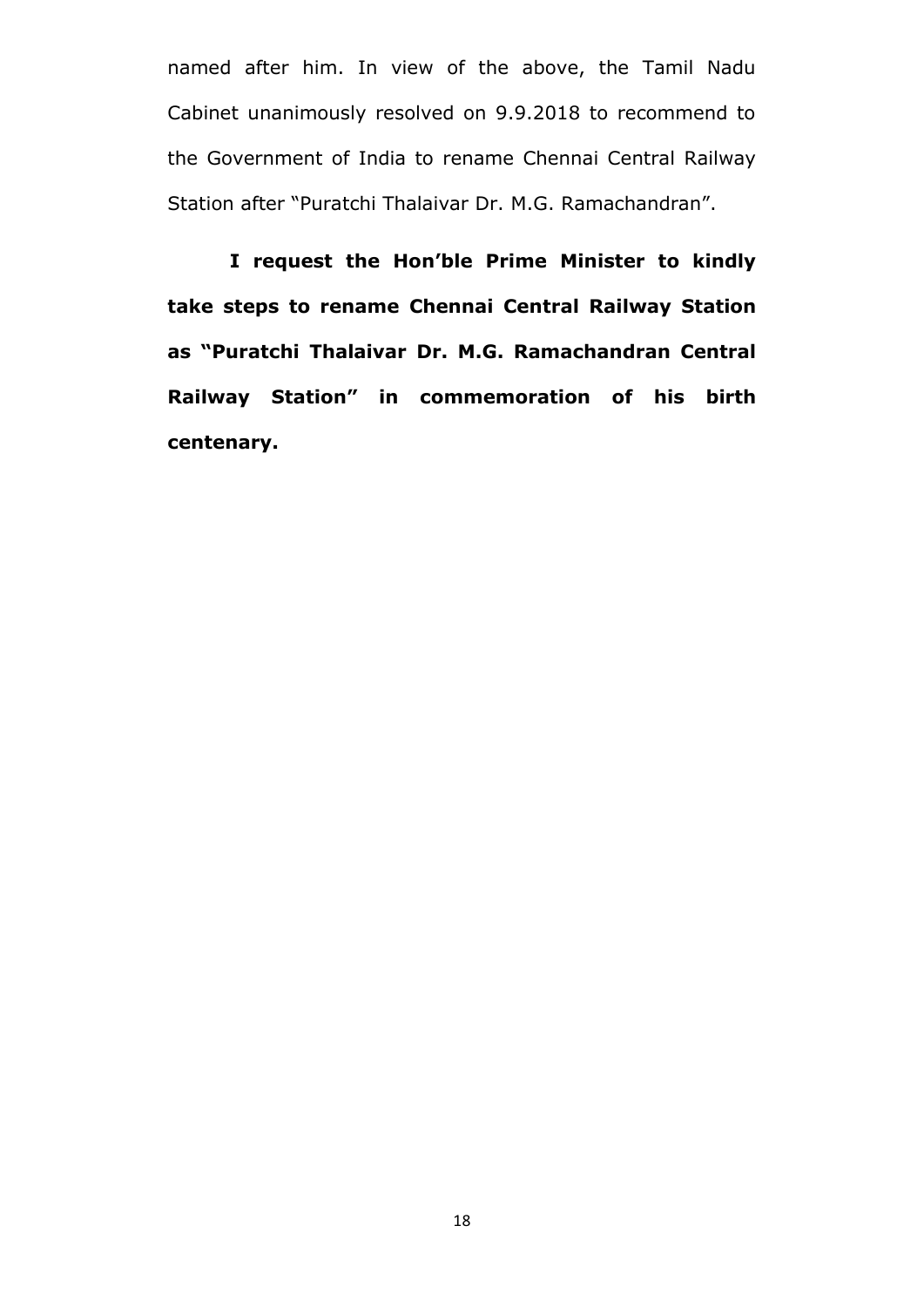### **2. CAUVERY – MEKEDATU PROJECT**

### **Request to withdraw the permission given by CWC to the Government of Karnataka for preparation of Detail Project Report for Mekedatu Project**

Due to the untiring efforts of our Revered Leader Puratchi Thalaivi Amma and due to the intervention of the Hon"ble Supreme Court, the Final Order of the Cauvery Water Disputes Tribunal dated 5.2.2007 was published in the Gazette of India on 19.2.2013. The Hon"ble Supreme Court on 16.2.2018 delivered the judgment on the Civil Appeals filed by the Party States upholding the decisions of the Tribunal with slight modifications.

As per the orders of the Hon"ble Supreme Court dated 18.5.2018, the Government of India notified the Cauvery Management Scheme, 2018 in the Gazette of India on 1.6.2018 to give effect to the decision of the Tribunal as modified by the Hon"ble Supreme Court.

The Hon"ble Supreme Court in its judgment has affirmed that the "upper riparian State shall not take any action so as to affect the scheduled deliveries of water to the lower riparian States."

However, the Government of Karnataka much to the consternation of the people of Tamil Nadu has planned to construct a reservoir, with a capacity of 67.16 TMC ft. at Mekedatu across Cauvery River and approached the Central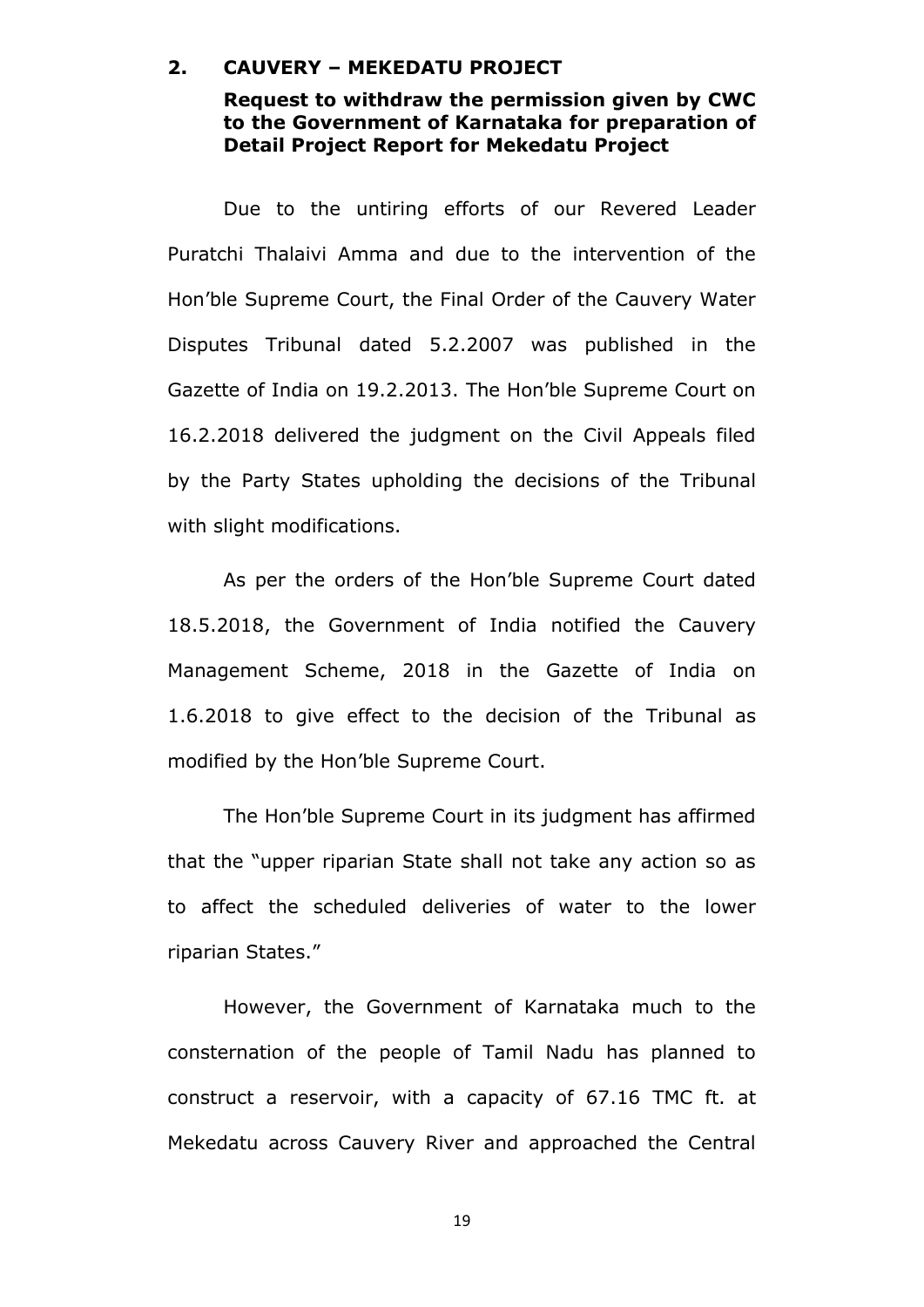Water Commission for preparation of a Detailed Project Report for the Mekedatu project. I am constrained to point out that the Central Water Commission has given permission to the Government of Karnataka to go ahead with the preparation of a Detailed Project Report in blatant violation of the judgment of the Hon"ble Supreme Court.

I have already detailed these facts in my letter dated 27.11.2018 to you and requested you to instruct the Central Water Commission to forthwith withdraw the permission given by it to Karnataka.

The action of Karnataka in proposing a reservoir and that of Central Water Commission in giving permission for preparation of a Detailed Project Report have caused deep anguish and apprehension in Tamil Nadu. Tamil Nadu will be denied its due share of water, which has been given to us by the Supreme Court after a protracted legal battle.

Therefore, the Tamil Nadu Legislative Assembly has resolved on 6.12.2018 condemning and opposing the action of the Government of Karnataka, and the Central Water Commission for having given permission to Karnataka on 22.11.2018 to prepare a Detailed Project Report for construction of a reservoir at Mekedatu. Further, the Legislative Assembly has urged that the Ministry of Water Resources, Government of India should immediately order the Central Water Commission to withdraw the permission given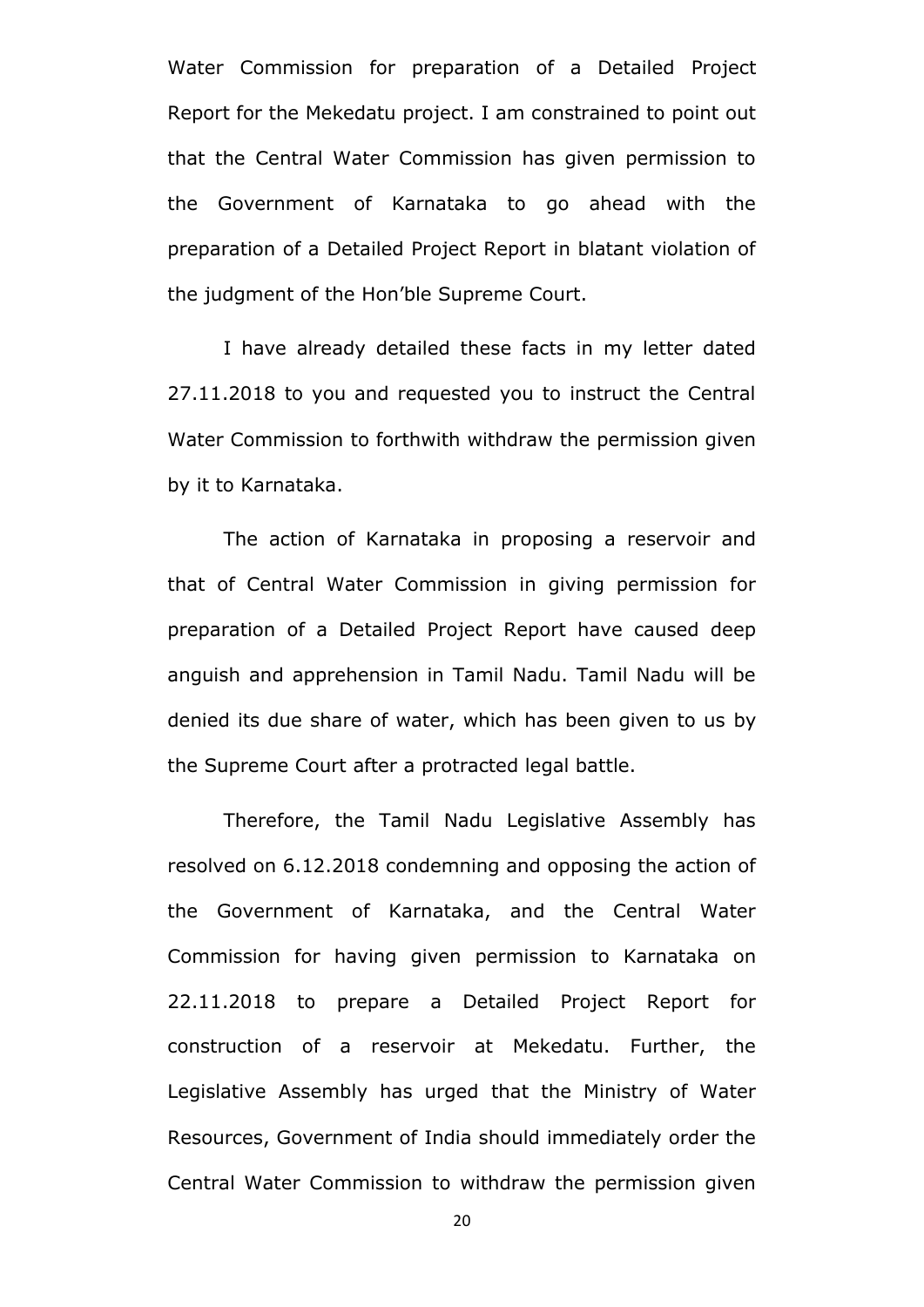to Karnataka for preparing the Detailed Project Report. In addition, the Legislative Assembly has also requested the Government of India to direct the Government of Karnataka or its Agencies not to take up any construction work at Mekedatu or at any other place in the Cauvery basin of Karnataka State, without the consent of the State of Tamil Nadu, in violation of the Final Order of the Cauvery Water Disputes Tribunal and the judgment of the Hon"ble Supreme Court. The resolution of the Legislative Assembly was sent to you by me on 6.12.2018 for immediate action.

The Government of Karnataka on 21.1.2019 has informed the Hon"ble Supreme Court that it has sent the Detailed Project Report for the Mekedatu Project to the Central Water Commission for according further clearances. This unilateral action of Karnataka is highly objectionable and is a gross violation of the Final Order of the Cauvery Water Disputes Tribunal and the judgement of the Supreme Court.

I have written to you on 25.1.2019 requesting to reject and return the Detailed Project Report of Karnataka for the Mekedatu Project.

**I request you to immediately direct the Ministry of Water Resources to instruct the Central Water Commission to withdraw the permission given to the Government of Karnataka for preparation of the Detailed Project Report for Mekedatu project and also**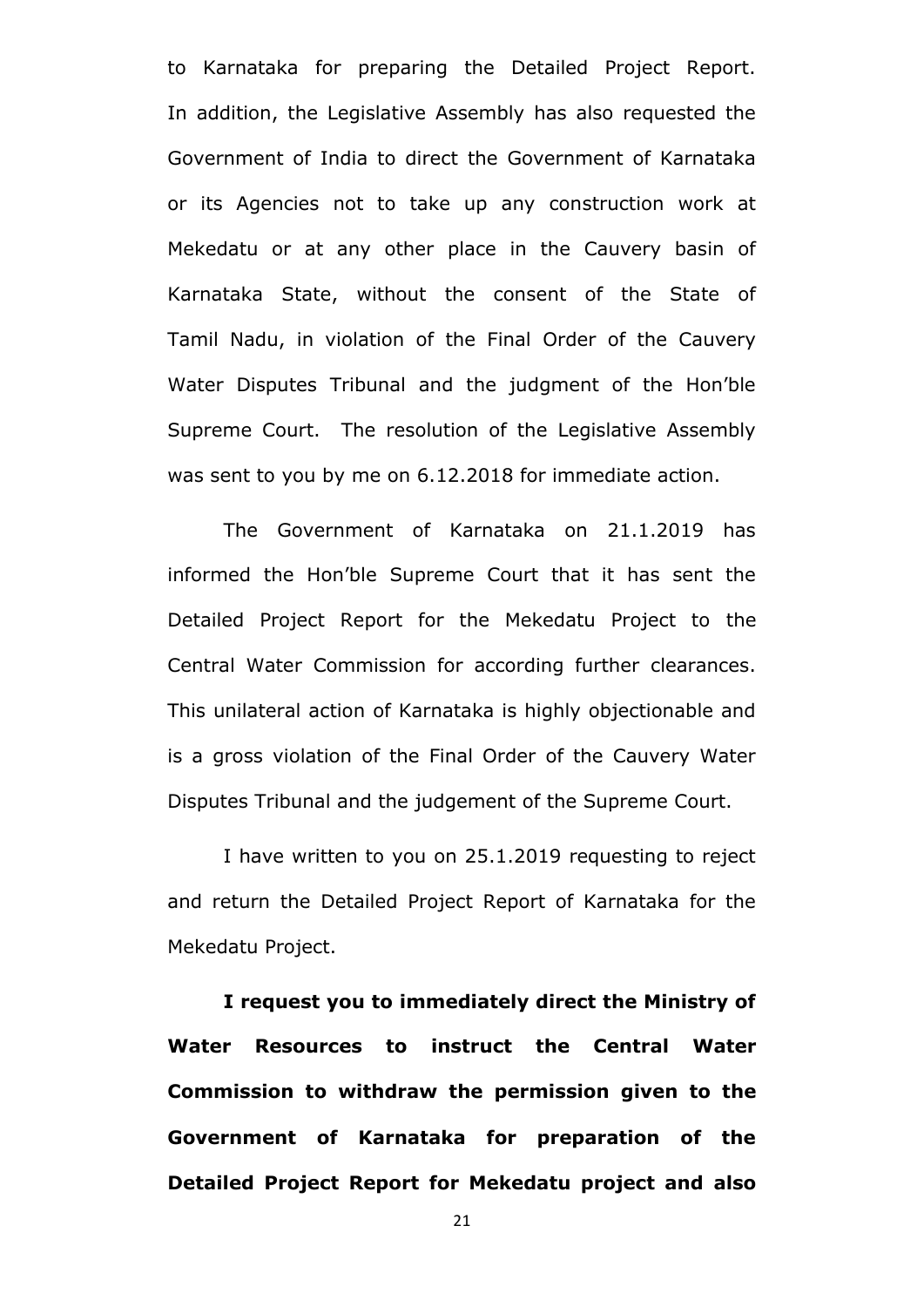**outrightly reject and return the DPR for this project. I further request you to direct the Government of Karnataka not to take up any construction activities in the Cauvery basin of Karnataka without the prior consent of the Government of Tamil Nadu.**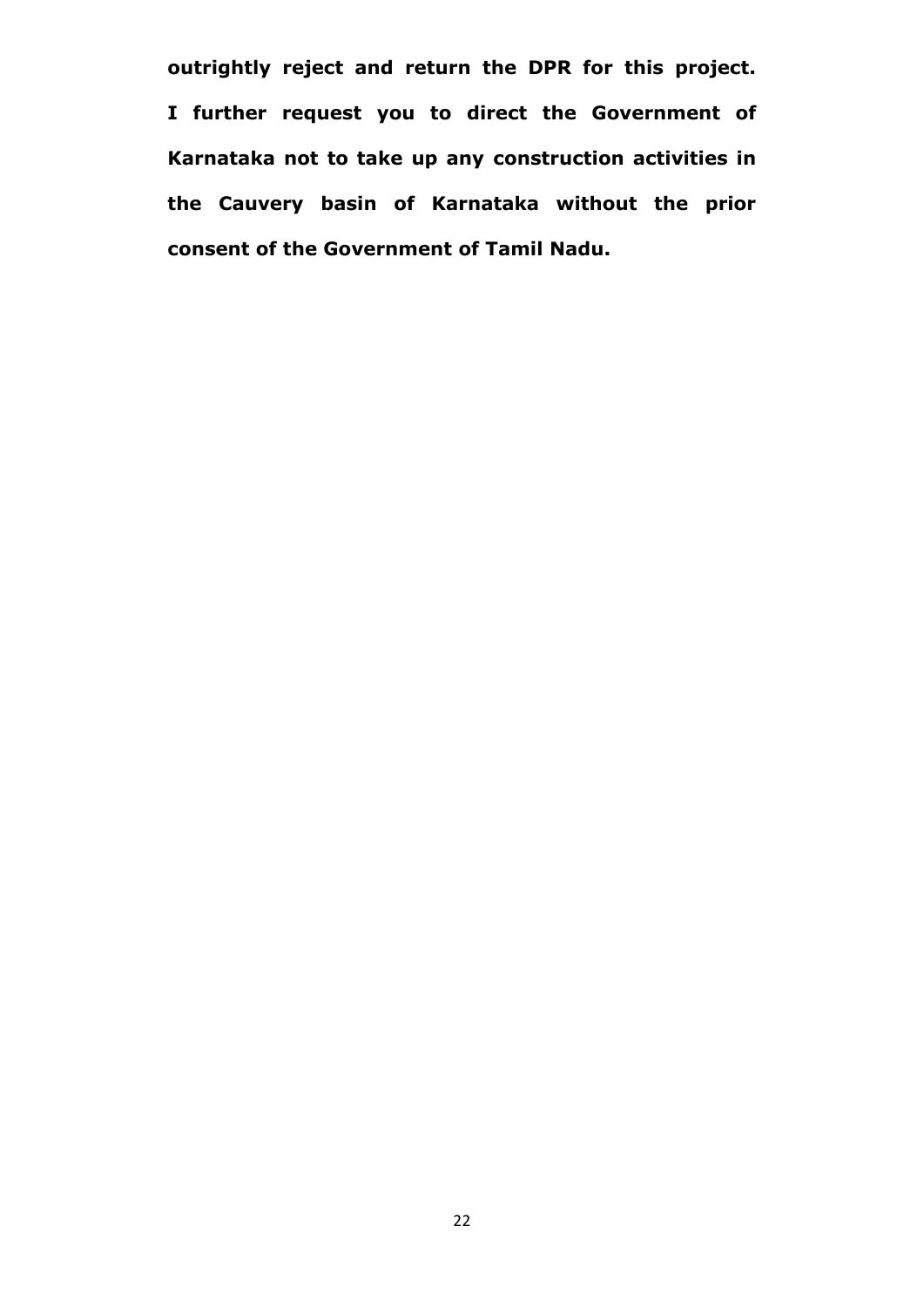### **3. MULLAI PERIYAR DAM**

# **(i) Request to withdraw the permission granted to Kerala for conducting study for construction of new Mullai Periyar Dam**

The Supreme Court in its decree dated 7.5.2014 in O.S.No.3 of 2006 had held that the Mullai Periyar Dam is structurally, hydrologically and seismically safe. The Court has also held that for the construction of New Dam, there has to be agreement of both the States.

The Government of Kerala in violation of the decreed order of the Supreme Court, unilaterally approached the Expert Appraisal Committee for River Valley and Hydroelectric Projects for baseline data collection for preparation of EIA/EMP Report and the Committee gave its recommendations to the Government of Kerala for the grant of Terms of Reference for conducting a study.

I brought the above fact to your notice on 24.10.2018 and sought your intervention and requested you to direct the Ministry of Environment, Forest and Climate Change to forthwith withdraw the recommendations to grant ToR for Environmental Impact Assessment Study for the construction of New Dam by Kerala at Mullai Periyar. I further requested you to advise the Ministry of Environment, Forest and Climate Change and its Agencies to desist from entertaining and considering any proposal of the Government of Kerala on New Mullai Periyar Dam in future and also to negate the proposals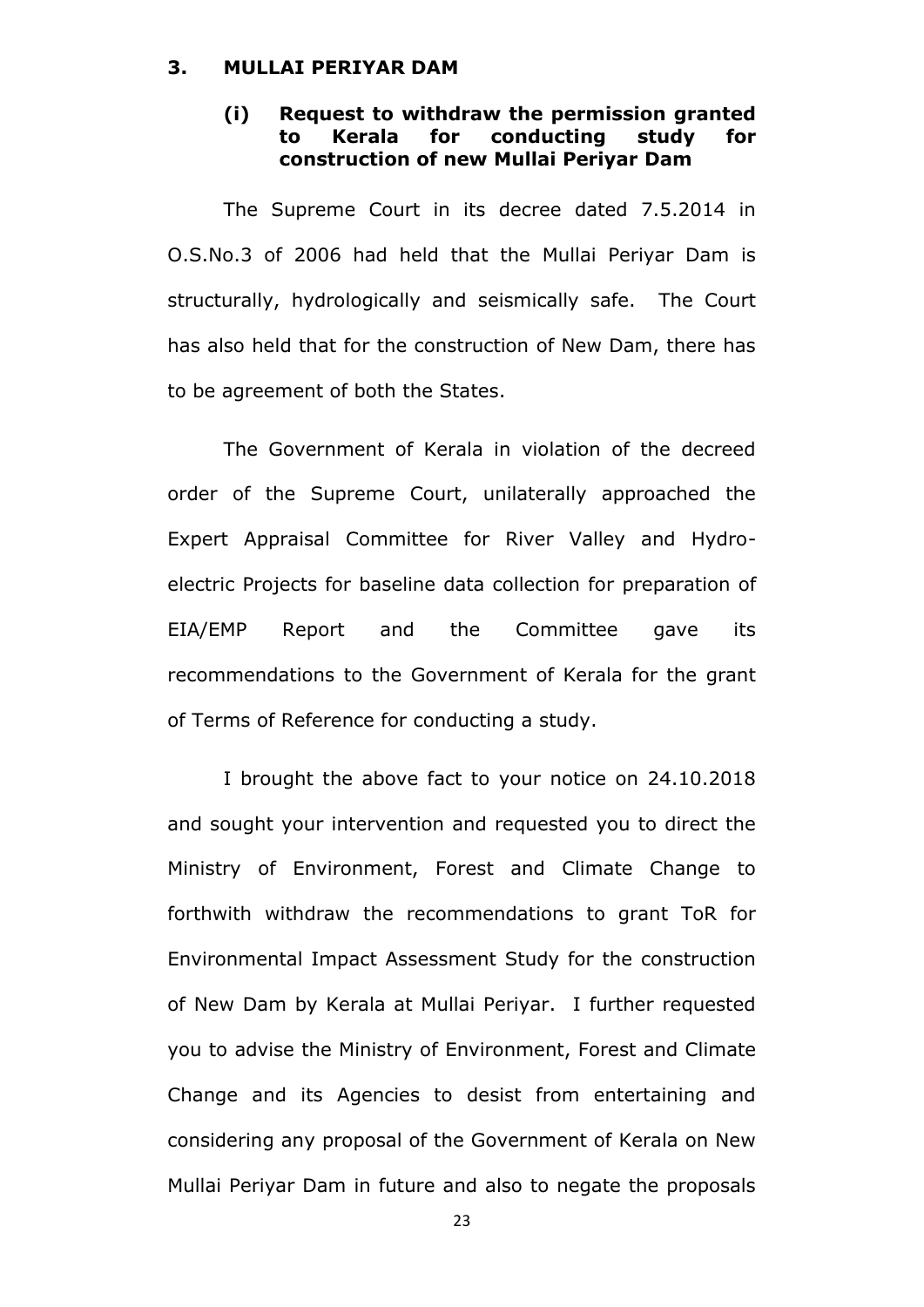which are in violation of the orders of the Hon"ble Supreme Court.

However, the Government of India, Ministry of Environment, Forest and Climate Change in November, 2018 has accorded Terms of Reference for pre-construction activities for preparation of EIA/EMP Report to Kerala in violation of the decree of the Supreme Court dated 7.5.2014.

**I request you to instruct the concerned authorities to forthwith withdraw the Terms of Reference granted to the Government of Kerala for undertaking preconstruction activities for preparation of EIA/EMP Report for construction of a New Mullai Periyar Dam.**

### **(ii) RESTORATION OF WATER LEVEL TO FRL 152 FT.**

The Supreme Court in its Order dated 27.2.2006, while permitting the Government of Tamil Nadu to raise the water level initially to 142 ft. has also permitted Tamil Nadu to carry out the remaining strengthening works like, strengthening the Baby Dam and Earth Dam, raising the upstream parapet wall of the Main Dam by 2 ft. etc. After completion of the remaining strengthening works to the satisfaction of the Central Water Commission, independent experts are to examine the safety angle before the water level is permitted to be raised to the FRL of 152 feet. This has been affirmed in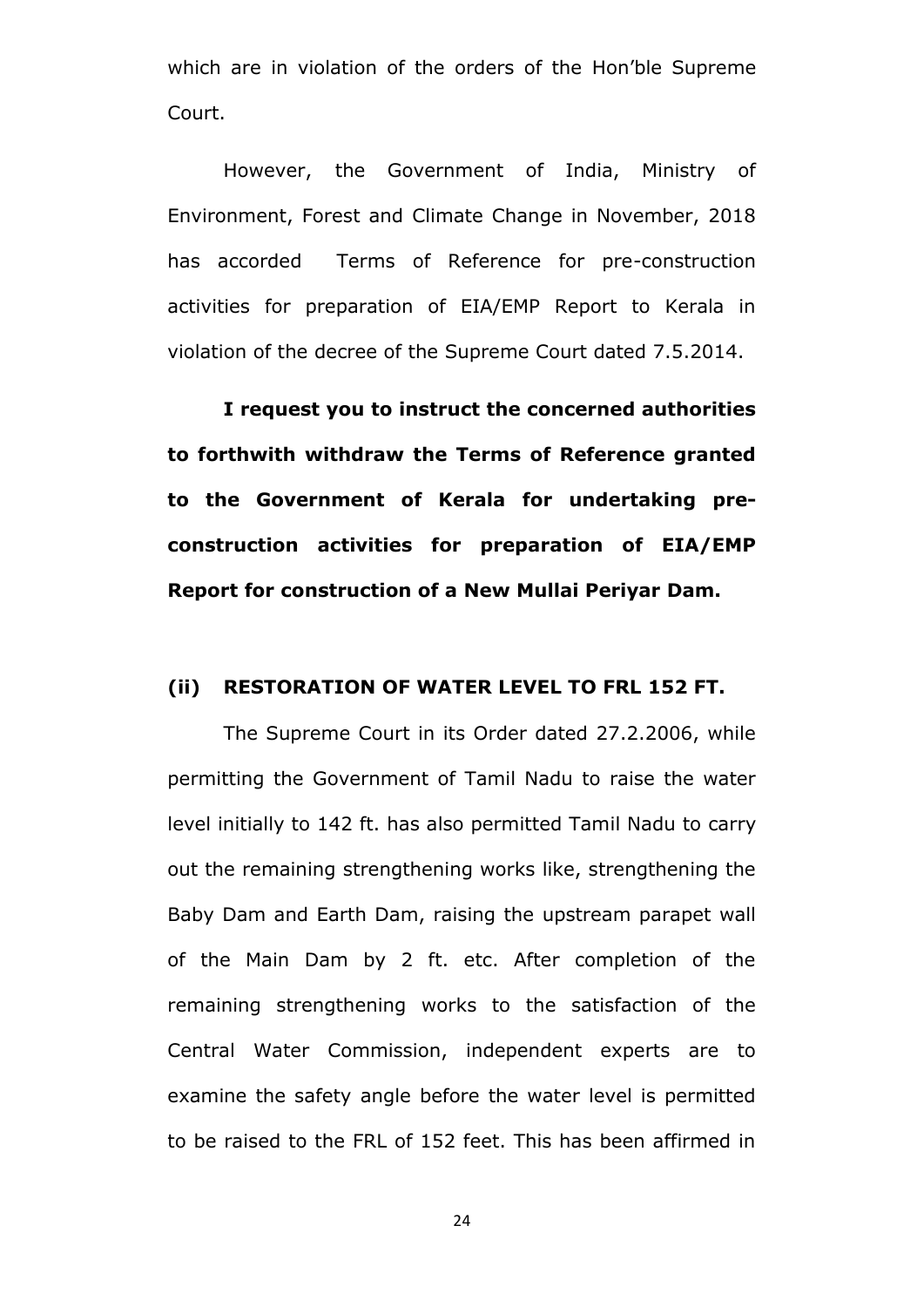the Judgment and Decree of the Supreme Court dated 7.5.2014.

Following these orders, the Government of Tamil Nadu sanctioned a sum of Rs.7.85 crore for strengthening the Baby Dam and other related works so that water level can be restored to the FRL of 152 ft. The Government of Tamil Nadu has applied to the Government of India, Ministry of Environment, Forest & Climate Change for clearance to cut 23 trees downstream of the Baby Dam, and requested Wild Life, Environment and Forest clearances for carrying out the works.

The Nodal Officer of the Forest Department, Government of Kerala after 18 months has informed in November 2016 that on the advice of the Government of Kerala, the proposal of the project proponent is negatived. This rejection by the Government of Kerala is against the decree of the Supreme Court dated 7.5.2014.

When the Government of Tamil Nadu approached to appropriately advise the Government of Kerala in the matter, the Government of India in May, 2018 has requested the Government of Tamil Nadu to approach the inter-State Zonal Council, Southern Zone with regard to the matter of cutting of 23 trees and removal of shrubs, before considering for forest clearance.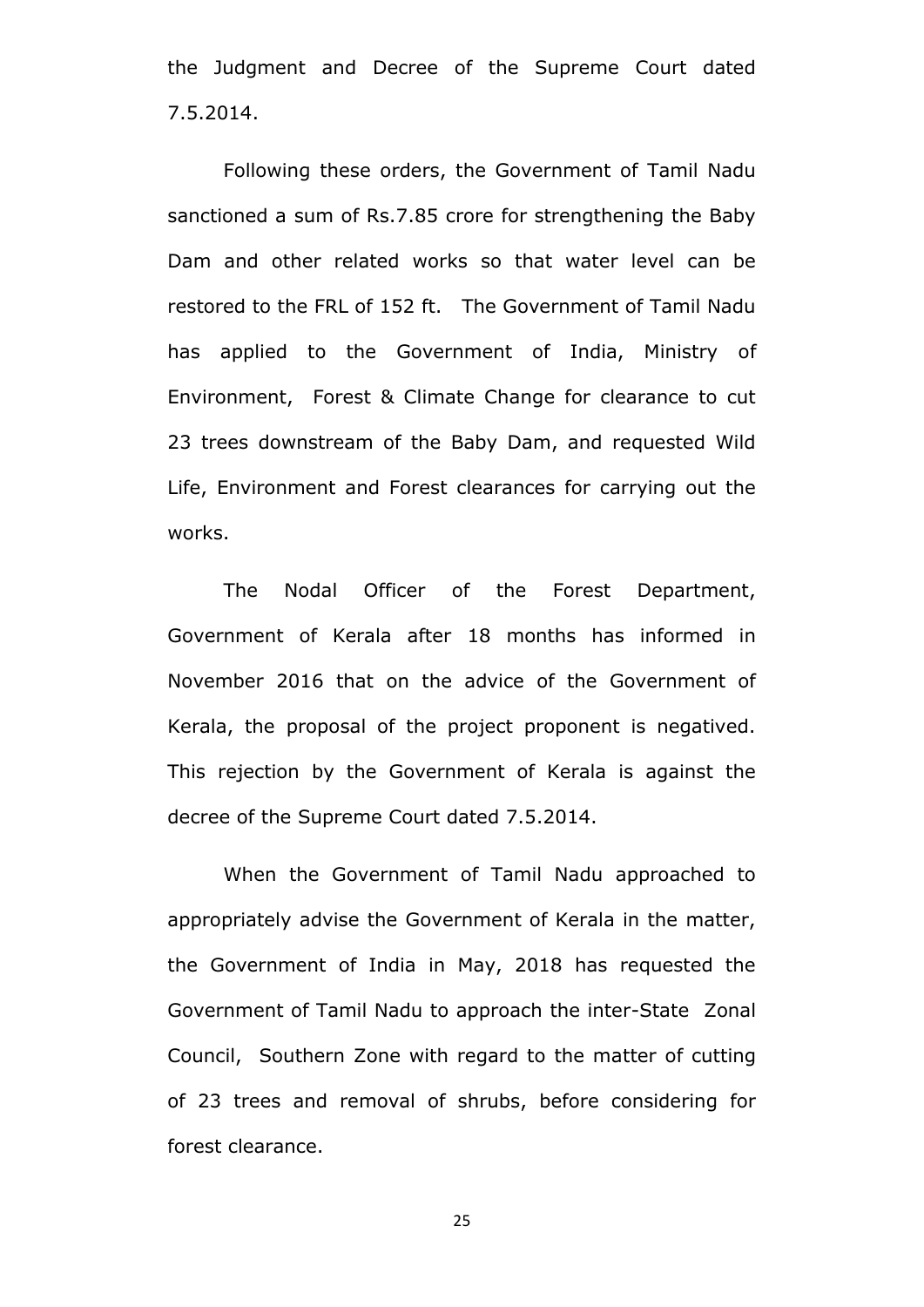The Supreme Court in the judgments dated 27.2.2006 and 7.5.2014 had categorically held that Tamil Nadu could carry out the remaining strengthening works to restore the water level in the Dam to FRL 152 ft., subject to the stipulations made therein. The suggestion of the Government of India, Ministry of Environment, Forest and Climate Change to approach the Inter-State Council for this miniscule matter is against the judgments of the Supreme Court. The Government of Kerala and the Government of India are duty bound to accord the requisite clearances when the project proponent approaches them for implementing the judgments in letter and spirit.

**I request you to instruct the Ministry of Environment, Forest and Climate Change to advise Kerala not to deny the required clearances and direct the Ministry of Environment, Forest and Climate Change to accord the clearances to enable the Government of Tamil Nadu to carry out the works and to restore the water level in the Dam to FRL 152 ft.**

#### **4. DAM SAFETY BILL**

**Request not to proceed further in the process of Legislation on Dam Safety**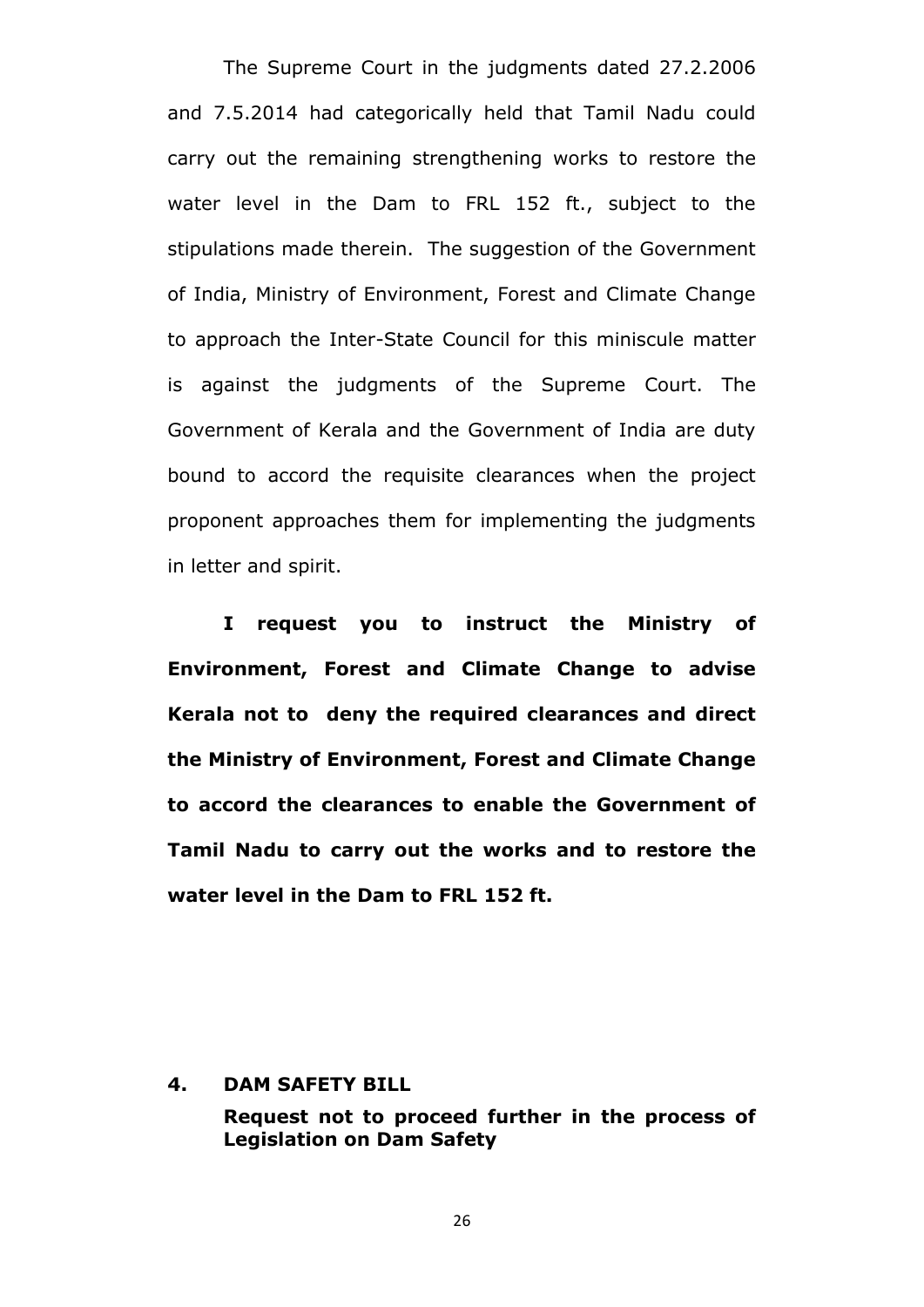I, on 15.6.2018 wrote to you urging the Government of India not to legislate an Act on Dam Safety till such time all the States are consulted and consensus is evolved. The Resolution passed by the Tamil Nadu Legislative Assembly on 26.6.2018, expressing the concerns of the people of Tamil Nadu, on the proposed Dam Safety Bill was also sent to Government of India for immediate action.

 However, the serious concerns of Tamil Nadu have not been addressed at all by the Government of India and a Bill has been introduced in the Lok Sabha without obtaining the views/comments of the State Governments.

I again wrote to you on 14.12.2018 expressing the main concerns of the Tamil Nadu as below and urging you to withdraw the Bill introduced in the Lok Sabha till such time Tamil Nadu"s concerns are addressed and a consensus evolved among all the States:-

a) The  $I^{st}$  proviso under Section 23(1) of the Dam Safety Bill, 2018 specifies that where the specified Dam in one State is owned by another State, then the National Dam Safety Authority would act as the State Dam Safety Organization for that particular dam. This implies that the dam owning State would have no rights over the safety and maintenance of the dam located in another State. Tamil Nadu"s Mullai Periyar, Parambikulam, Thunakkadavu and Peruvaripallam Dams are owned,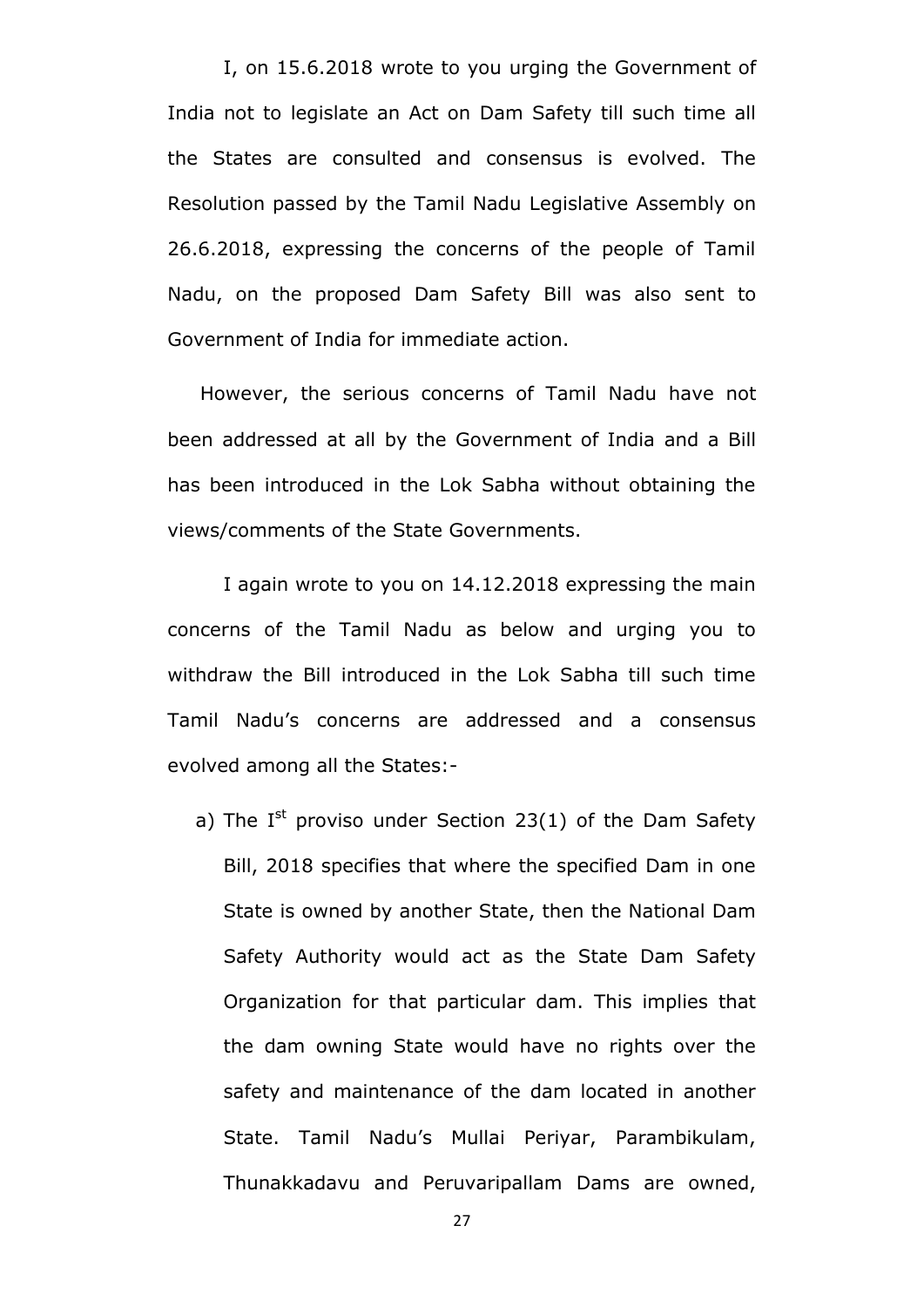operated and maintained by the Government of Tamil Nadu by virtue of Inter-State Agreements, but are located in a neighbouring State. Further, the Constitution Bench of the Hon"ble Supreme Court of India upheld the rights of Tamil Nadu on Mullai Periyar Dam in the judgment and decree dated 7.5.2014.

Therefore, to deny Tamil Nadu the right to be the Dam Safety Authority with regard to these four dams and vesting the powers to the National Dam Safety Authority would tantamount to encroaching on the rights of Tamil Nadu which is unconstitutional. It is also a violation of the federal principles enshrined in our Constitution. Therefore, I request, that the clause should be suitably amended to ensure that the Dam Safety Organisation of a State should have jurisdiction over the dams owned, controlled, operated and maintained by it even though they are located in another State.

b) Tamil Nadu had suggested to include a new sub clause to enter upon Forest and Wild Life Sanctuary areas for ensuring proper maintenance of the dams by the dam owning States as detailed below :-

> **"Notwithstanding anything contained in any other law, the Dam maintenance officials / personnel shall have the right**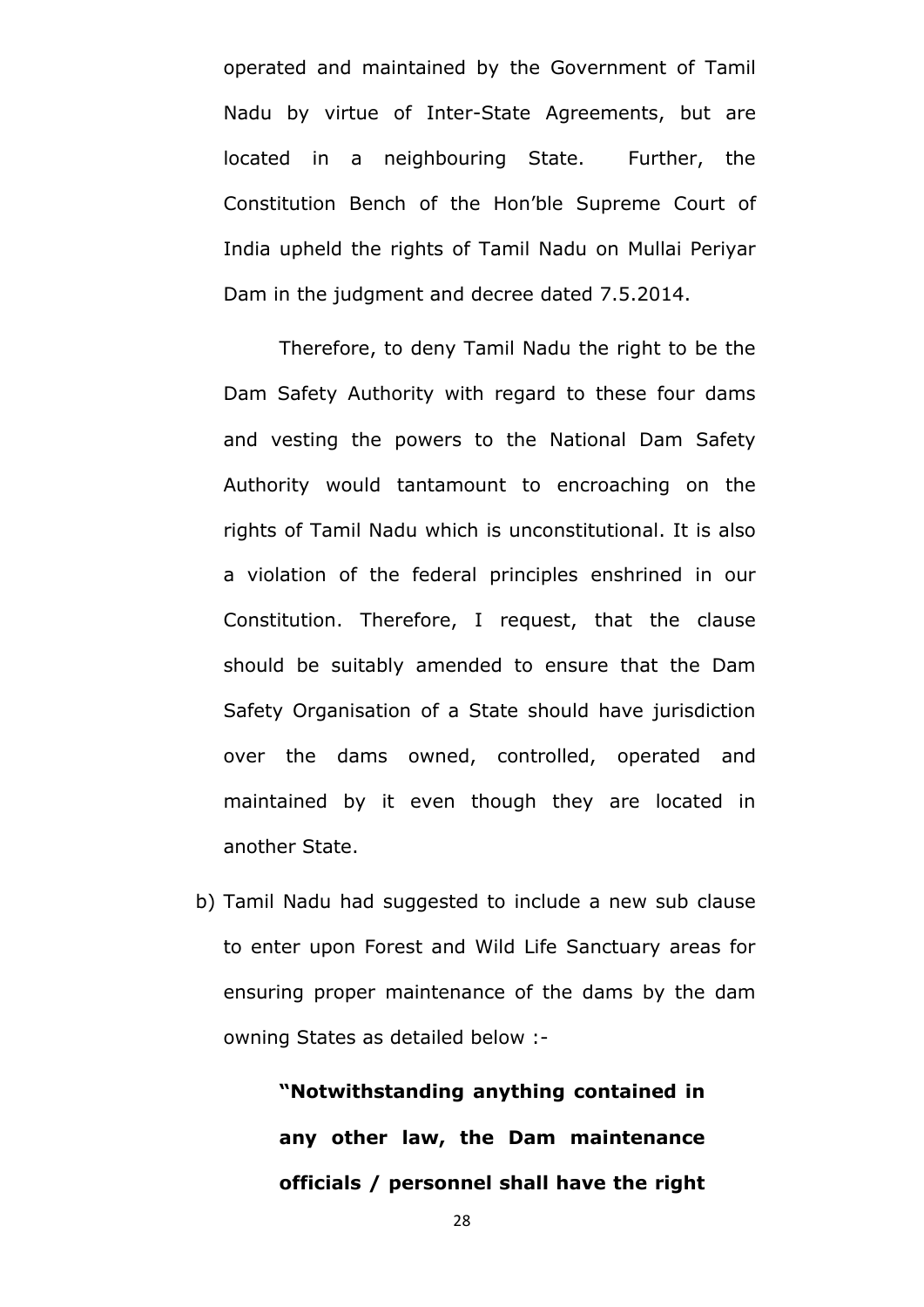**to enter into the Forests and Wild Life Sanctuary area to carry out dam safety, maintenance and rehabilitation measures".**

This clause should be included in the Bill to ensure access to the dams by technical personnel for those dams which are located in forest areas and wild life sanctuaries. However, this suggestion was also not incorporated in the Bill introduced in the Lok Sabha on 12.12.2018.

**In the circumstances, I request you to kindly instruct the Ministry of Water Resources, River Development and Ganga Rejuvenation to withdraw the Dam Safety Bill, 2018 introduced in the Lok Sabha on 12.12.2018 and also request you not to proceed further with the process of legislation on Dam safety till such time Tamil Nadu"s genuine concerns are addressed and a consensus evolved among all the States.**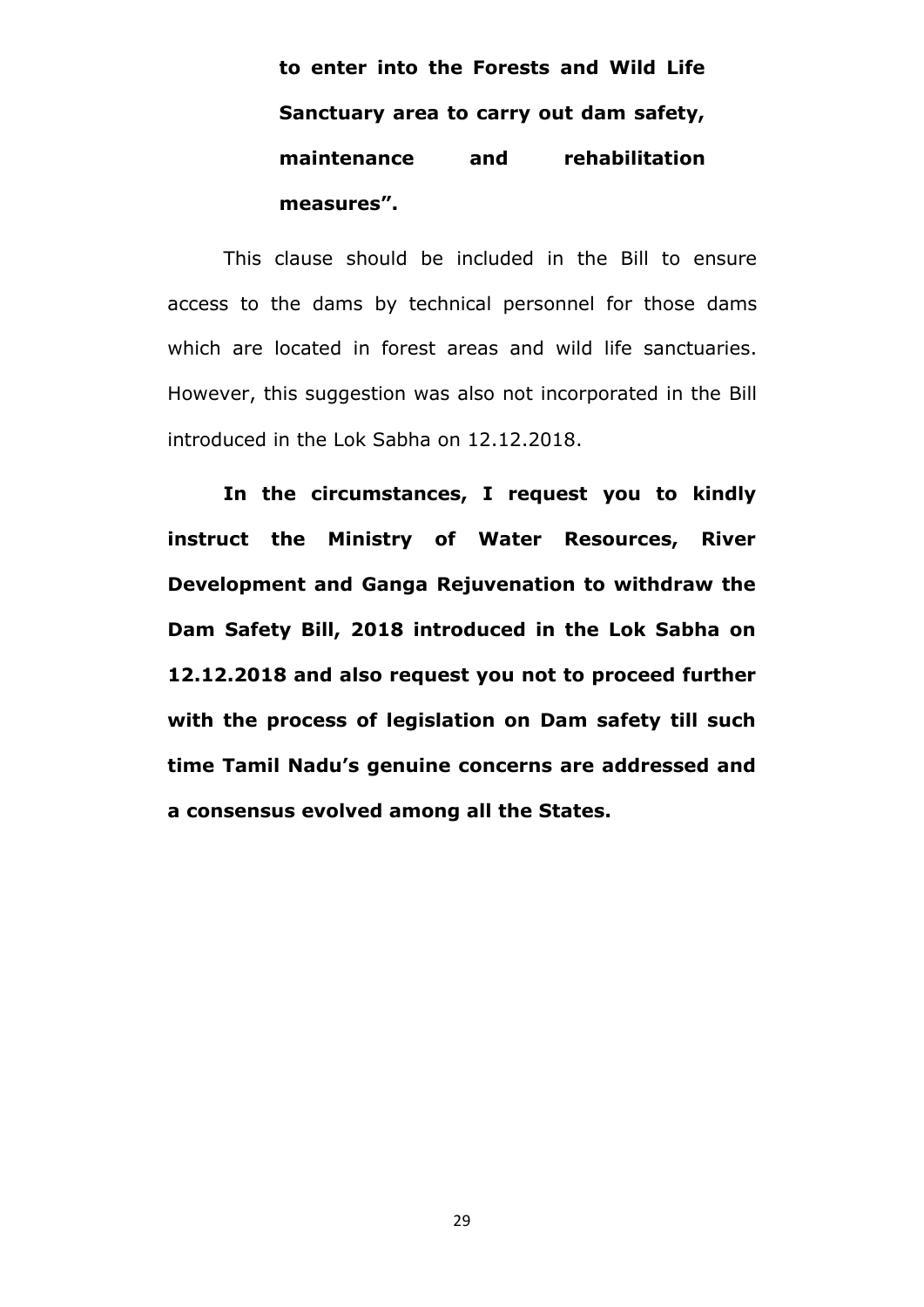### **5. GAJA CYCLONE**

# **i. LONG TERM MITIGATION AND PERMANENT RESTORATION:**

**Multi-hazard Resistant Housing**: **Accord a special sanction of 2 lakh additional houses to the affected coastal districts under PMAY(G) Special Projects to Tamil Nadu**

Gaja Cyclone has inflicted extensive damages to houses of the poor people living in kutcha houses and huts, especially in the districts of Nagapattinam, Tiruvarur, Thanjavur and Pudukottai. The destruction of houses will adversely affect the living conditions of poor who will have to reconstruct their houses with the immediate relief assistance of Rs.5,200/ sanctioned under SDRF. Even if they temporarily restore their huts, they will still continue to live under the threat of natural disasters year after year.

One of the key observations made by the Hon"ble Prime Minister is to learn lessons from each disaster to strengthen our resilience and build the infrastructure better. As a permanent solution, support has to be extended to the poor landless labourers working in different sectors both in rural and urban areas to build multi-hazard resistant concrete houses.

It is requested that taking in to account that coastal districts of Tamil Nadu are always subject to natural disasters at recurring intervals, Government of India may sanction an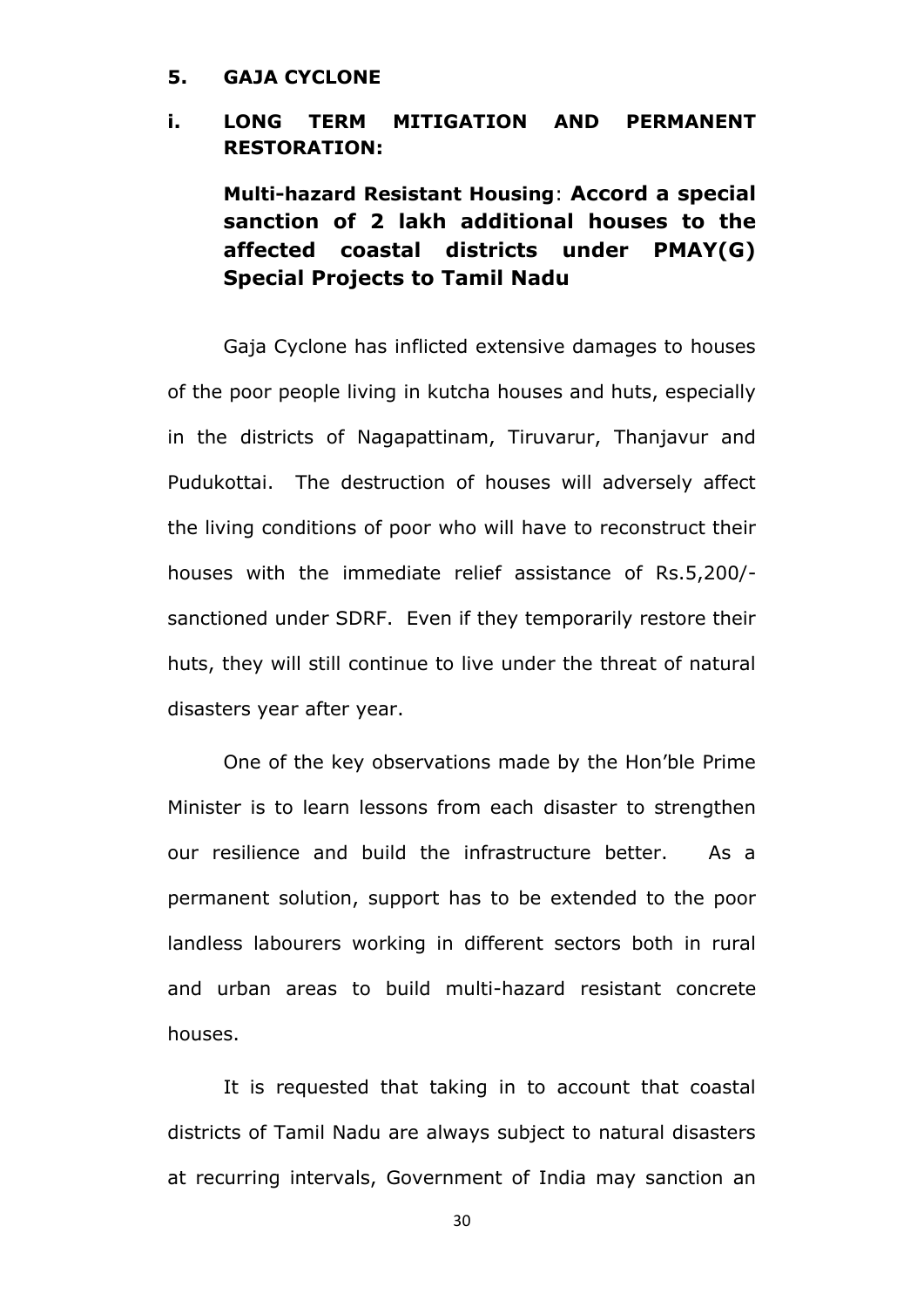additional allocation for Tamil Nadu to build multi-hazard resistant houses at a cost of Rs.3, 00,000/- (Rupees Three Lakhs only) per house for about 2 lakh people both in rural and urban areas. A special sanction of Rs.6,000 crore may be made for reconstruction of the houses for the poor in the coastal districts of Tamil Nadu.

### **Multi-hazard Resistant Power Transmission**

Several districts plunging into darkness during the disasters caused by cyclones is a recurring feature in Tamil Nadu. This is due to the crippling of the power infrastructure especially the transmission lines, high tension and low tension poles, transformers and damages to substations caused by the high speed winds gusting up to 100 km.ph. to 160 km.ph. during cyclones. This crippling of power infrastructure, besides upsetting the normalcy of the people affected, will also have a telling impact on the economy of the State as well as the various sectors dependent on power supply.

Year after year during North East Monsoon the power sector comes under tremendous stress due to the cyclones which are common during this period. The TANGEDCO is forced to spend thousands of crore on a regular basis. In order to overcome the recurring damages to the power sector it is imperative to convert High Tension and Low Tension overhead lines into underground cables at least in the town areas of the coastal districts of Tamil Nadu, which will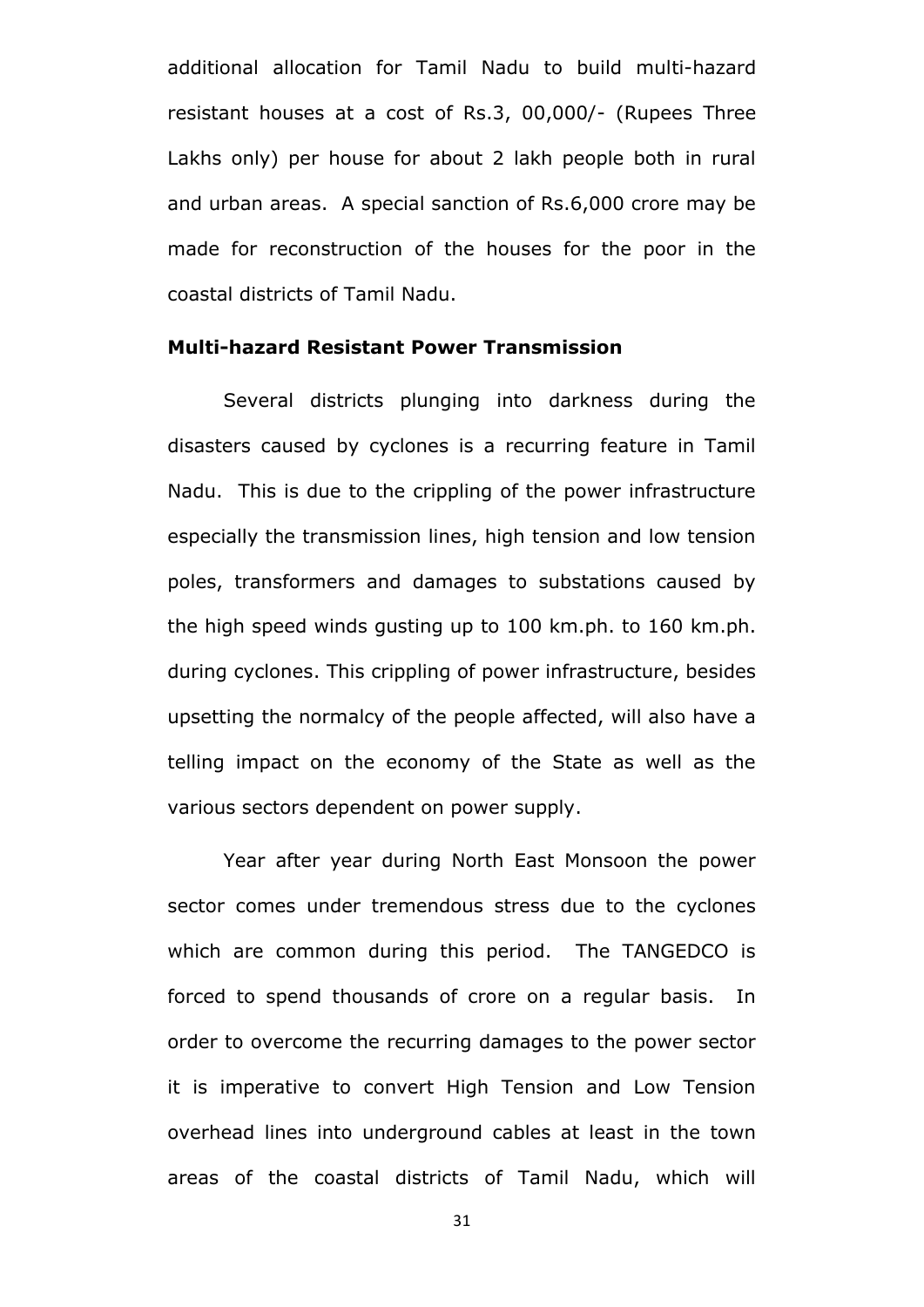approximately cost Rs.7077 crore (Rupees 3710 crore for conversion of High Tension overhead lines and Rs.3367 crore for conversion of Low Tension overhead lines into underground cable lines).

Therefore, it is requested that a special package of Rs.7077 crore may be sanctioned by Government of India for conversion of High Tension and Low Tension overhead lines into underground cables in the coastal districts of Tamil Nadu.

# **Enhanced allocation under NADP/RKVY (Rashtriya Krishi Vikas Yojana):**

Gaja Cyclone wrecked havoc in the 4 coastal districts of Tamil Nadu due to which, there was extensive damages to the Coconut, Cashew, Mango trees and Banana plantations also. There is a minimum need to extend assistance to the affected farmers to re-grow the Coconut, Cashew, and Mango trees which play a significant role in generating income and providing employment in the rural areas. In addition, there is also a need to restore the area of coverage that has been lost due to the Gaja cyclone. Taking into account the extensive damages, it is requested that an additional allocation may be made under NADP/RKVY Scheme to provide assistance to the farmers who have lost their crops. It is requested that Rs.625 crore may be sanctioned under NADP/RKVY scheme as a special case to farmers who have lost the trees/crops during the Gaja cyclone.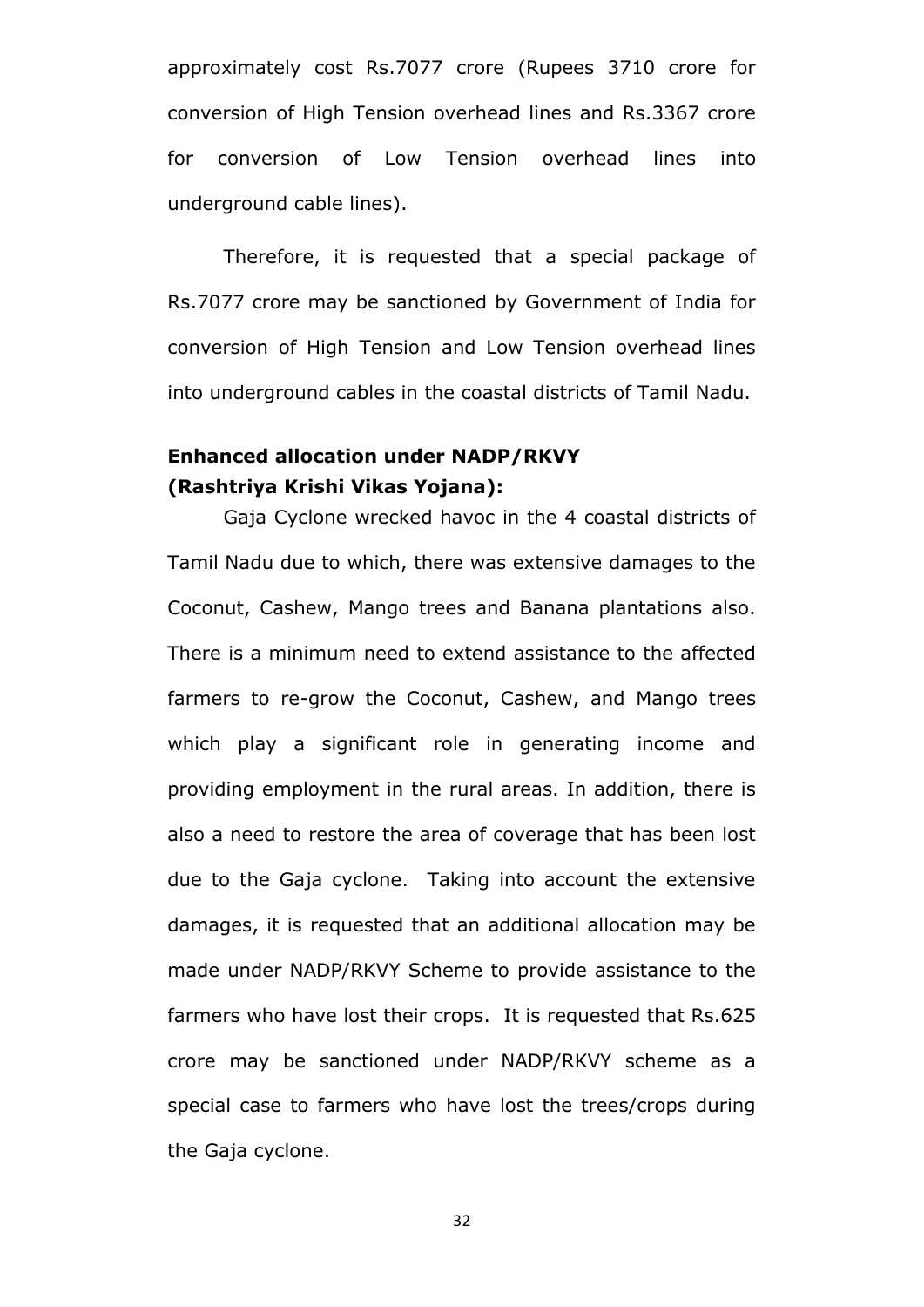### **Permanent Restoration of Damaged Roads**

The roads in the cyclone affected districts have been very badly damaged. Since smooth restoration and rehabilitation efforts in various sectors require proper road connectivity to all areas including interior areas. Rs.378 crore is required for permanent restoration of very badly damaged roads.

# **Rural Infrastructure**:

The infrastructure in Village Panchayats was severely hit by Cyclone "Gaja". Therefore an amount of Rs.705.17 crore is needed towards permanent restoration of damaged infrastructure in the villages such as roads, drinking water, electric poles, etc.,

# **Livelihood support: Support for landless Labourers**

Rural farmers are largely dependent on their livestock to offset the negative impact of the vagaries of monsoon on crop cultivation. Unfortunately the Cyclone GAJA, has devastated the livestock wealth in several districts of Tamilnadu shaking the very axis of their hope and livelihood. As per the preliminary estimates approximately 1002 cattle, 4441 sheep and goat and 74,908 poultry have died due to the Gaja cyclone. The Department of Animal Husbandry proposes to provide succor to the affected farmers by means of assistance through special package of "Free distribution of Milch cattle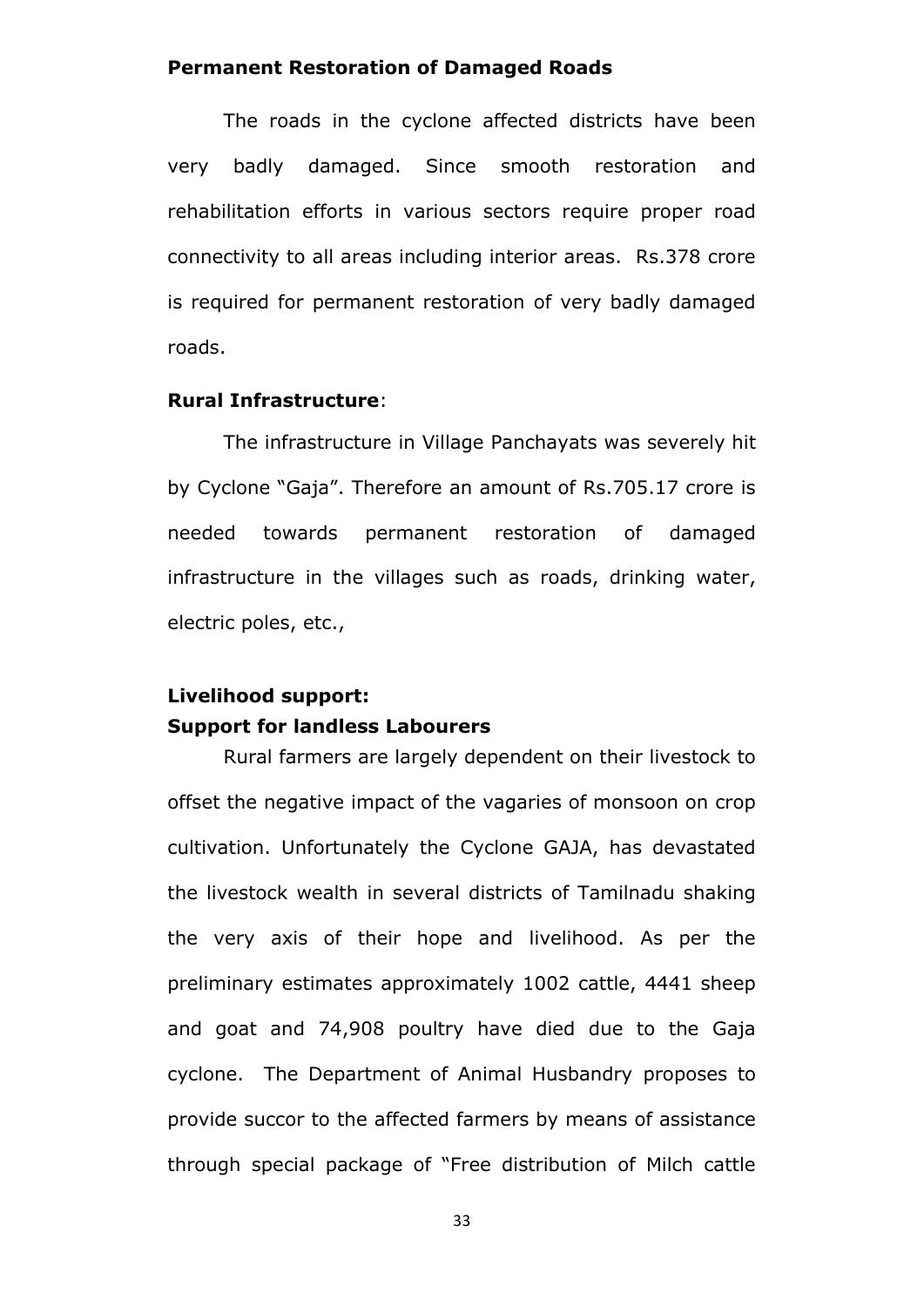and Sheep/Goats" and "Scheme for Poultry Development" which will provide sustainable livelihood opportunities to the Gaja affected people and ensure sustained income generating opportunities.

10,000 affected farmers will be provided with recently calved crossbred Milch Cows capable of producing 7 to 10 lts milk per day @ one cow to each affected farmer. Cost of each milch cow shall be approximately Rs.35, 000 to Rs.40,000 and the total cost will be Rs. 40 crore.

50,000 affected farmers will be provided with 4 Goats / sheep of 6-8 months age at an unit cost of Rs.15,000 and at a total cost of Rs.75 crore. Similarly, 50,000 affected farmers will be provided with 50 numbers of 4 week old backyard or native chicks at a Unit cost of Rs.7,000 and at a total outlay of Rs.35 Crore. The total cost of the livelihood programme shall be Rs.150 crore. Each farmer needs to be provided with any one of the above mentioned activities in tune with the guidelines of the above schemes depending on their abilities.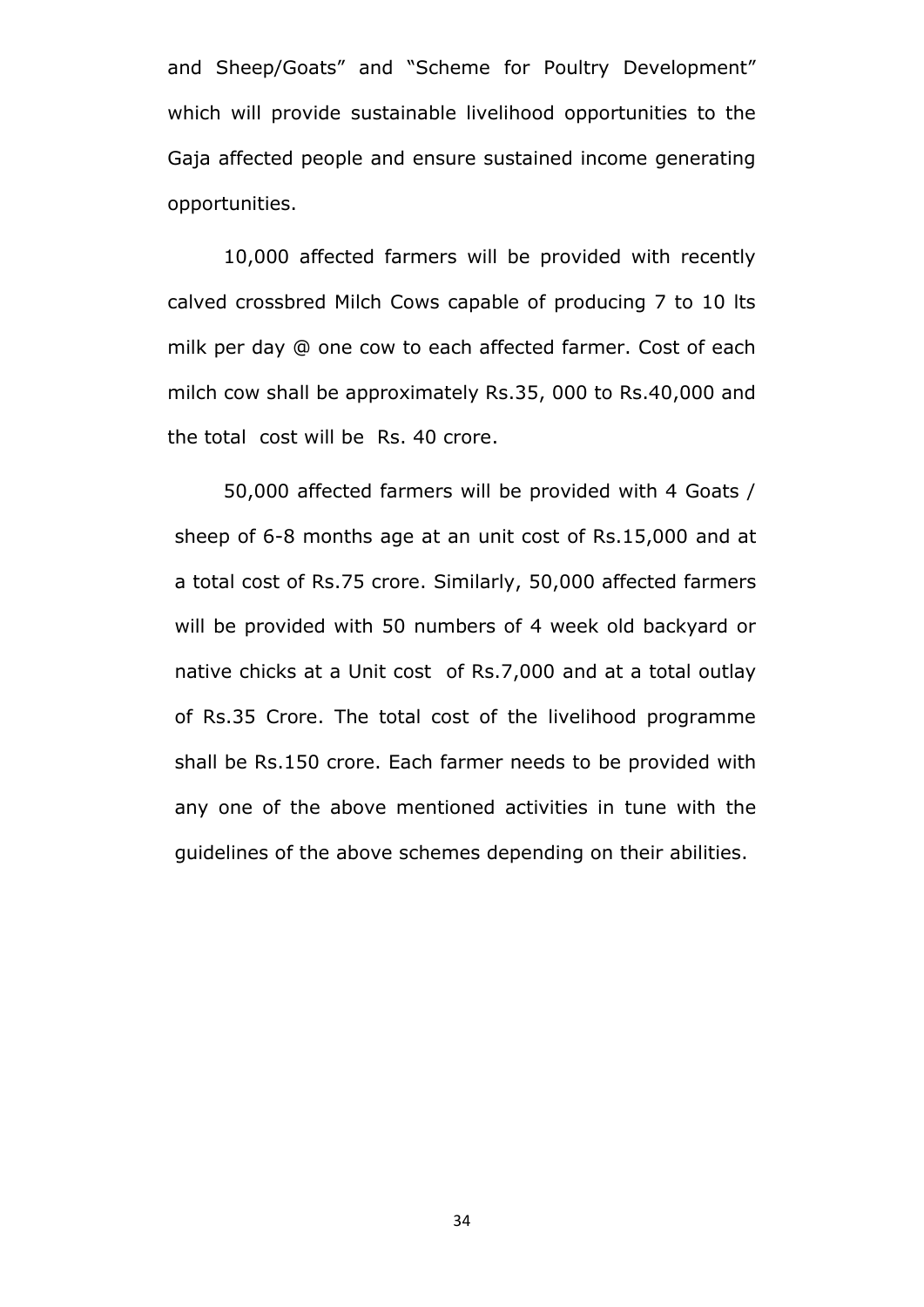### **Support for fishermen**

Gaja cyclone has caused wide spread damages to fishermens' properties and affected their livelihood. In order to mitigate the livelihood loss to the fishermen in Nagapattinam, Thiruvarur, Thanjavur and Pudukottai districts, alternative and allied livelihood support activities such as sea weed farming, Marine cage culture of fin fishes , Capacity building programmes to fisherwomen in value added fish products , Fish Marketing, capacity building for fisher youth in modern fish marketing, Marine water sports, Marketing infrastructure support to fisheries cooperatives and Fish Landing Centres through insulated fish transport vehicles and retail fish marketing support to fisherwomen and retailers through small transport vehicles with accessories may be taken up at a cost of **Rs.60.00 crore**. A similar alternative livelihood support need to be extended to calamity prone areas in other coastal districts as this will diversify the livelihood of Fishermen and the pressure on marine resources will be reduced. Therefore, a separate project needs to be funded to ensure sustainability of livelihood in Fisheries sector at a cost of **Rs.40.00 crore**. This livelihood support will ensure the calamity prone coastal fishermen population to have sustainable and increased income which will uplift their socio economic status.

### **Special programme to support recultivation of tree crops**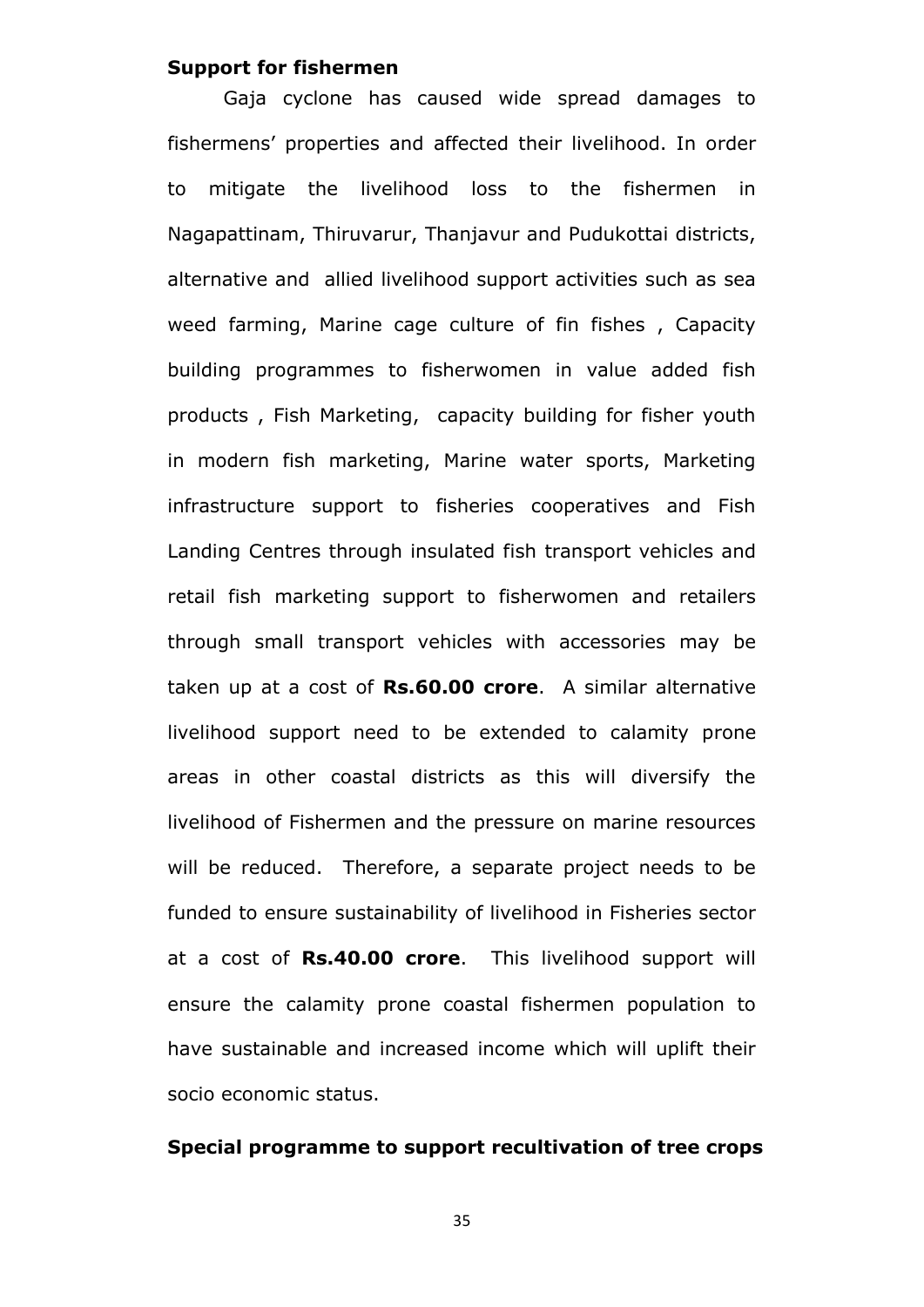"GAJA" cyclone has also caused loss of lives and loss of livestock. There is a need to increase the Gratuitous grant for such losses. Similarly, the damage caused to agricultural fields is beyond the coping capacity of the farmers and the input subsidy needs appropriate upward revision, particularly for paddy, banana and sugarcane. The coconut plantation had been damaged extensively causing substantial loss of livelihood and export earnings. Over 40 lakh coconut trees were damaged.

It is therefore necessary to launch a special programme to support farmers for recultivation of tree crops like coconut, cashewnut, etc. We need the support of Government of India in this regard.

**I request the Hon"ble Prime Minister to instruct the concerned Ministries to sanction funds for permanent restoration of cyclone affected coastal districts of Tamil Nadu.** 

# **ii. REQUEST TO REVISE THE NORMS FOR SCALE OF ASSISTANCE UNDER SDRF NORMS**

"GAJA" cyclone caused extensive damage to 12 coastal and non-coastal districts, particularly in the delta region of Tamil Nadu. I have visited the affected areas on  $20<sup>th</sup>$  and  $28<sup>th</sup>$ of November. I have personally seen large scale damages that occurred to Power infrastructure, Huts and Houses, Fishing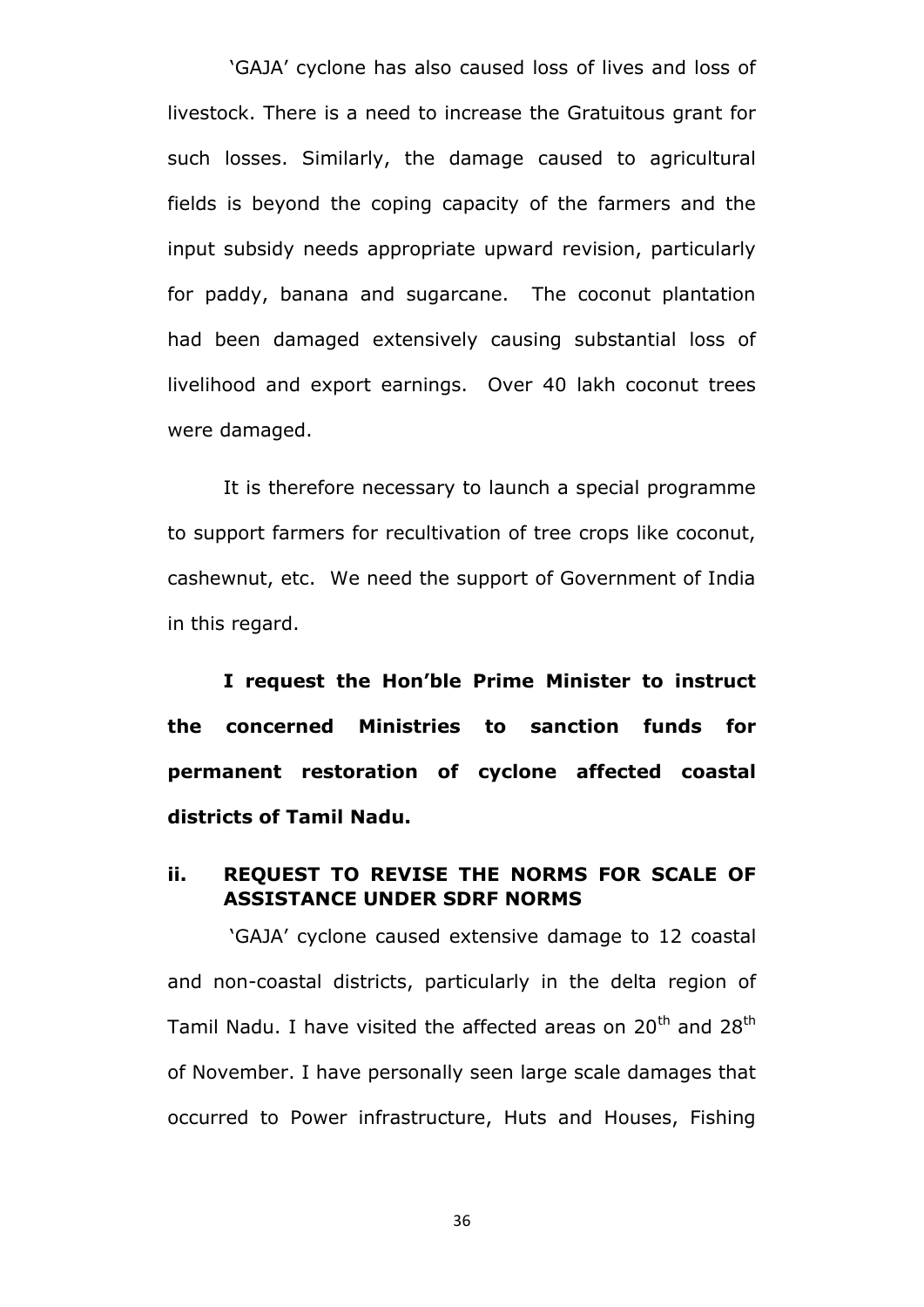boats, Agriculture and Horticulture crops including perennial crops, Livestock and other public infrastructure.

Perennial crops such as coconut, casuarina, mango, jackfruit, cashew etc. have been uprooted causing total loss of livelihood to farmers. **The present SDRF norm provides only Rs.102 as input subsidy for a fallen coconut tree, whereas at least Rs. 7,500 is required for a fallen coconut tree, at the rate of Rs.1,500 per tree per year for 5 years, till the time it starts yielding.**

The fishermen community has been worst hit by the cyclone as they have lost country boats, mechanized boats, FRP boats, catamarans, fishing nets and even large boats used for deep sea fishing. At many places, the high tide has pushed the slush to the shore, making it difficult for fishermen to restart their occupation for many more days. The present relief allocation will not even cover a fraction of the damages suffered by them and needs immediate upward revision. A relief of Rs.10 lakh each for fully damaged mechanised boat, Rs.1.5 lakh each for fully damaged FRP Vallam and Rs.65,000 each for fully damaged catamaran has to be given. Similarly, for partially damaged mechanised boats, FRP vallams and catamarans, relief amount may be revised to Rs.5 lakh, Rs.30,000/- and Rs.15,000/- respectively. The compensation for damages of nets and OBM/IBE engines has to be raised to Rs.25,000/- and Rs.10,000/- respectively. Most importantly,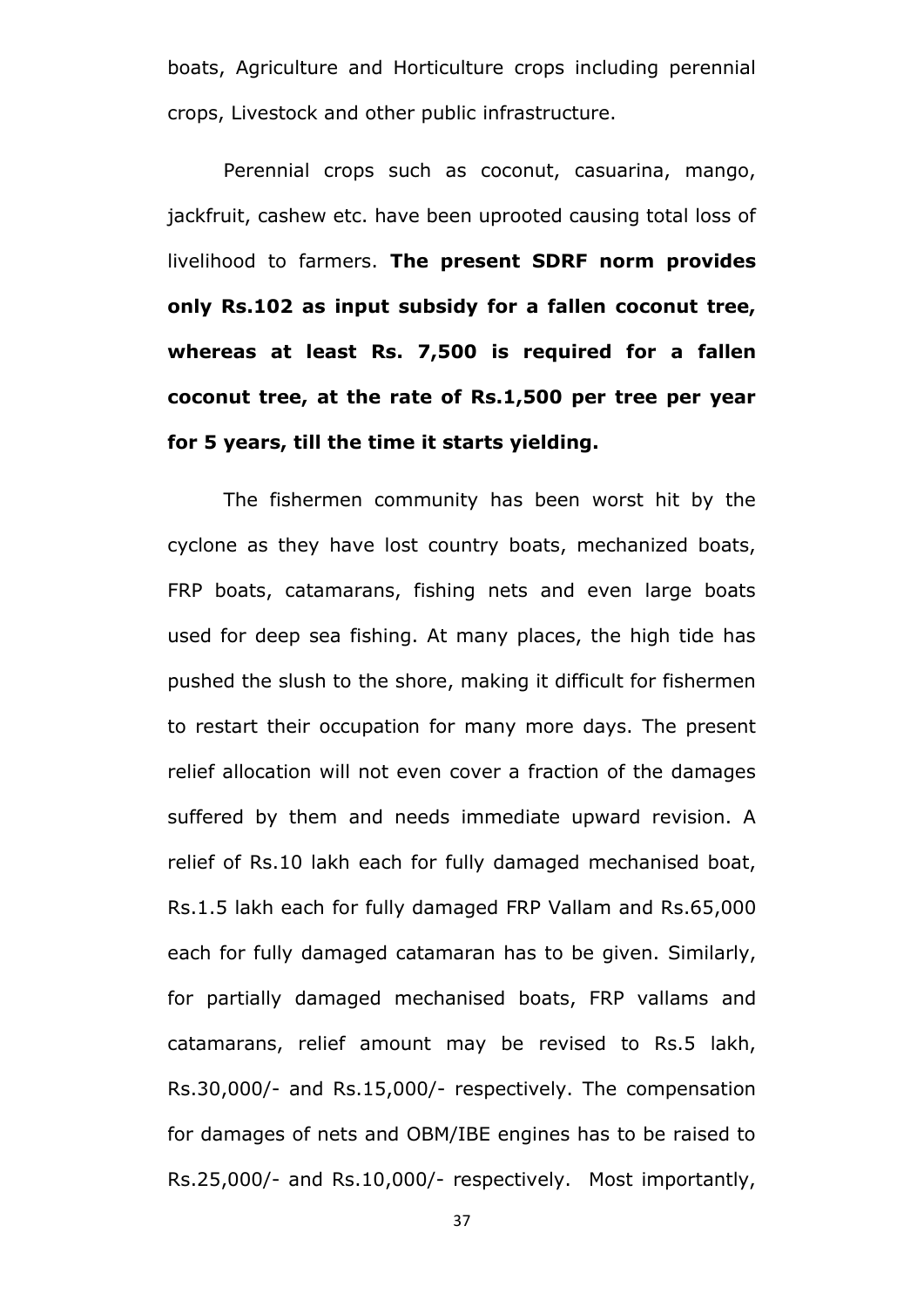relief for loss of livelihood should be provided at the rate of Rs.5,000/- per family for approximately 34,000 fishermen families in the four coastal districts affected by "GAJA" cyclone.

You are well aware that, Tamil Nadu has been witnessing severe cyclonic storms such as Thane, Vardah, Ockhi, etc. You had visited Kanniyakumari after Ockhi cyclone in 2017, when a representation was submitted by me requesting to revise the norms for scale of assistance under SDRF. It is brought to your kind attention that the existing SDRF norms will not be sufficient to provide for even a fraction of the loss suffered by the cyclone affected people.

A committee was constituted by Government of India to rationalize the norms taking into consideration the difficulties faced by the coastal States that face frequent cyclonic storms. I understand that the committee has submitted its report with recommendations and it is pending for notification. **I request you to kindly ensure that the new norms be notified and made effective from November, 2018 so that the people affected by "GAJA" cyclone are provided adequate relief.**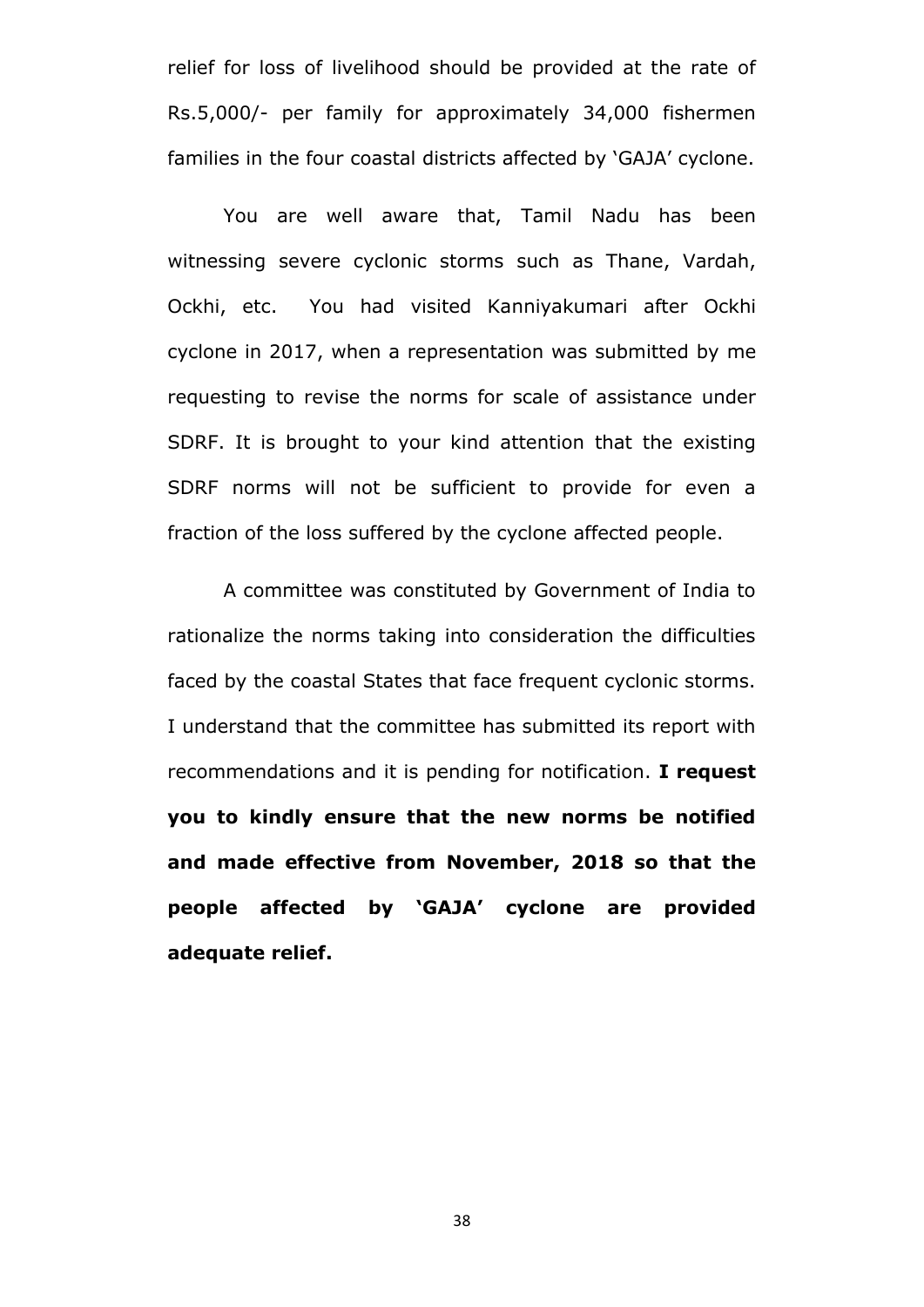#### **6. CAUVERY MODERNIZATION**

## **Improvements and Rehabilitation of Irrigation Systems in Cauvery Basin for Efficient Irrigation Management under AIBP**

A Detailed Project Report for improvements and rehabilitation of irrigation systems in the Cauvery basin for efficient irrigation management excluding the components proposed for an ADB supported programme at an estimated cost of Rs. 17,600 crore has been prepared for submitting to Central Water Commission, Government of India, New Delhi.

A concept paper on the Improvements and Rehabilitation of Irrigation system in the Cauvery Delta for efficient Irrigation Management" at an estimated cost of Rs 11,420 crore (2012 – 13 price level), was deliberated in the Screening Committee of the Central Water Commission and the "in-principle" consent of the Central Water Commission for the preparation of the Detailed Project Report (DPR) was accorded vide CWC, Project Appraisal(S), New Delhi in May, 2013. Based on the concept paper, a DPR has been prepared for Nine Components for an amount of Rs.17,600/-crores at the price level of 2018-2019.

The improvements and rehabilitation are planned for the age old irrigation systems in the following sub basins of Cauvery: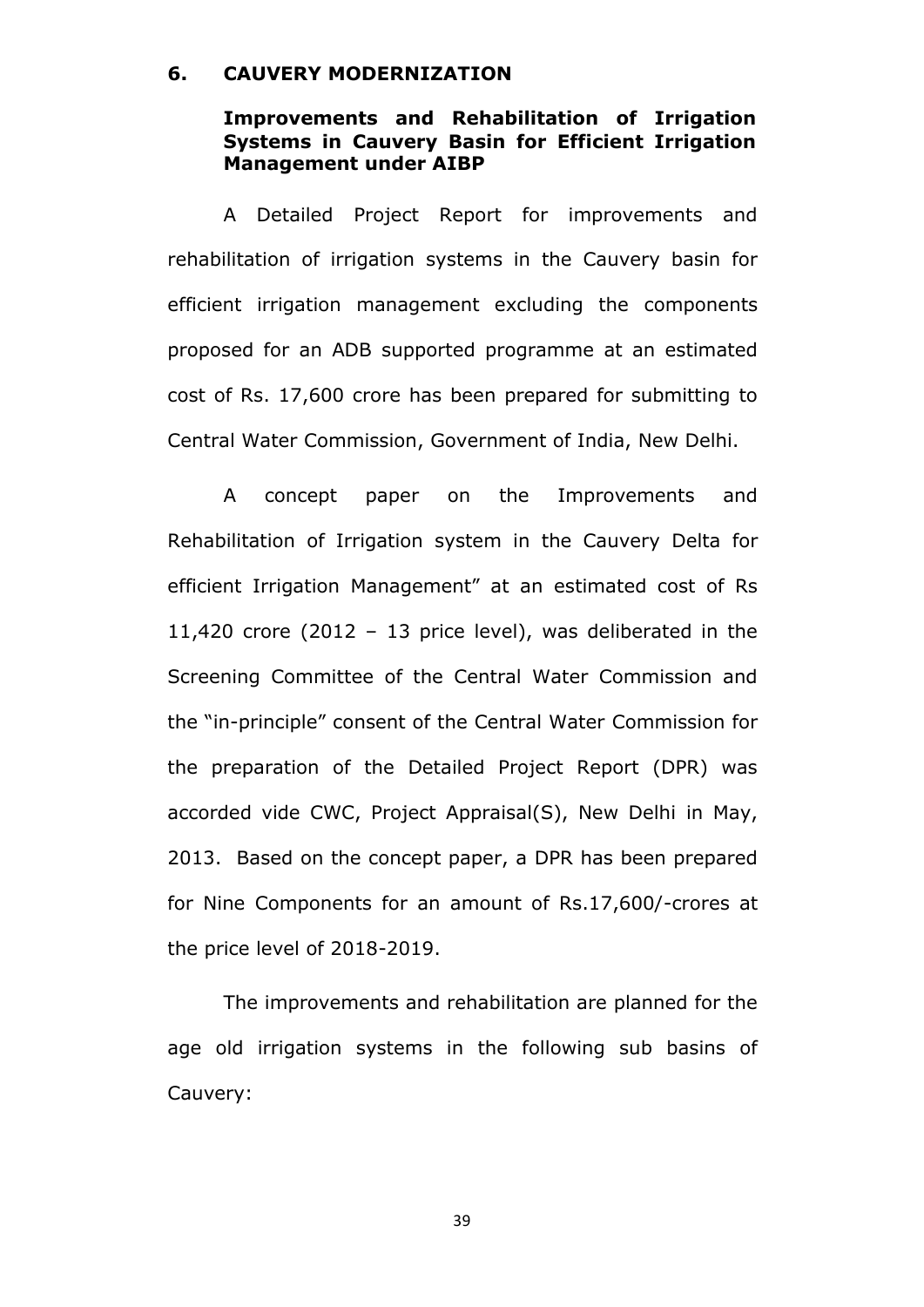| I. Cauvery sub basin                  | 5200.00 |
|---------------------------------------|---------|
| II. Vennar sub basin                  | 4965.32 |
| III. Grand Anicut Canal subbasin      | 2158.68 |
| IV. Lower Coleroon sub basin          | 1400.00 |
| V. Lower Bhavani project              | 2850.00 |
| VI. Kattalai High Level Canal Project | 350.00  |
| VII. Noyyal Sub basin                 | 250.00  |
| VIII. Raja Voikkal Project            | 200.00  |
| IX. Ground Water Recharge Schemes     | 225.00  |
|                                       |         |

 **Total - 17600.00**

The main components included in the proposal are

- a. Lining and strengthening the banks of "A" class channels of the distribution net-work
- b. Repair and reconstruction of regulators, grade walls, head sluices, other cross masonry structures on the River systems and also on the main canals.
- c. Improvements to the Drainage system and strengthening of banks
- d. Rehabilitation of tanks
- e. Rehabilitation of the existing pumping schemes and extending the pumping network where possible

The total cost of the scheme works out to Rs.17,600 crore. The total ayacut benefited is 16.06 lakh acres (6.50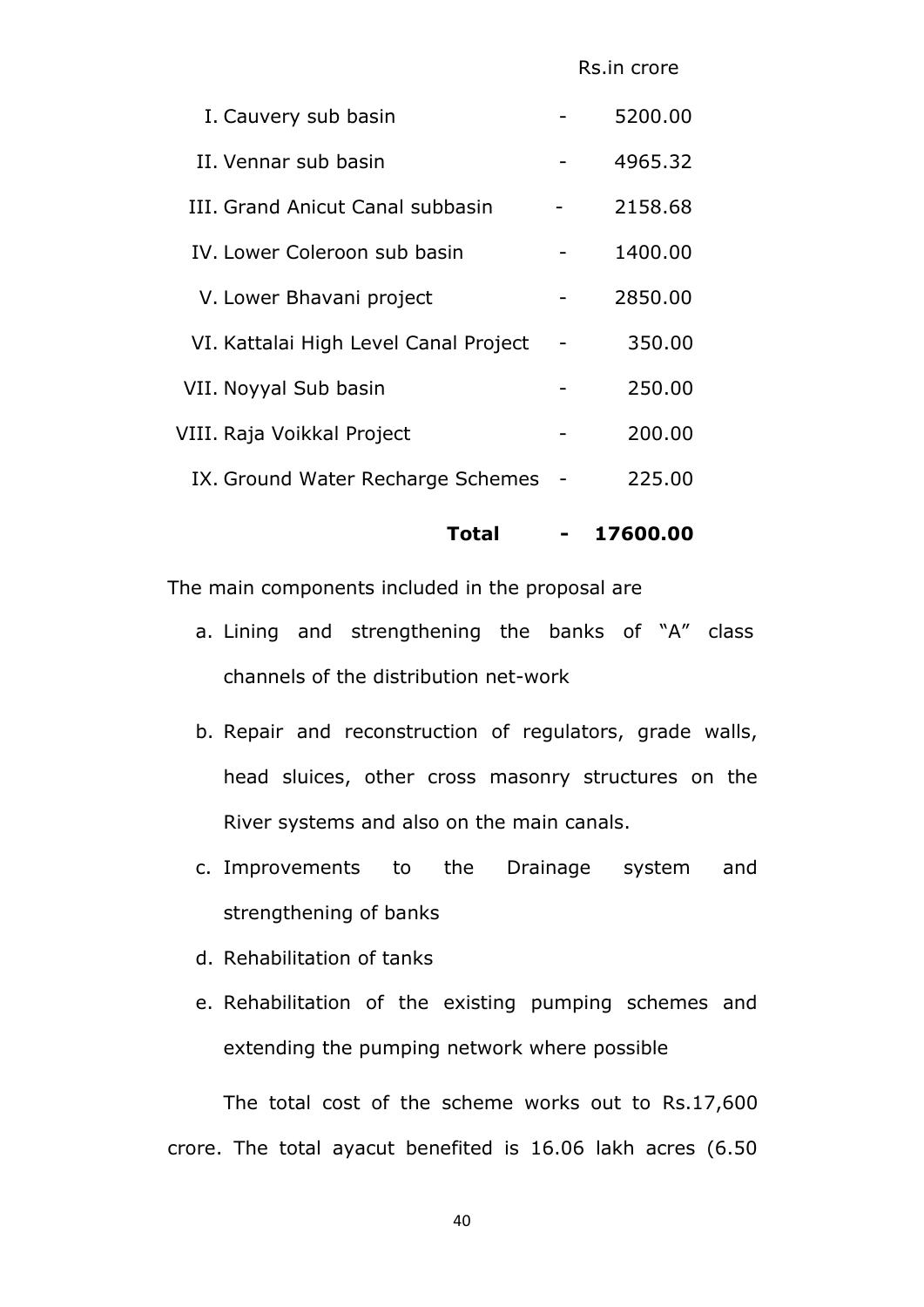lakh hectares). The Project Implementation has been planned for 3 years. The Project will provide the following tangible benefits:

- 1. There will be saving in total quantum of water utilizable on account of implementing the Extension, Renovation & Modernisation (ERM) works.
- 2. Unwarranted leakage in this system can be arrested.
- 3. The tail end farmers will get their due share of water for irrigation.
- 4. Water User Associations to be formed to help in proper maintenance of structures in the command area and better management of available water.
- 5. The existing canal network can be transformed into an all-weather canal system thereby increasing its life.
- 6. The present water use efficiency will be enhanced considerably.
- 7. Through the Water User Associations, farmers can be trained to adopt new scientific methods of cultivation thereby increasing yields and in turn income.
- 8. With significant savings in water, the existing gaps in the irrigation coverage will be reduced to a great extent.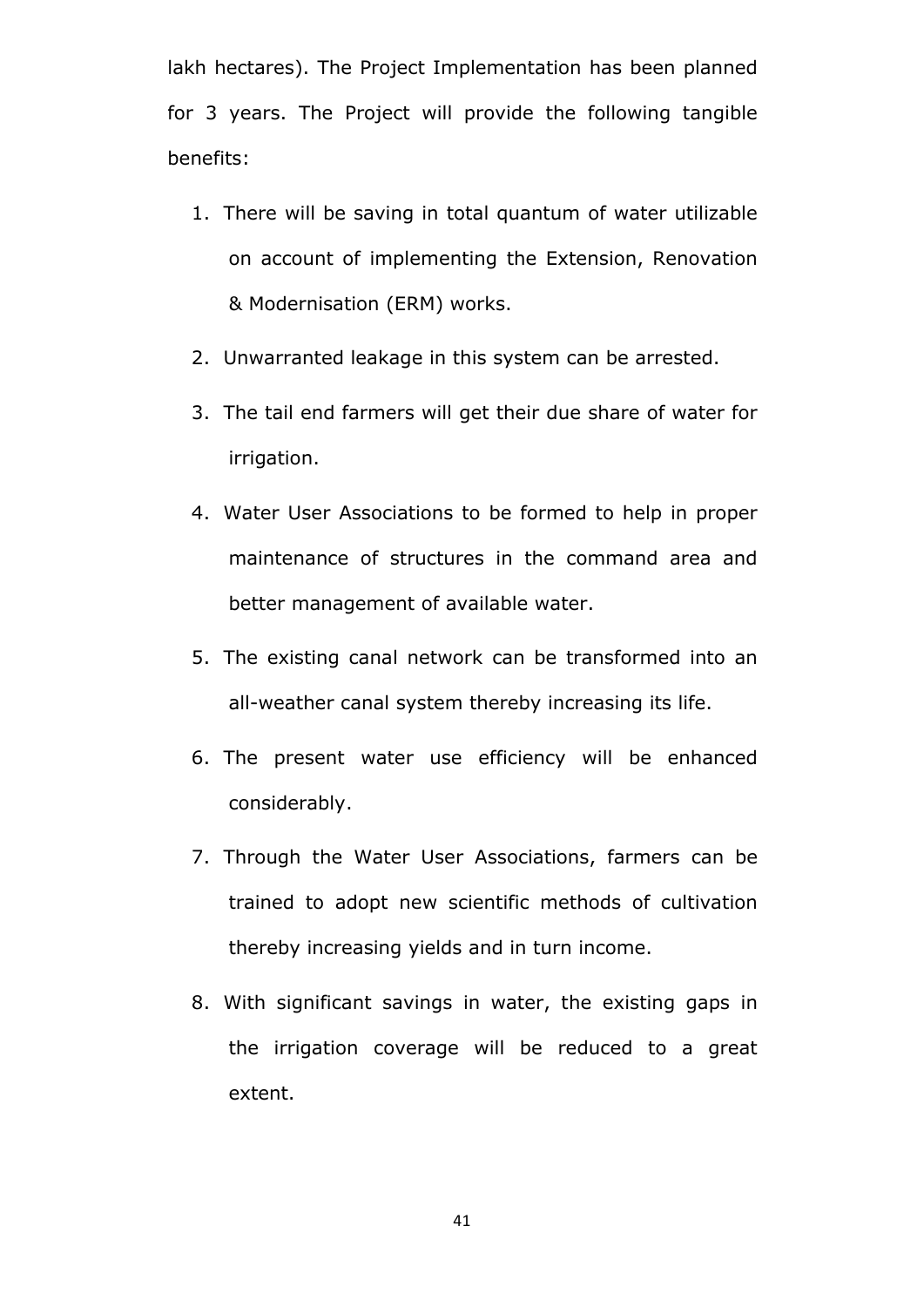- 9. Water supply for domestic and industrial needs could be provided.
- 10. Flood protection to irrigated areas can be provided, reducing crop losses.
- 11. Regular employment for Agricultural labourers in the region can be assured.

The DPR for one of the nine components, the Grand Anicut Canal sub basin has been approved by the CWC in October, 2016 and also placed in the  $6<sup>th</sup>$  meeting of Investment Clearance Committee of Ministry of Water Resources, River Development & Ganga Rejuvenation, New Delhi held on 05.05.2017. The investment clearance of the project was approved and communicated by the MoWR to Tamil Nadu on 7.6.2017.

**I request the Hon"ble Prime Minister to kindly instruct the Ministry of Water Resources, River Development & Ganga Rejuvenation to approve the remaining components of the Project and to provide funding for the project under an appropriate programme.** 

# **7. PERMANENT CYCLONIC MITIGATION MEASURES – FISHERMEN OF TAMIL NADU**

**i. Permanent Naval Station for carrying out Operations by Indian Navy & Indian Coast Guard**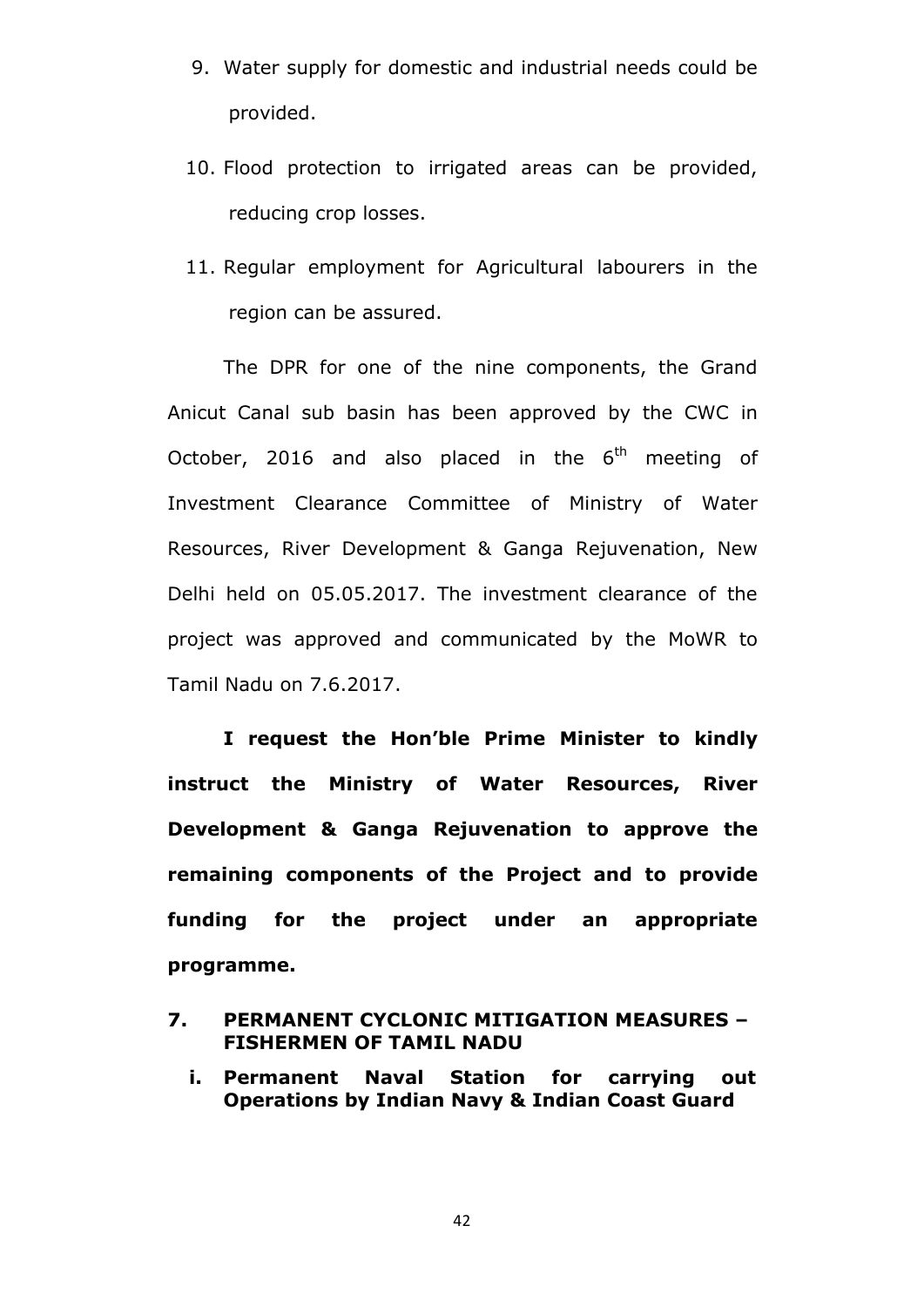It is requested that a permanent station may be set up by Indian Coast Guard with appropriate infrastructure and a Control Room at Kanniyakumari or Kolachal. This permanent station should be designed in such a way that any Search and Rescue Operation can be carried out jointly by Indian Navy, Indian Coast Guard and Indian Air Force when there is a cyclonic event or any other reason for rescue of distressed fishing vessel or they are required to be guided to safety. If such a permanent infrastructure in created, it will be possible to quickly mobilize Central Agencies for a Search and Rescue Operation in this cyclone prone area. This is extremely important as large number of fishermen are engaged in short duration as well as long duration deep sea fishing which makes them exposed to risks. The suggested facility is essential to reach out to the fishermen on high seas and rescue them, even if Transponders are given. Moreover a Naval Station in Kanniyakumari District could be of strategic importance. The Ministry of Defence may be advised to expedite the decision in this regard.

# **(ii) Communication Equipment for Sea going Fishermen:**

In Tamil Nadu, as on date, there are 31,757 motorised country crafts and 5913 Mechanised fishing boats registered under uniform online registration of fishing crafts. Among the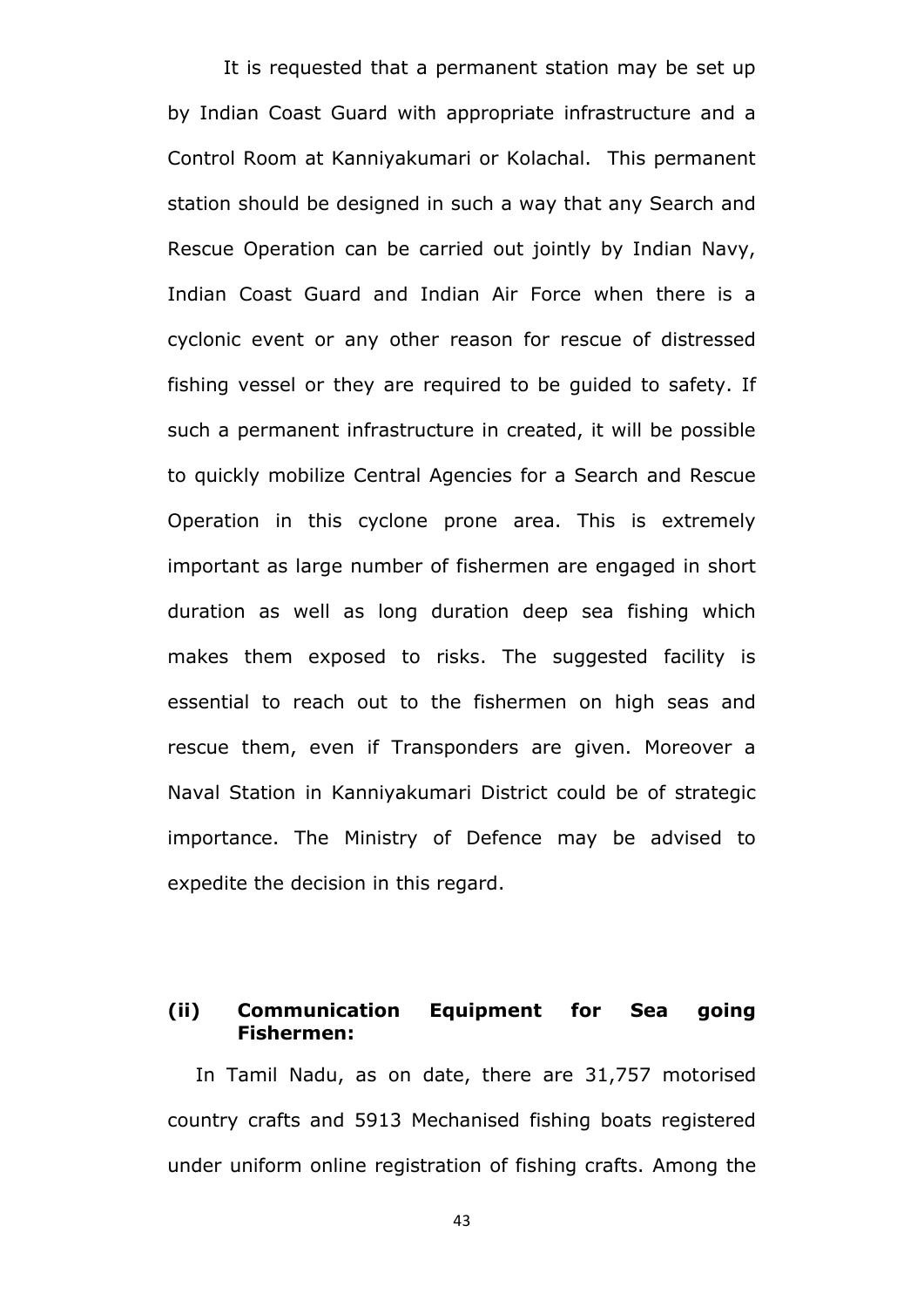mechanized fishing boats, 1500 mechanized fishing boats are deep sea, going on multiday fishing boats venturing beyond 150 nautical miles and they operate for a period of 15-30 days per voyage. These boats are mostly operated from the fishing bases at Chennai, Nagapattinam, Thoothukudi and Kanniyakumari districts.

Fishing being a high risk profession, thousands of fishermen engaged in fishing in Tamil Nadu do encounter some form of distress or other at sea, which has the potential to cause loss of life and/or damage to property. Most of the time, the loss of life is due to the absence of proper communication equipment, tracking devices and lifesaving appliances.

The following communication equipments would meet the requirements of all types of fishermen/ boats:

# **a) Providing High Frequency (HF) communication system for Deep Sea venturing fishermen of Tamil Nadu.**

Use of High frequency (HF) provides a long range service in both the ship to shore and the shore to ship directions, especially for usage by the deep sea fishing marine fishermen mainly during distress situation.

High Frequencies designated for marine communications range between 4000 kHz to 27500 kHz and are called "U" band. In order to provide a proper and efficient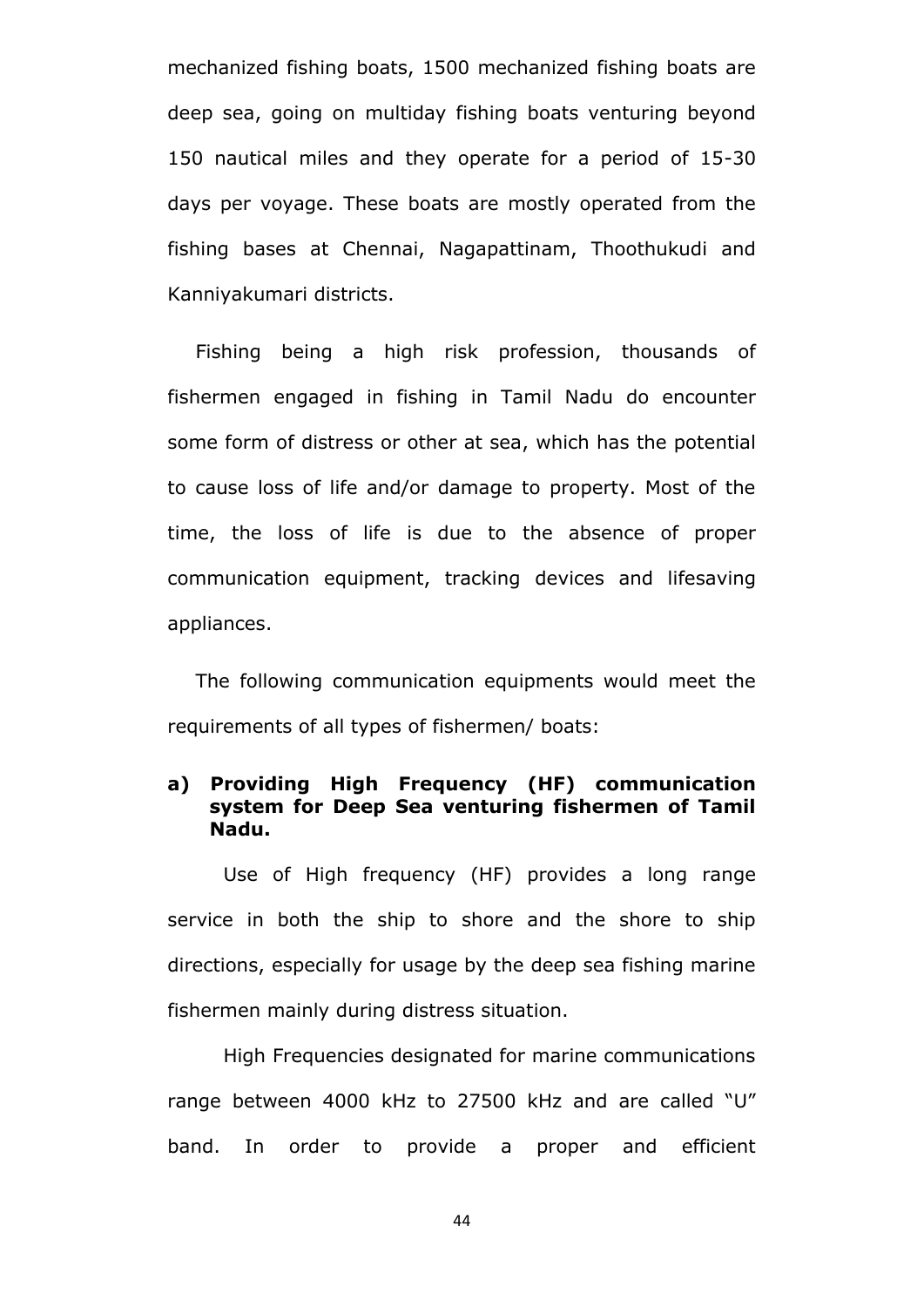communication system for the deep sea vessels of Chennai, Nagapattinam, Thoothukudi and Kanniyakumari districts of Tamil Nadu, it is proposed to provide 1500 HF communication equipment on 90% subsidy besides establishing HF control rooms in four locations in Tamil Nadu. Necessary marine frequency in the HF range would have to be obtained from Wireless Planning and Coordination Wing, Government of India. An amount of **Rs.109 crore** may be provided for procurement of High Frequency (HF) communication system for Deep Sea venturing fishermen, along with necessary allocation of frequency and provision to operate HF sets by the fishermen**.**

### **b) Providing Satellite Phone, NAVTEX**

Satellite phones use Low Earth Orbiting (LEO)/(MEO) Medium Earth Orbiting / Geo stationary satellites. Hence providing Satellite phone and HF will give synergy in terms of communication coverage and cost. The Satellite Phones comes with relatively low upfront cost, but higher operational cost and are easy to operate as an ordinary cell phone.

Navigational Telex (NAVTEX) is a vital element of the Global Maritime Distress Safety System (GMDSS), using the Feature of Radio telex or narrow band direct printing for the automatic broadcast of information. It is used onboard vessels to provide short range maritime safety information automatically.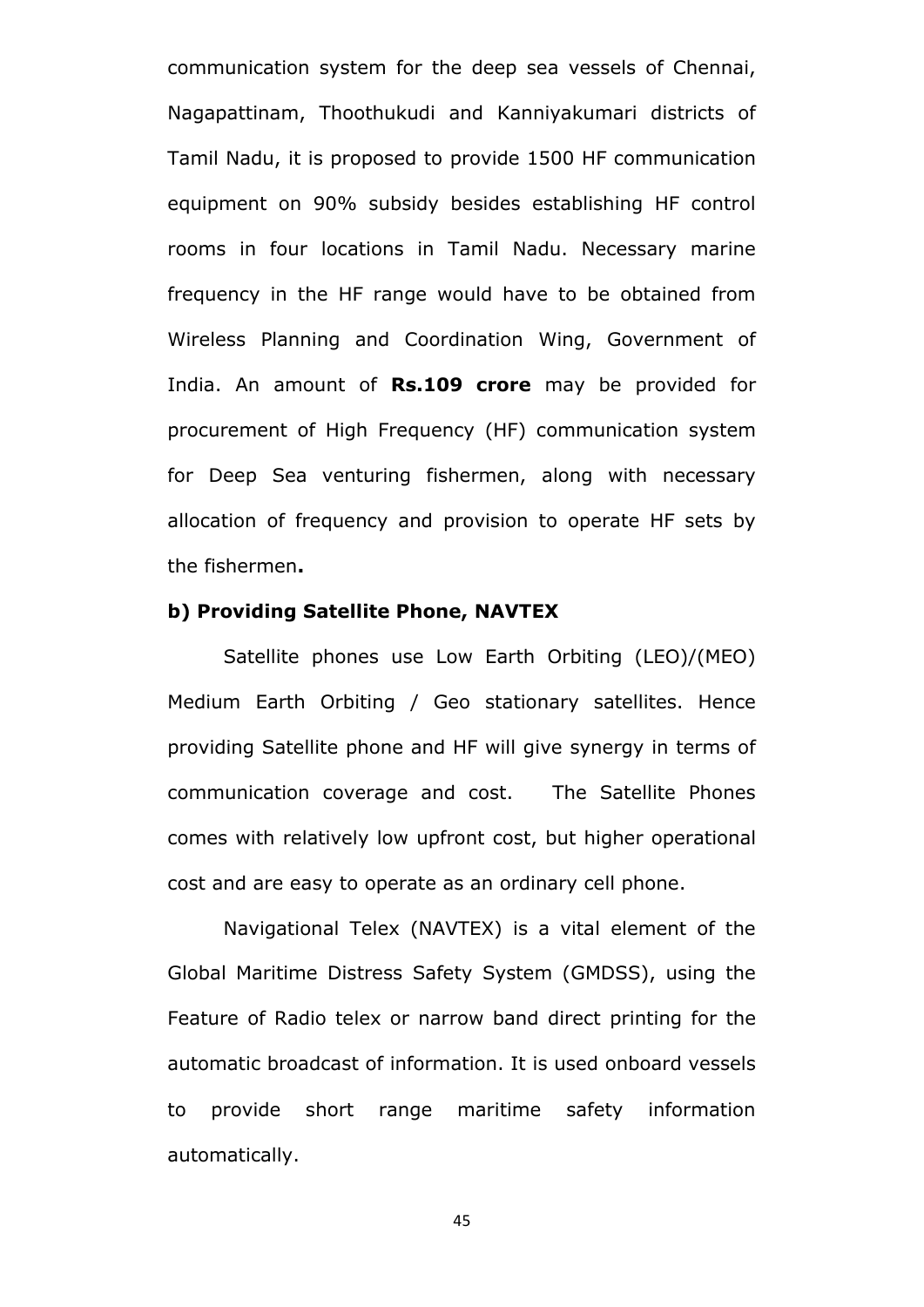It is proposed to provide 1500 Satellite phones and 1500 NAVTEX equipment on 90% subsidy and a fixed operating cost for a period of one year, besides establishing required control rooms in four locations in Tamil Nadu. Early sanction of **Rs.50 crore** is requested for procurement of Satellite phones and NAVTEX for Deep Sea venturing fishermen.

# **c) Providing NavIC for Deep Sea venturing fishermen of Tamil Nadu.**

NavIC is the Indian Regional Navigation Satellite System (IRNSS) developed and operated by ISRO which Provide Navigation signals in L and S bands. It provides two types of services – Standard Positioning Service (SPS) and Restricted Service (RS) with encryption. The Coverage over India and 1500 km around India with position accuracy better than 20m and time accuracy better than 50ns. This device can reach Alert messages on Cyclone, High Waves & Tsunami and warning message on approach of International boundaries as well as information on Potential Fishing Zones (PFZ) where the better yield of fish available to fishermen. An amount of **Rs.10 crore** may be provided for procurement of 10,000 Units of NavIC receiver for fishermen of Tamil Nadu.

## **d) Supply of Distress Alert Transmitters to the Fishing Boats in Tamil Nadu**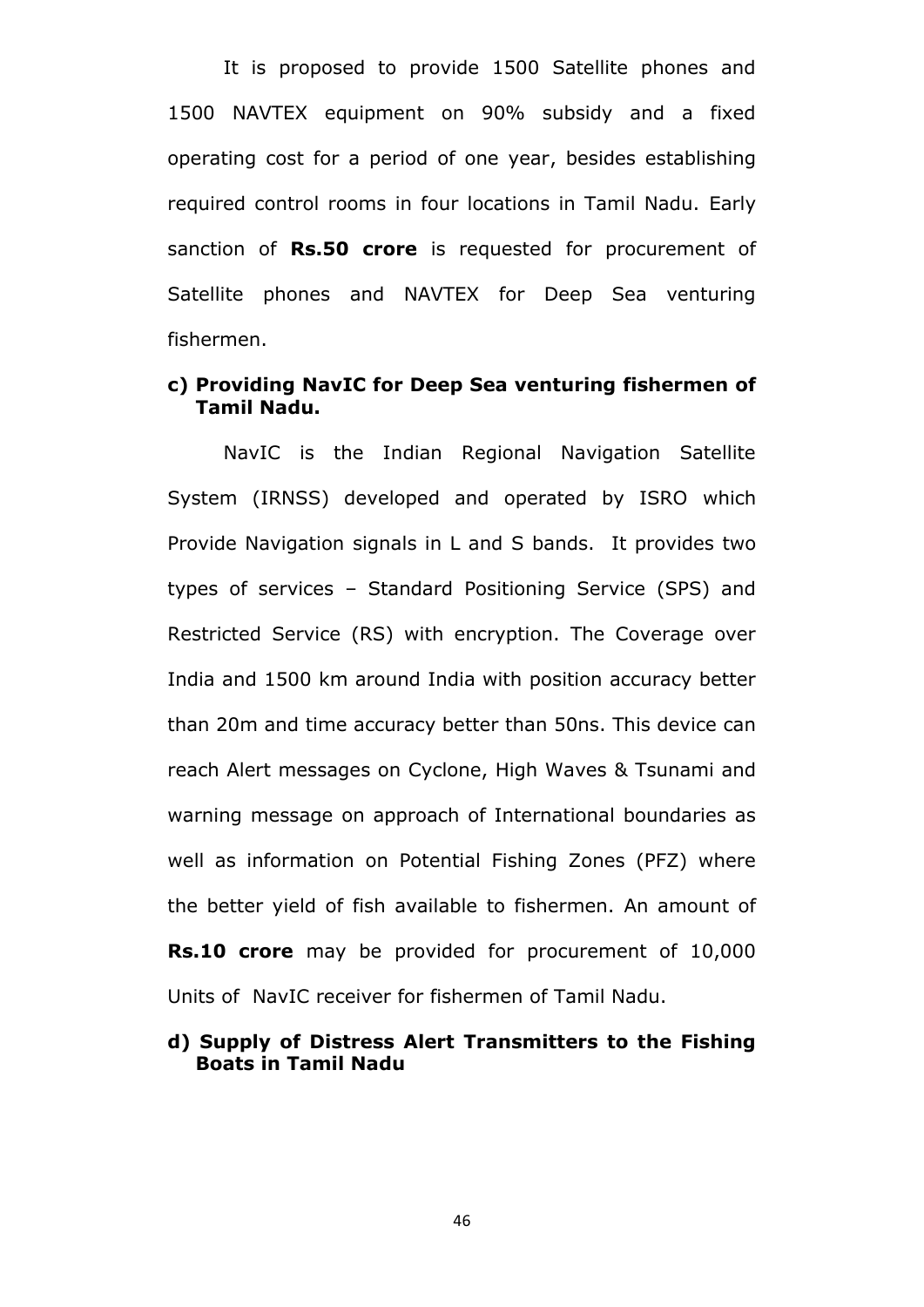The Distress Alert Transmitter is user friendly and seaworthy equipment which can easily be operated by any crew of the boat.

Government of India in their letter No.12014/1/2013-Fy (T-1), dated 29.07.2015 have issued administrative approval for the procurement and supply of 30,000 Distress Alert Transmitters (DATs) to the fishermen / fishing vessels of Tamil Nadu, at a total central financial liability of **Rs.36 crore**, limiting the central assistance to 75%. It is requested to release the amount early. So far, early 1600 Distress Alert Transponders have been supplied**.**

### **e) Transponders**

Assistance may be extended for installing transponders, which are satellite based locational devices in the fishing vessels. These devices will be very useful to locate deep sea going vessels so that the alerts received from IMD and INCOIS can be analyzed and the deep sea fishing vessels which are at risk can be alerted about the threat and guided to safety, so as to prevent loss of lives. More than 3,000 fishing vessels which are involved in deep sea fishing have to be provided with transponders. Already Government of India has provided transponders in 500 boats. Another 2,500 transponders are additionally required to equip other multi day fishing boats.

# **f) Providing Dedicated Marine information services in SW/MW Radio:**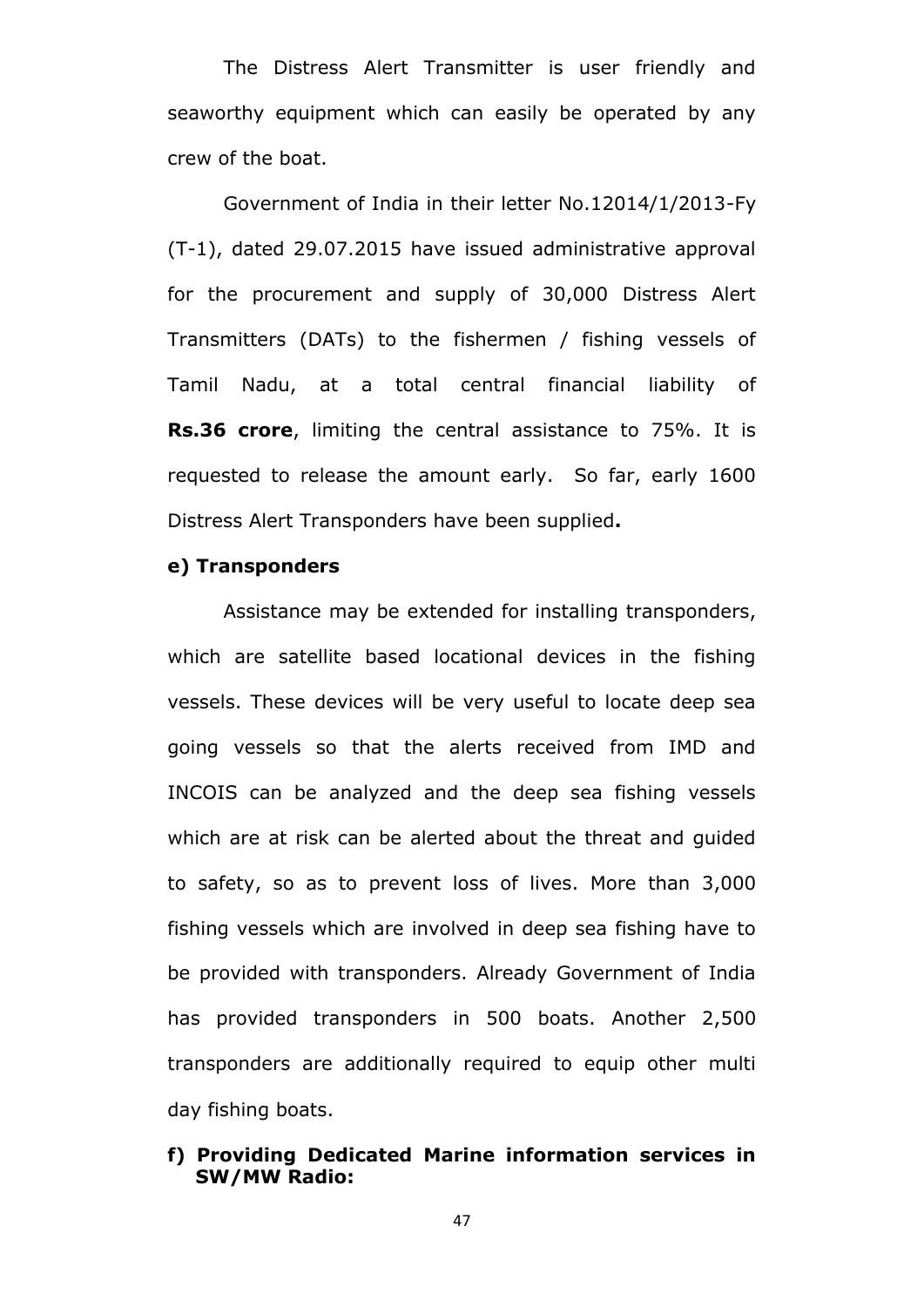A dedicated **Marine information services in** radio channels may be launched by INCOIS in coordination with IMD and AIR, which can issue bulletins in regional languages of the fishermen at a scheduled frequency throughout the year. This will go a long way in reducing the vulnerability of deep sea /multiday fisher men groups, since the fishermen can move to secure locations based on the weather bulletin. Moreover, this is a very cost effective technology.

# **Development of Integrated Fishing Infrastructure in Kanniyakumari District**

There are 4 fishing harbours developed in Kanniyakumari District namely Chinnamuttom, Muttom, Colachel and Thengapattinam. Out of the 4 fishing harbours, 3 have been completed and put to use. The Thengapattinam fishing harbor is yet to be completed. However, all these four fishing harbours do not have the capacity and facilities to accommodate the large fishing vessels owned by the fishermen of Kanniyakumari District. There is a need to develop one of these harbours into an integrated harbour with facilities for a) berthing large vessels b) Cold storage c) processing and packaging and d) Quality testing facilities to ascertain SPS compliance and facilitate exports. The **integrated harbour is vital during cyclonic storms/ depression for safe berthing of the large fishing vessels**  and to prevent damage to property and loss of life during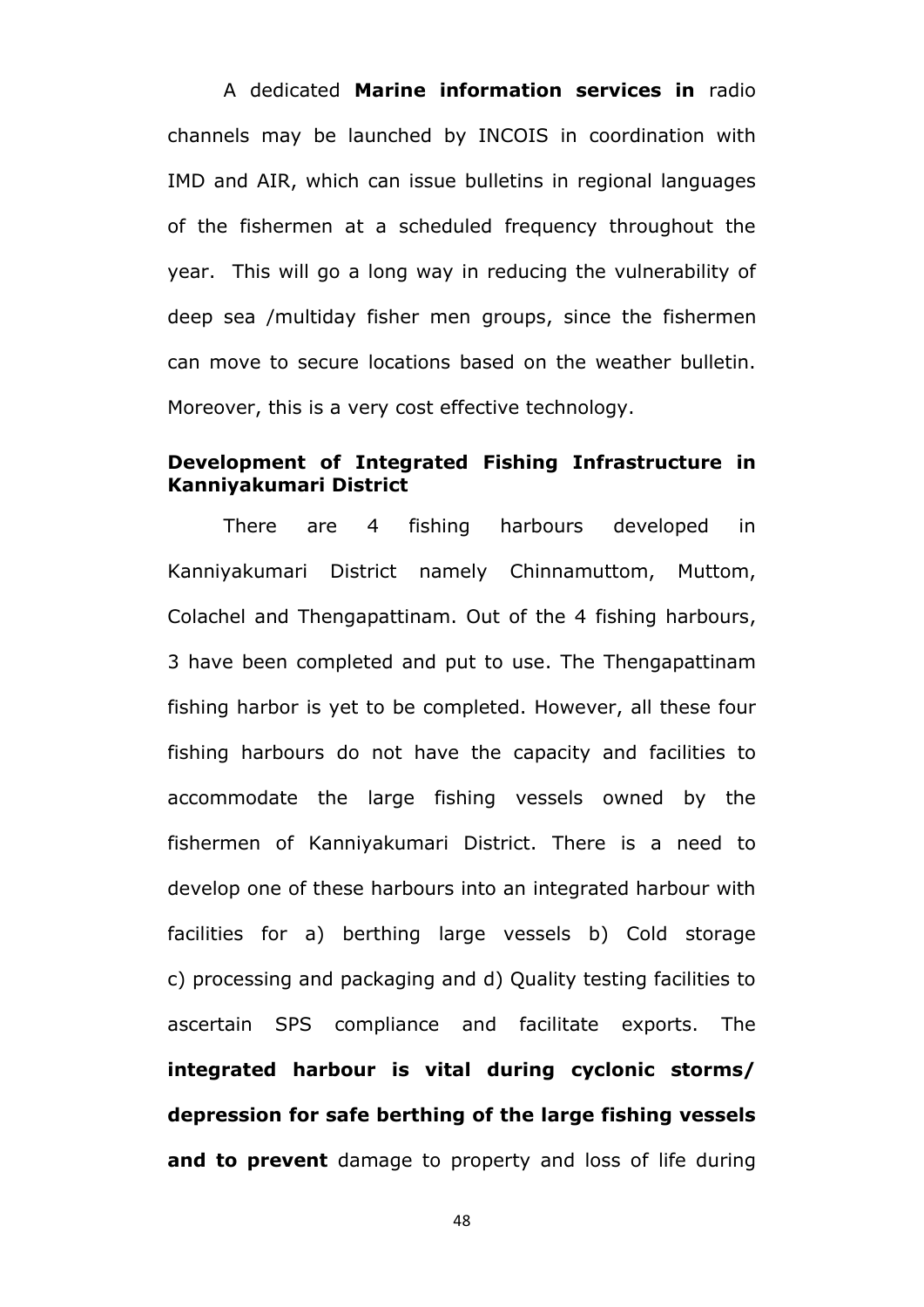the berthing of the vessels at short notice. Augmentation of the capacity and facilities in the other harbours will also generate numerous jobs in allied fishing activity, in addition to generating foreign exchange through exports. In addition to the harbour facilities, there is a need for structural interventions such as groynes, break waters etc., to ensure shore protection and minimize the risks of loss of lives.

**I request the Hon"ble Prime Minister to kindly issue suitable instructions to Ministry concerned to allocate an amount of Rs.400 crores for establishing these structures, which may be considered on priority basis.** 

# **8. CHENNAI FLOOD MITIGATION**

# **Permanent Flood Mitigation/Management measures for Chennai**

During your visit to Tamil Nadu in November 2017, in response to our request, you had kindly agreed to provide Rs.1,500 crore as a Special allocation for flood prevention in Chennai. The comprehensive measures needed for flood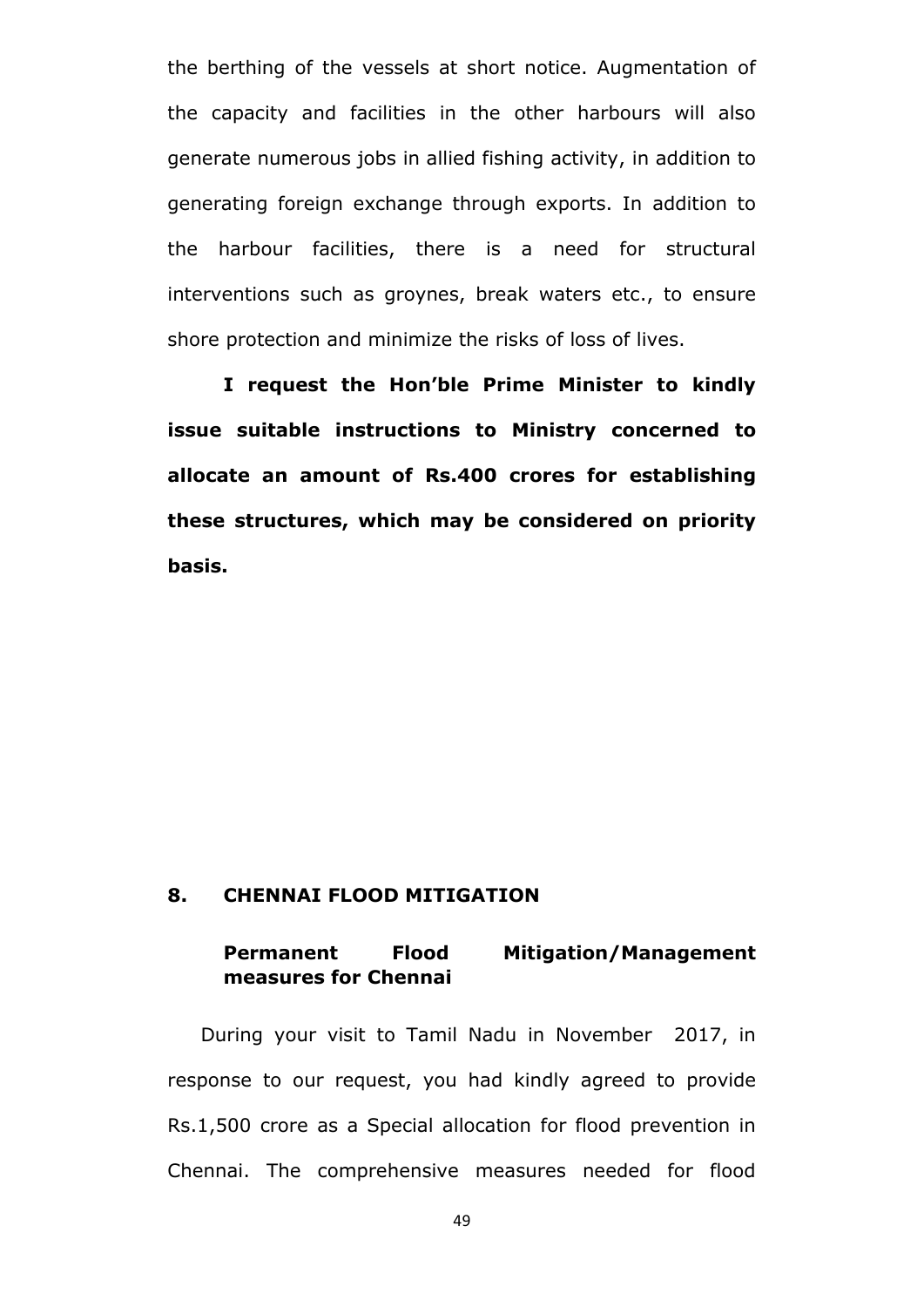prevention have now been studied and costs have been more precisely estimated.

The Greater Chennai city and its urban neighbourhood spread over the river basins of Kosasthalaiyar, Cooum, Adyar and Kovalam are connected through the Buckingham Canal that is formed parallel to the coast in the tidal flats. This system also functions as an unique system for draining surface run-off from the isolated water sheds sandwiched in the above 4 basins through the river mouths viz., Ennore creek, Cooum river mouth, Adyar river mouth and Kovalam creek. In addition to this, many macro drains such as Madhavaram- Manali Lake Canal, Old Napalayam Canal (North Chennai), Secretariat Canal, Semmencheri Canal (South Chennai), various tanks surplus courses like Kadapakkam lake surplus present in Greater Chennai Corporation will be treated holistically to mitigate the risks.

Chennai city is facing the fury of floods, almost every year during North East Monsoon. The only way to mitigate this problem is to construct Integrated Storm Water Drain Network, which will drain out the surplus water caused by heavy rains effectively and prevent flooding in future.

The Greater Chennai and its Peri-Urban areas spread over an almost flat terrain along the coastal plains having an average altitude of only 2.00m above Mean Sea Level. The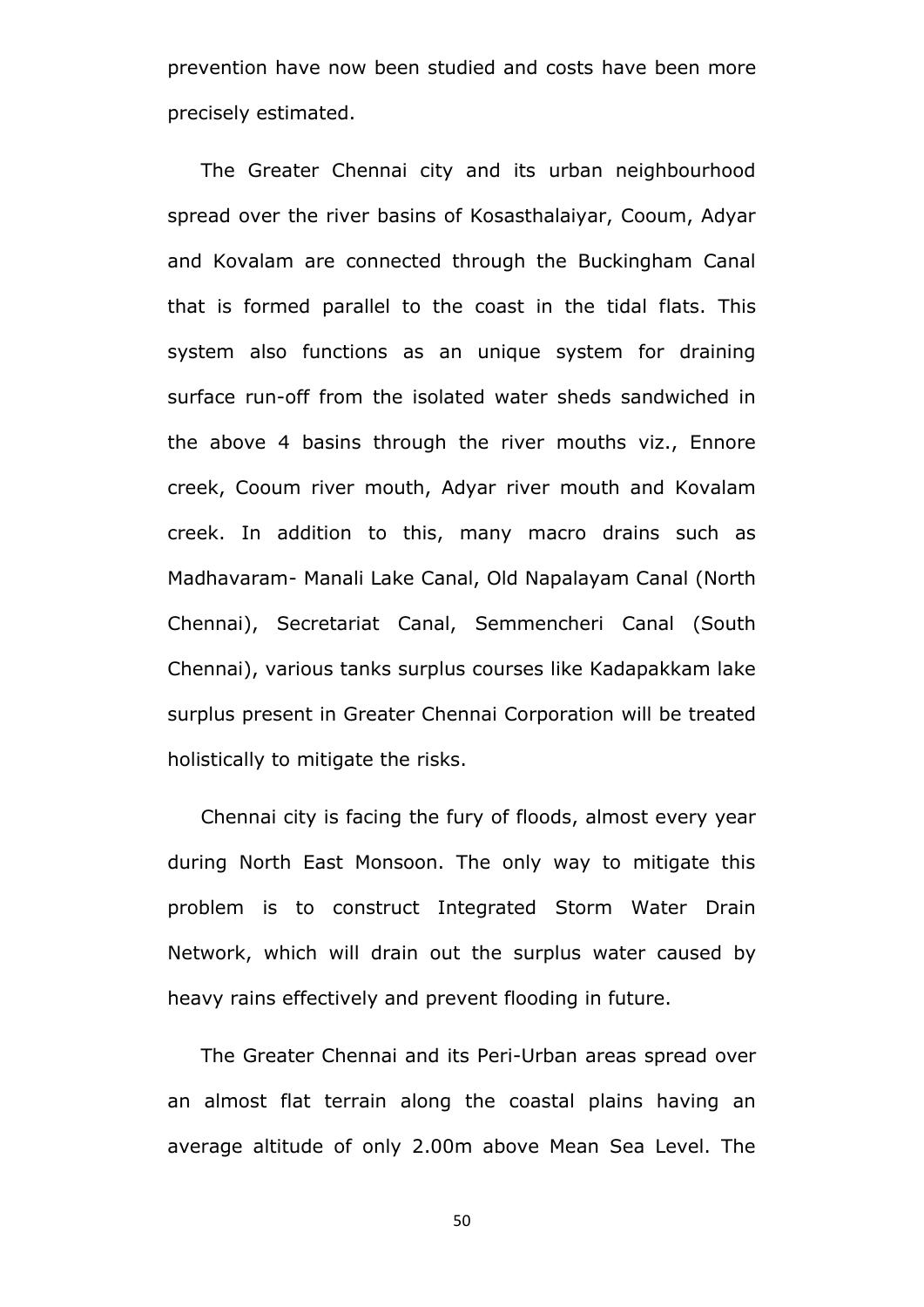entire surface runoff drains into the Bay of Bengal only through the outlets namely, Ennore creek on the North, Cooum and Adyar river mouths in the centre and Kovalam creek in the South. The drainage network behind the above outlets formed with natural flood bowls like Ennore backwaters, Pallikaranai marshland and Muttukadu backwaters spread over tidal flats and vast areas of flood plains along the natural rivers, are no longer able to render their functions due to the changes in the land use induced by rapid urbanization and industrial needs resulting in inundation in the upstream areas.

In order to have a comprehensive and Integrated Flood management system of Greater Chennai City, its Peri-Urban areas, and surrounding rural areas it is proposed to undertake permanent mitigation measures such as formation of surplus channels for missing links in the river basin, formation of diversion canals, strengthening of embankments with both masonry and earthen structures, formation of storm water drains, adopting cut & cover systems, providing RCC lining and bed to macro canals, rehabilitation of water bodies, groynes, reconstruction of anicuts and improvement to surplus courses. The works would be executed by the State Public Works Department and the Greater Chennai Corporation.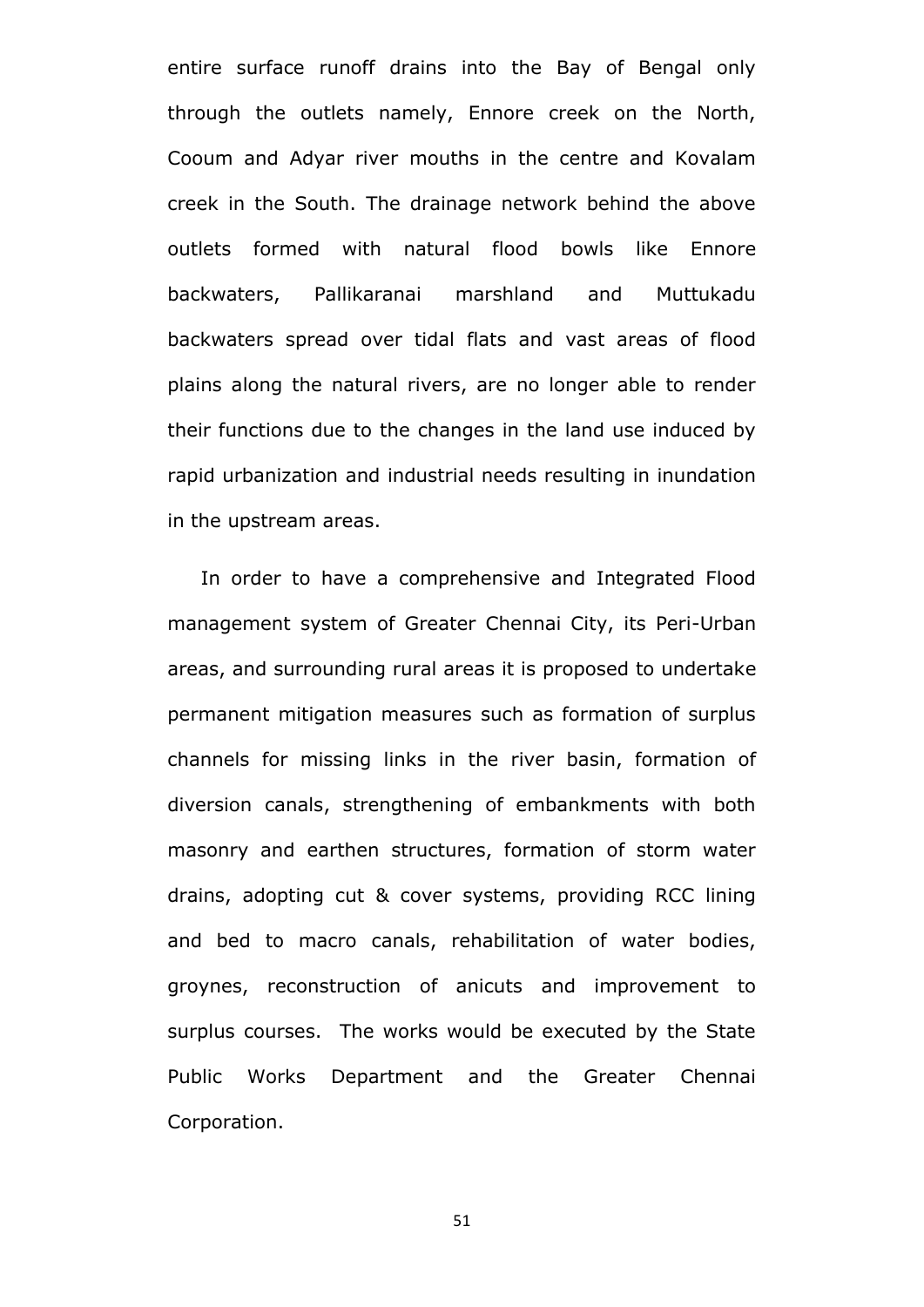The fund requirement for each of the major sub basin are detailed

below : -

| SI.<br>No.                                                                                        | Subject                                                                                    | (Rupees in<br>crore) |  |  |
|---------------------------------------------------------------------------------------------------|--------------------------------------------------------------------------------------------|----------------------|--|--|
|                                                                                                   | <b>Projects to be executed by the Public Works Department</b>                              |                      |  |  |
| I                                                                                                 | Integrated flood mitigation system in Adyar<br><b>Basin</b>                                | 780.00               |  |  |
| $_{\rm II}$                                                                                       | flood<br>Integrated<br>mitigation<br>system<br>in.<br>Kosasthalaiyar Basin.                | 225.00               |  |  |
| III                                                                                               | Integrated flood<br>mitigation<br>system<br>in<br>Kovalam Basin                            | 810.00               |  |  |
| IV                                                                                                | Integrated flood<br>mitigation<br>system<br>in.<br>Cooum Basin                             | 215.00               |  |  |
| v                                                                                                 | Integration flood<br>mitigation<br>system<br>in<br>Araniyar Basin                          | 550.00               |  |  |
| VI                                                                                                | Integration<br>flood<br>mitigation<br>system<br>in<br><b>Buckingham Canal</b>              | 110.00               |  |  |
|                                                                                                   | Total (A)                                                                                  | 2690.00              |  |  |
|                                                                                                   | <b>Projects to be executed by the Greater Chennai Corporation</b>                          |                      |  |  |
| VII                                                                                               | Integrated storm water drain construction in<br>Kosasthalaiyar Basin                       | 2518.00              |  |  |
| VIII                                                                                              | Integrated storm water drain construction in<br>Kovalam Basin consists of three components |                      |  |  |
| (i) M1 & M2 components - Pallikaranai<br>water shed<br>(ii) M3 component - South coast water shed |                                                                                            | 973.00<br>270.00     |  |  |
| IX                                                                                                | Purchase<br>0f<br>machineries<br>for<br>Chennai<br>Corporation                             | 100.00               |  |  |
| Restoration of 210 small water bodies in<br>X<br>Chennai Corporation                              |                                                                                            | 200.00               |  |  |
|                                                                                                   | Total (B)                                                                                  | 4061.00              |  |  |
|                                                                                                   | Grand Total $(A) + (B)$                                                                    | 6751.00              |  |  |

Hon"ble Prime Minister is requested to kindly intervene and direct NITI Aayog to allocate 50% of the total cost of Rs.2690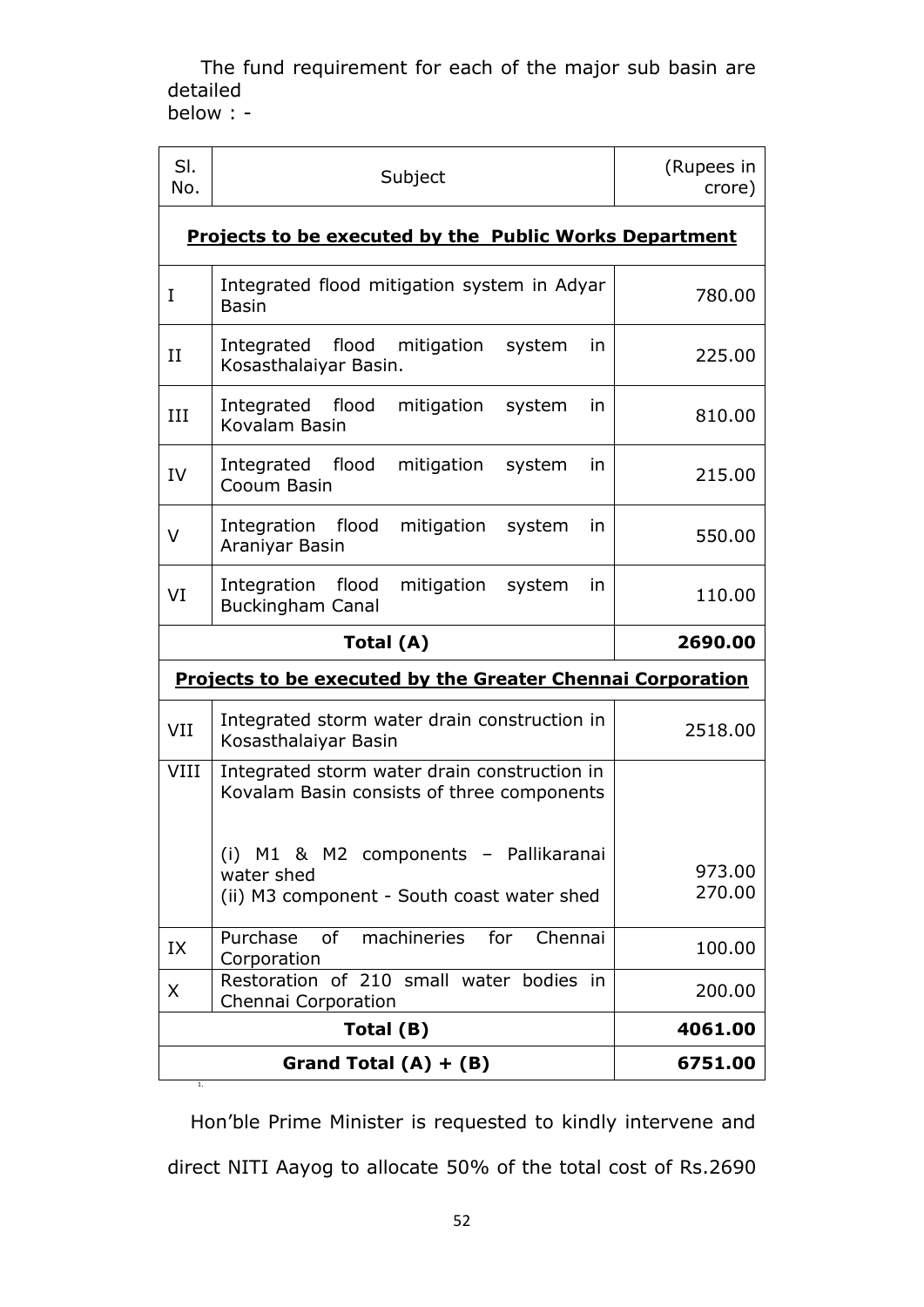crore, for the construction of the Integrated Flood Management System (Sl.Nos.I, II, III, IV & V as indicated in the Table above) to be executed by the State Public Works Department as a special case over a period of three years, for which the State of Tamil Nadu would provide the balance 50% as matching funds. Otherwise, it can be recommended to any of the multilateral financial agencies like JICA, ADB, World Bank etc.

As far as the Projects to be undertaken by the Greater Chennai Corporation namely construction of Integrated Storm Water Drain network (Sl.No.VIII - comprising M1, M2 and M3 components as indicated in the table above) in Kovalam Basin at a cost of Rs.1243.15 crore to a length of 360km, KfW has agreed to sign the loan agreement by mid 2019. In the meanwhile, KfW (German Development Bank) has given go ahead with the tendering and awarding of works in M3 component of Kovalam Basin at a cost of Rs.270.38 crore. KfW is undertaking revision of DPR for M1 & M2 components and likely to give approval for this project by April 2019 at a tentative cost of Rs.973 crore.

Regarding construction of Integrated Storm Water Drain in Kosasthalaiyar basin (Sl.No.VII as indicated in the table above) it was put up to multilateral financial agencies like JICA, ADB, World Bank etc., and also to Indian agencies like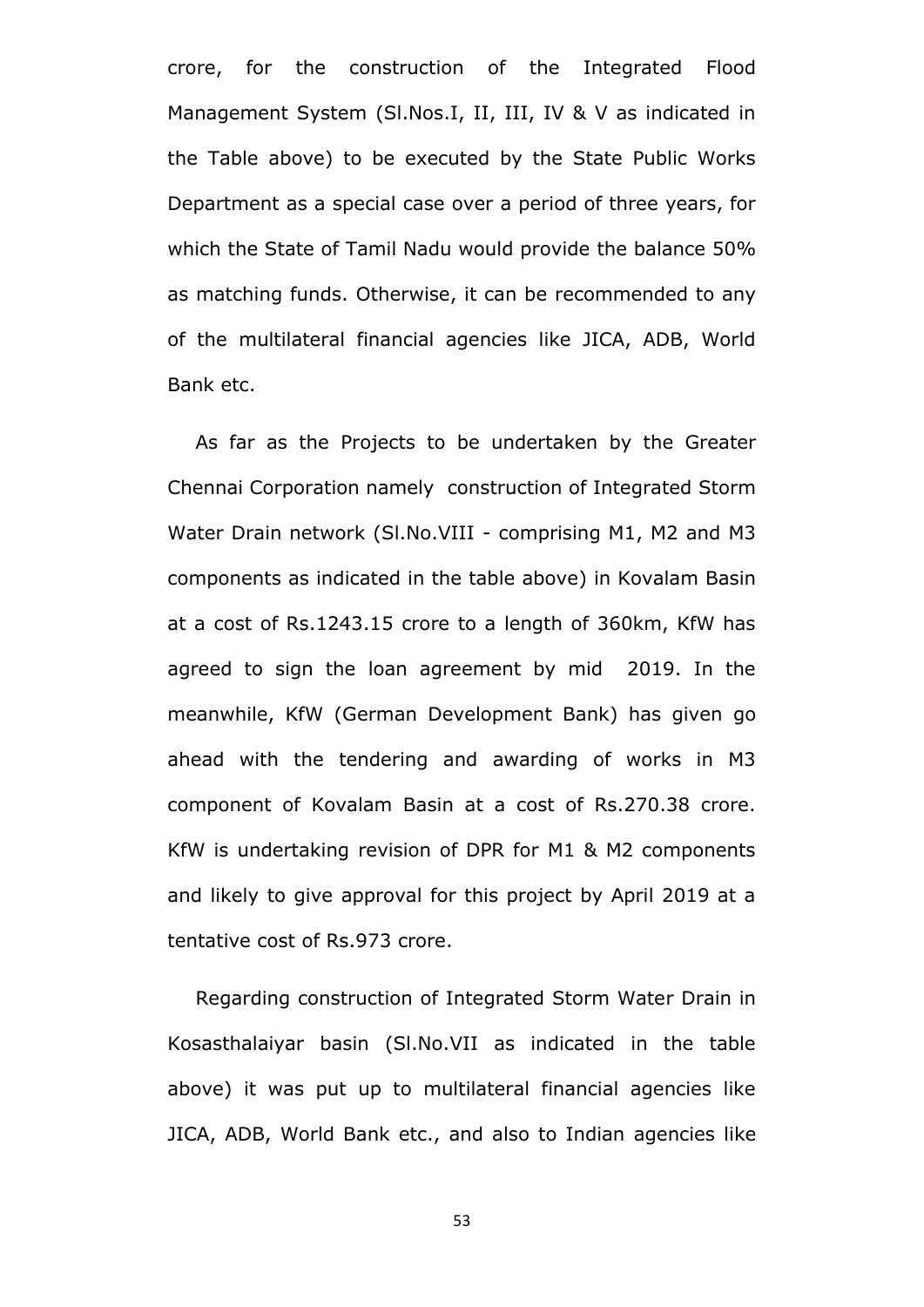NITI Aayog and MoUHA for financial assistance for the last 2 years, but funding assistance could not be obtained.

However, in the 96<sup>th</sup> Steering Committee meeting of Department of Economics Affairs held in New Delhi on 22.01.2019, in-principle approval was accorded and the same was forwarded to the Asian Development Bank (ADB) for allocation in the forthcoming years. This is a critical work to be undertaken in Kosasthalaiyar Basin which houses 2 major ports, 5 National and State Highways and more than 50 large scale Industrial houses and the Metro Hub of North Chennai. These works would mitigate the flooding of North Chennai areas and protect the infrastructure as indicated above. Hence, I request the kind intervention of the Hon"ble Prime Minister so that the ADB prioritizes this project and sanction the project at the earliest.

**Hence, I request the Hon"ble Prime Minister to kindly instruct the concerned Ministries to allocate necessary funds from Government of India or recommend to the International/Bilateral funding agencies for taking up the Integrated Storm Water Drain Network in Kovalam and Kosasthalaiyar Basin as well as the restoration of water bodies (Sl.No.X as indicated in the Table above) and purchase of machineries (Sl.No.IX as indicated in the Table above) so that the recurrent floods and the damages caused by it to Greater Chennai Corporation**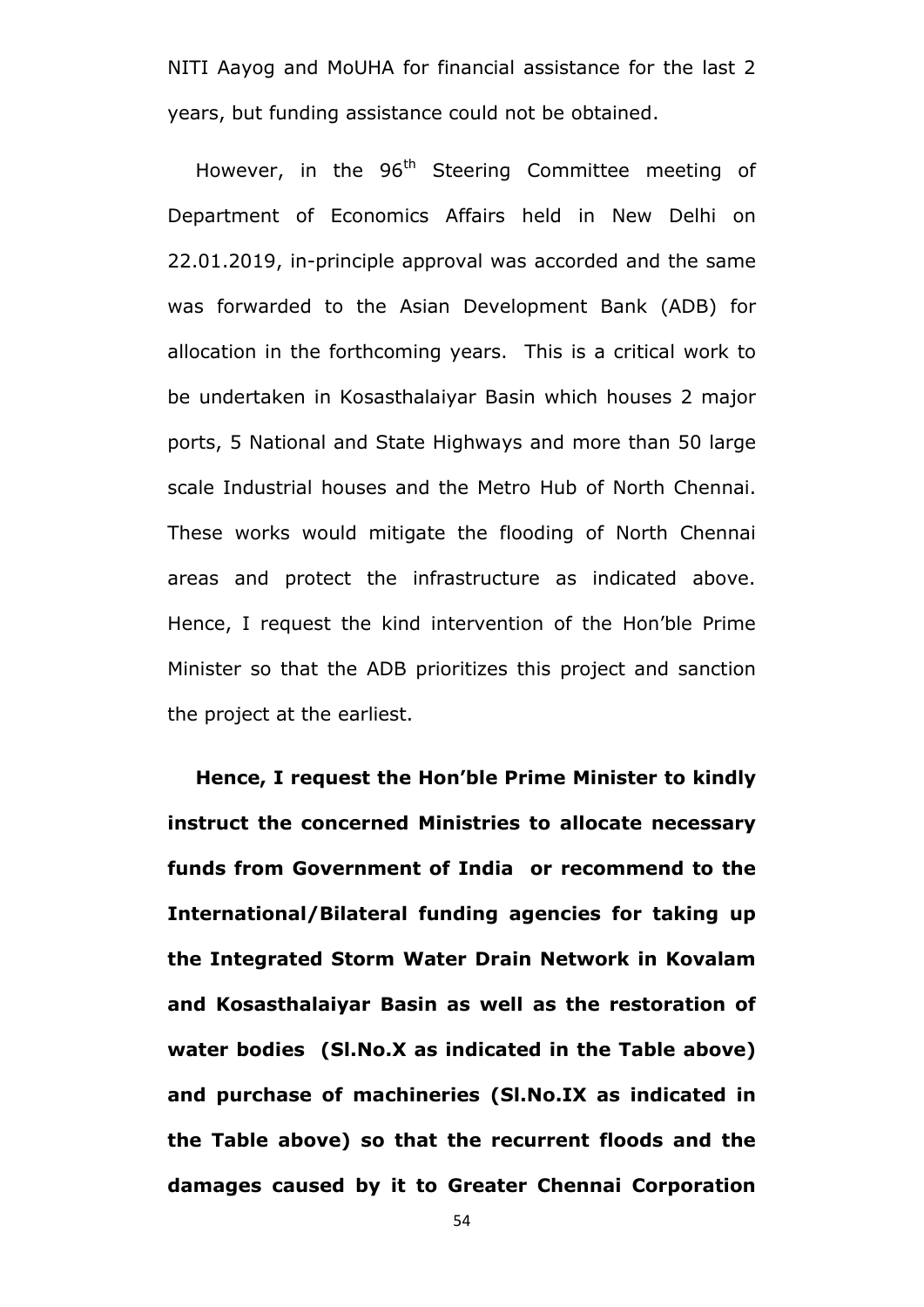**and neighbouring areas can be comprehensively mitigated.**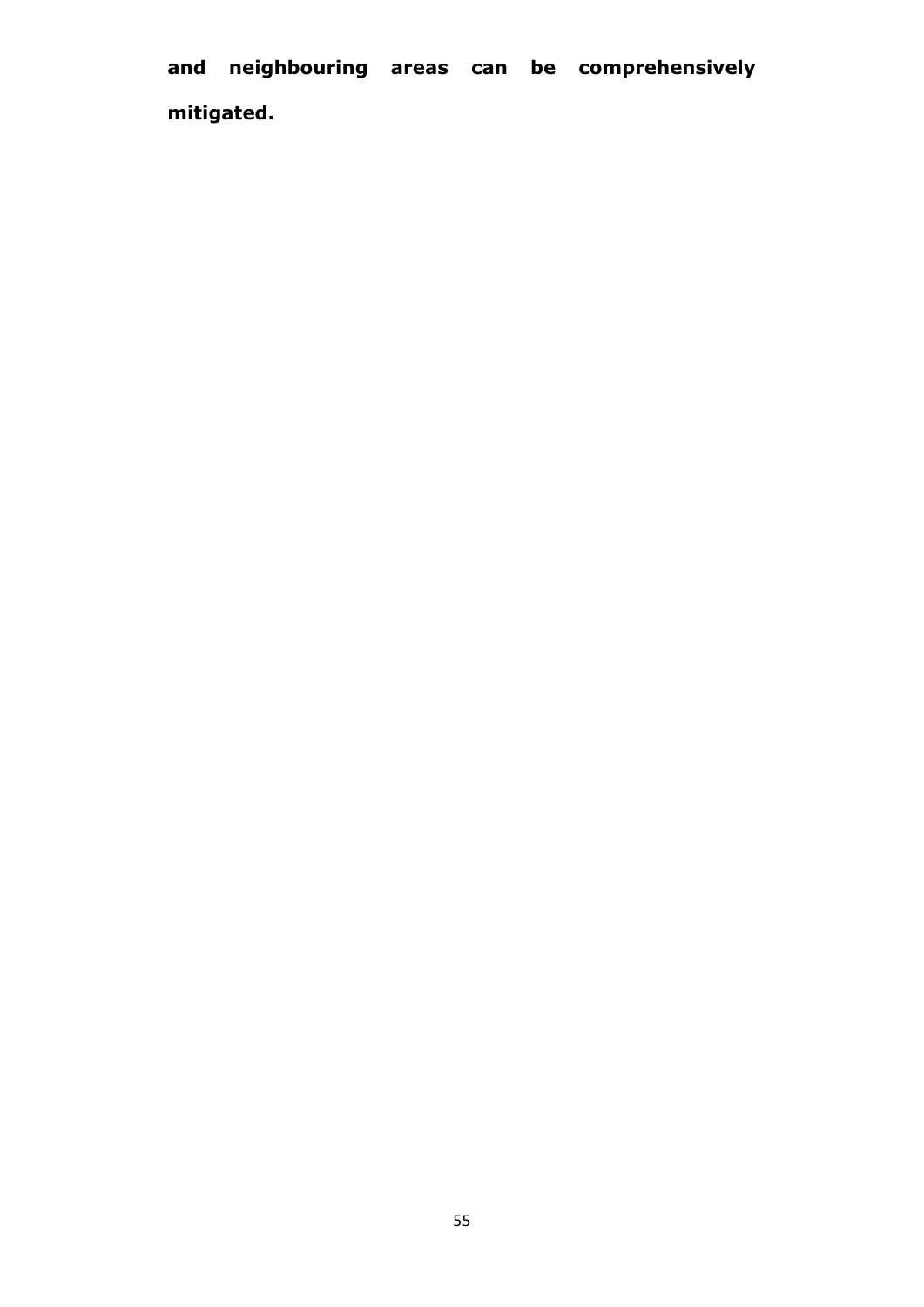#### **9. FINANCE**

## **i. Special assistance towards compensation for the unfair treatment meted out by 14th Finance Commission to State of Tamil Nadu**

The 14<sup>th</sup> Finance Commission has recommended an increase of 10% in vertical devolution from 32% to 42% to the States. Though the share in central taxes due to vertical devolution has been increased from 32% to 42%, in reality, the effect has been neutralised by reduction in the horizontal devolutionary share of central taxes to Tamil Nadu from 4.969% to 4.023%. This reduction in the inter-se share to Tamil Nadu is 19.04%, which is the highest erosion in share amongst all States. Thus, the combined effect on Tamil Nadu"s overall share in Central taxes has increased from 1.59% to 1.69% only.

The average increase in share of central taxes during the year 2015-16 over 2014-15 is 46.06% among fifteen major States and 49.85% among all the States, whereas Tamil Nadu could get an increase of only 20.98%.This is the lowest amongst all the States. Further, Tamil Nadu is the only State to get an increase in share of central taxes lesser than 30%. By discounting the 18% growth rate in central tax collection, Tamil Nadu has benefitted only by 2.98% additionally over and above normal growth due to the increased share recommended by  $14<sup>th</sup>$  Finance Commission, while all other States benefitted by 31% on an average over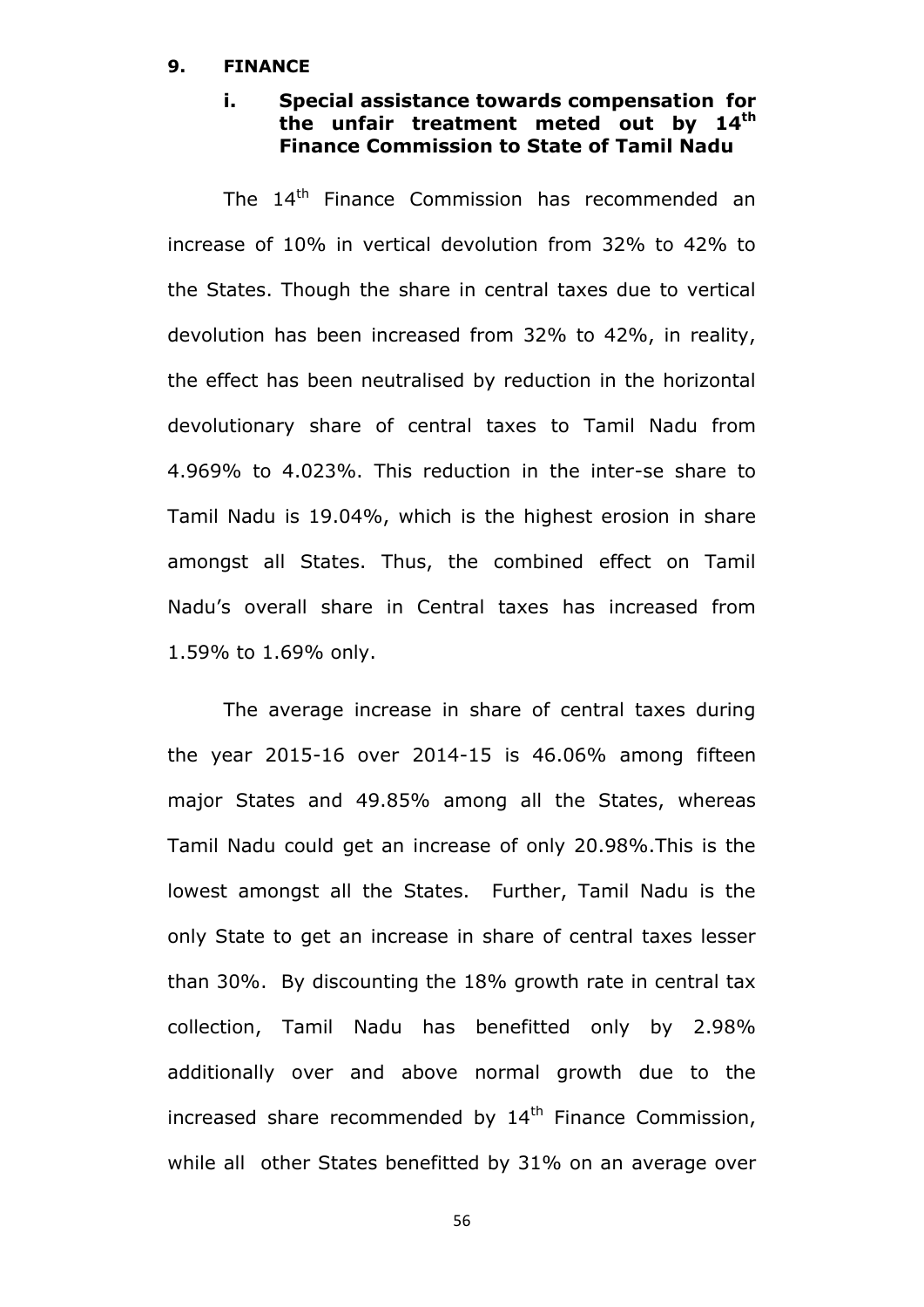and above the growth rate in central taxes. It is also pertinent to note that some of the States have been greatly benefitted by the  $14<sup>th</sup>$  Finance Commission award, registering very high growth rates ranging from 60% to 88% over 2014-15. From the above, it is clearly evident that the increased devolution in central taxes for Tamil Nadu is purely due to the normal growth in central tax revenue and not due to the  $14<sup>th</sup>$  Finance Commission's increase in devolution percentage. Ideally, this fact should have been addressed by 14<sup>th</sup> Finance Commission itself through special compensation grant to States who have been adversely affected while adopting the new allocation criteria formulated by the Commission. Unfortunately this was not done.

**Therefore, Tamil Nadu may be sanctioned with a special assistance of Rs.2000 crore for the special projects to compensate the reduced devolution that the State received under the 14th Finance Commission.**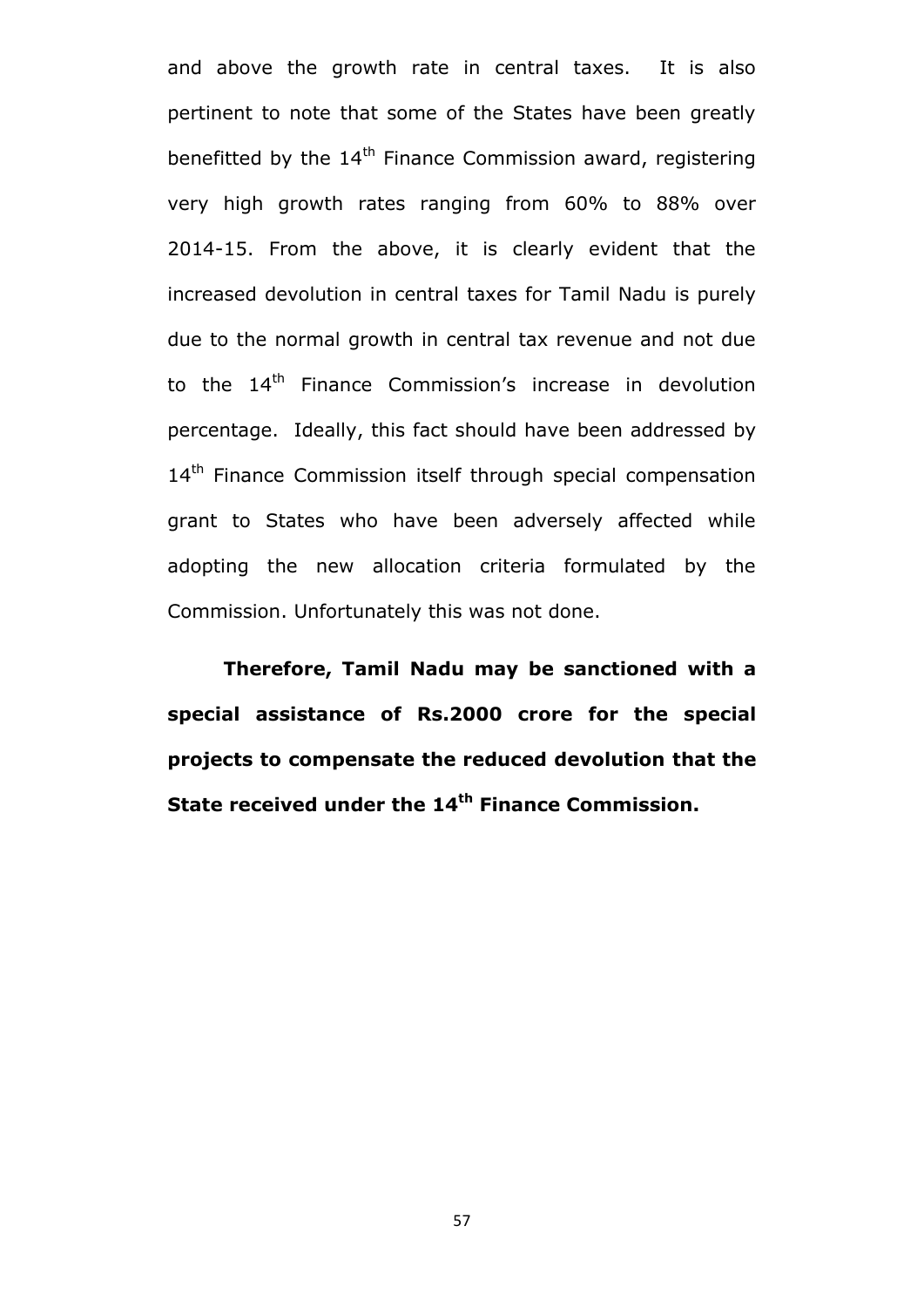**ii. Early clearance of Climate Change Projects for funding under Green Climate Fund (GCF) and National Adaptation Fund for Climate Change (NAFCC) by Ministry of Environment and Forest and Climate Change**

Tamil Nadu is one among the States which is very vulnerable to Climate change. The State has 46% of rain fed cropped area and 95% of Surface water has already been utilised. In the wake of these issues, in order to mitigate the impact of climate change, 11 projects involving financial outlay of Rs.4544.77 crore has been submitted by Government of Tamil Nadu to the Ministry of Environment and Forest, Climate Change for clearance by the National Steering Committee on Climate Change and forwarding for funding.

|                                                                    | Pending status of GCF proposals of TN as on 3.10.2019                                             |                                                                |                                                                 |
|--------------------------------------------------------------------|---------------------------------------------------------------------------------------------------|----------------------------------------------------------------|-----------------------------------------------------------------|
| Proposals approved by the State Level Steering<br><b>Committee</b> |                                                                                                   |                                                                |                                                                 |
| S.<br>No.                                                          | <b>Name of the project</b>                                                                        | <b>Total</b><br><b>Financial</b><br>Outlay<br>(million<br>USD) | <b>Total</b><br><b>Financial</b><br>Outlay<br>(Rs. in<br>crore) |
| $\mathbf{1}$                                                       | Protection and Restoration of<br>Appa and Koswari Islands of<br>Gulf of Mannar, TamilNadu         | 15.78                                                          | 102.58                                                          |
| $\overline{2}$                                                     | Improved Resilience of Urban<br>Ecosystems through targeted<br>restoration of Wetlands            | 21.55                                                          | 147.00                                                          |
| 3                                                                  | Shoreline Management of<br>Tamil Nadu Coast to address<br>Sea Erosion caused by<br>Climate Change | 178.68                                                         | 1220.00                                                         |
| $\overline{4}$                                                     | Augmentation of Groundwater<br>for Climate Resilience of<br>vulnerable communities                | 211.83                                                         | 1445.00                                                         |
| 5                                                                  | Climate Proofing of Rainfed<br><b>Watersheds in Tamil Nadu</b>                                    | 66.18                                                          | 370.00                                                          |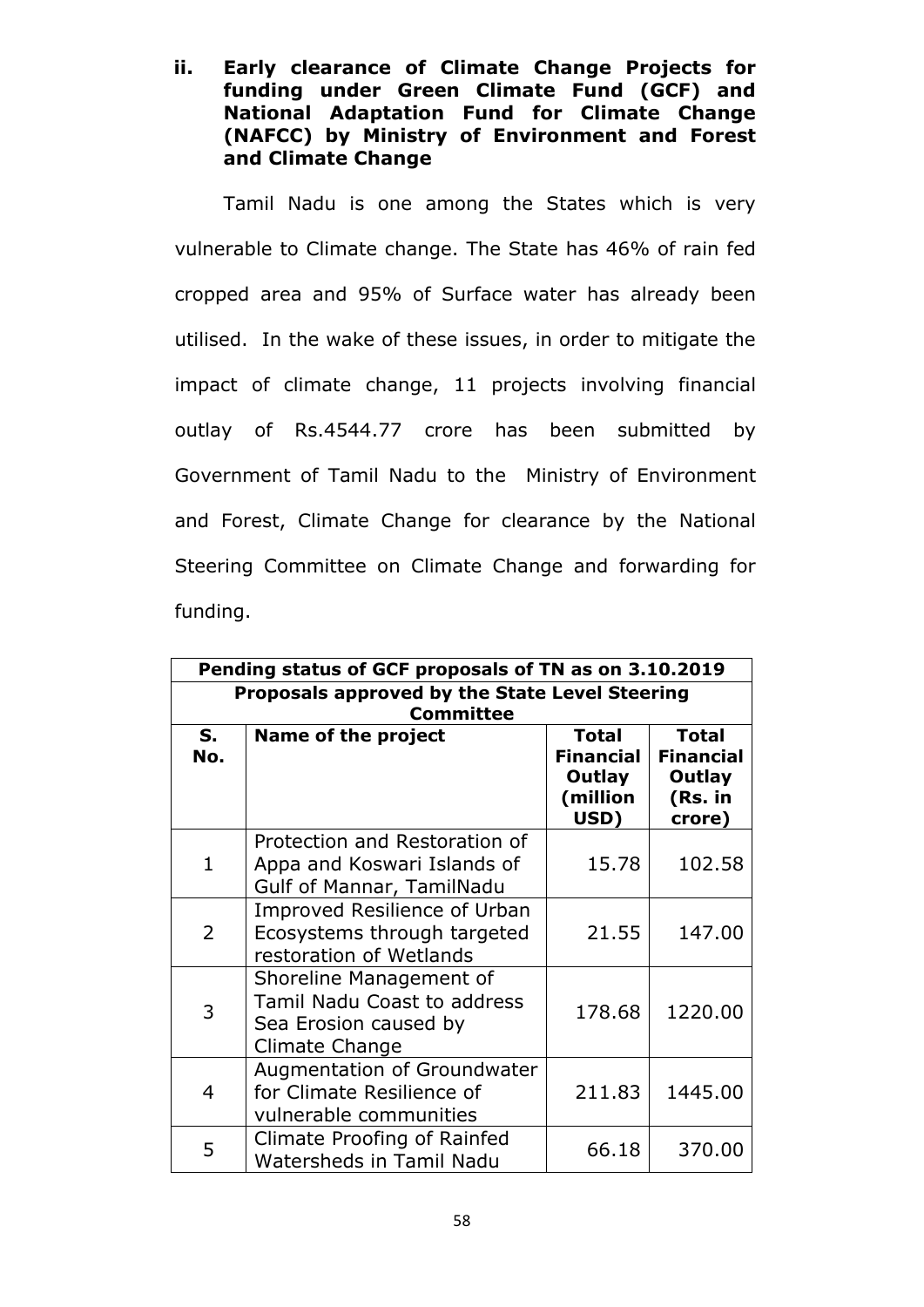|   | Total                                                                                                                                                                      | 674.23 | 4504.65 |
|---|----------------------------------------------------------------------------------------------------------------------------------------------------------------------------|--------|---------|
| 9 | Tamil Nadu Green Gramam -<br>Sustainable Energy Village                                                                                                                    | 21.99  | 150.06  |
| 8 | Fund submitted by<br>Metropolitan Transport<br>Corporation (MTC) Limited                                                                                                   | 74.65  | 500.16  |
|   | <b>Purchase of Smart Electric</b><br>buses under Green Climate                                                                                                             |        |         |
|   | <b>Sustainable Water Security</b><br>Mission (SuWaSEM) for Tamil<br>Nadu                                                                                                   | 71.83  | 490.00  |
| 6 | Mitigating Enteric Methane<br>Emission from Livestock in<br>different farming systems of<br>Tamil Nadu through farmer<br>friendly feed technologies /<br>feeding practices | 11.74  | 79.85   |

# **Pending NAFCC Proposals**

|                | <b>Status of NAFCC proposals</b>                                                                                                                                                                                                        |                                                                |                                                                 |
|----------------|-----------------------------------------------------------------------------------------------------------------------------------------------------------------------------------------------------------------------------------------|----------------------------------------------------------------|-----------------------------------------------------------------|
| $S_{1}$<br>No. | Name of the project                                                                                                                                                                                                                     | <b>Total</b><br><b>Financial</b><br>Outlay<br>(million<br>USD) | <b>Total</b><br><b>Financial</b><br>Outlay<br>(Rs. in<br>crore) |
| $\mathbf{1}$   | Climate resilient fodder<br>production through hydroponic<br>mode to augument livestock<br>productivity in Tamil<br>Nadu,<br>India.                                                                                                     | 2.34                                                           | 16.1015                                                         |
| 2              | Modernization by using<br>Micro<br>Irrigation System<br>with<br>Automation in<br>V.Velur<br>distributary offtake<br>at<br>L.S.44/400 Km of Parambikulam<br>Main Canal in Udumalpet Taluk<br>of Tiruppur District, Tamil Nadu,<br>India. | 3.49                                                           | 24.02                                                           |
|                | <b>TOTAL</b>                                                                                                                                                                                                                            | 5.83                                                           | 40.1215                                                         |

# **GRAND TOTAL 680.06 4544.7715**

**I request the Hon"ble Prime Minister to kindly instruct the Ministry concerned to fast tracked for funding under GCF / NAFCC Fund, for these projects.**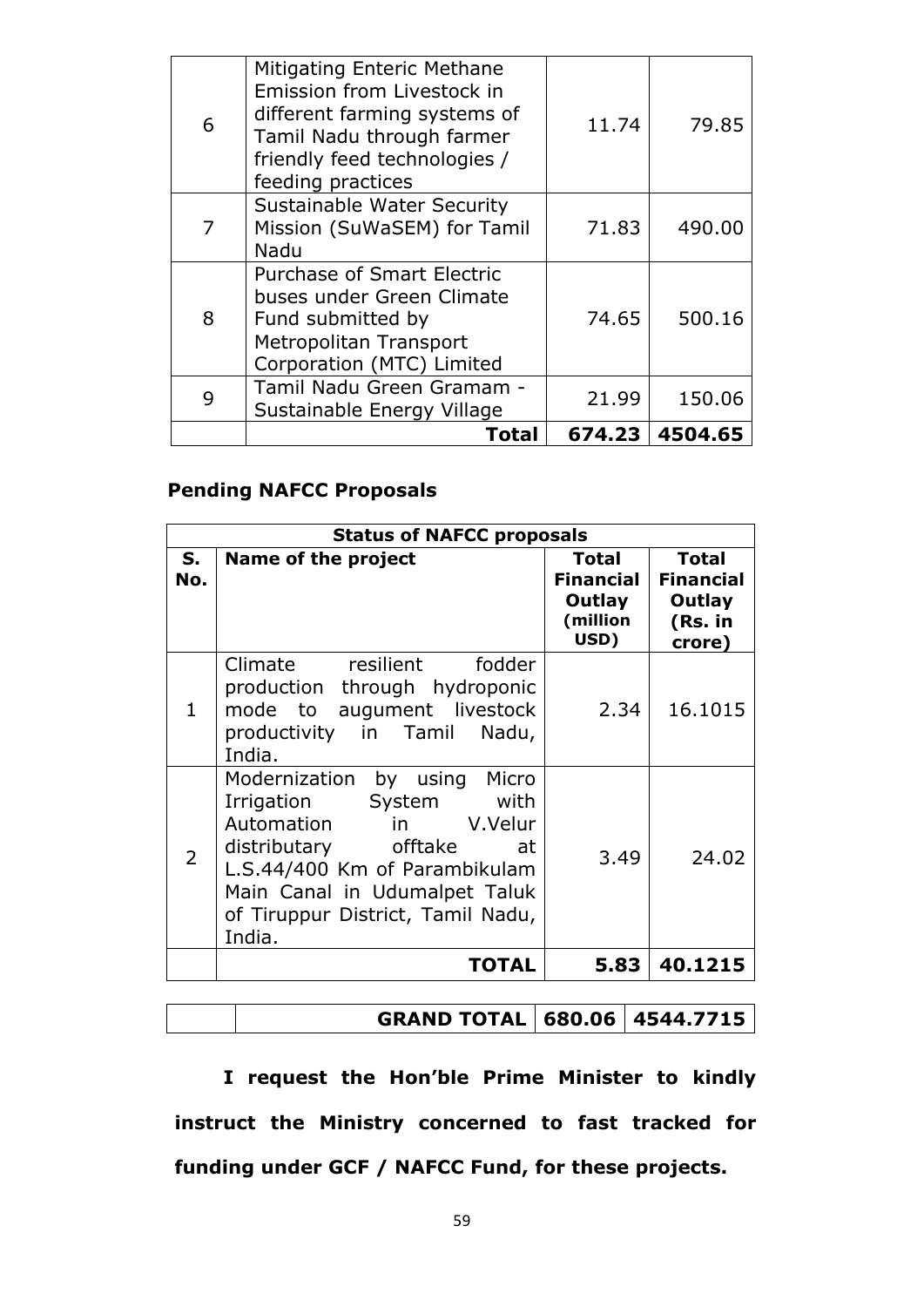### **iii. Local Body Grant**

# **Release of Performance Grant for the year 2017- 18 and First instalment of Basic Grant for the year 2018-19 to Local Bodies.**

The Ministry of Finance, Government of India have released a sum of Rs.631.98 Crore and Rs.758.06 Crore as the second instalment of Basic Grant for the Year 2017-18 under 14<sup>th</sup> Finance Commission to the Urban Local Bodies and Rural Local Bodies respectively on 17.9.2018 and the same has been released to the Local Bodies by the Government of Tamil Nadu. The Utilization Certificate for the second instalment of Basic Grant for the year 2017-18 has been furnished to Government of India on 1.11.2018.

The 14<sup>th</sup> Finance Commission had allocated an amount of Rs.365.37 crore and Rs.194.78 crore to the Urban Local Bodies and Rural Local Bodies respectively in Tamil Nadu, as the Performance Grant for the year 2017-18 and Rs.1462.18 crore and Rs.1753.87 crore to the Urban Local Bodies and Rural Local Bodies respectively in Tamil Nadu, as the Basic Grant for the year 2018-19.

Nine months have already lapsed in the financial year 2018-19. All Urban Local Bodies and Rural Local Bodies are in dire need of funds to carry out their day to day affairs to provide its citizen basic amenities. The severe cyclonic storm Gaja has caused severe damages in nearly 13 districts of the State of Tamil Nadu. Non release of Performance Grant for the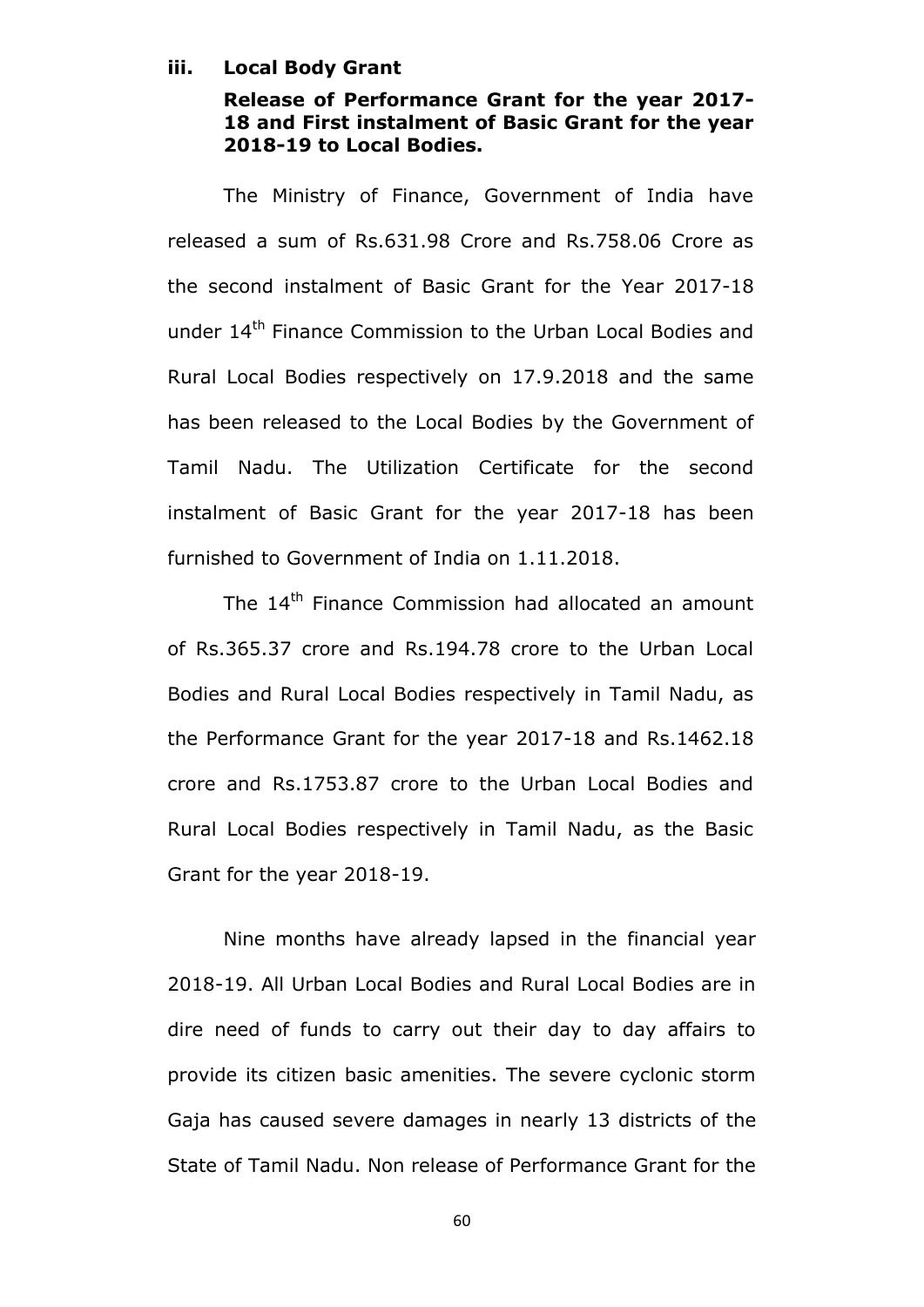year 2017-18 and the Basic Grant to the Local Bodies for the Financial Year 2018-19 as recommended by the  $14<sup>th</sup>$  Finance Commission, is causing serious financial constraint on Urban Local Bodies and Rural Local Bodies. If the fund is released immediately, it would help the "Gaja Cyclone" affected areas. This was appraised to the Ministry of Housing & Urban Affairs, Government of India and it has recommended to the Ministry of Finance, Government of India, the release of Local Body Grant funds to Tamil Nadu.

**Hence I request the Hon"ble Prime Minister to direct the Department of Expenditure, Ministry of Finance, Government of India to release the Performance Grant of Rs.560.15 crore (Rs.365.37 crore to ULBs and Rs.194.78 crore to RLBs) for the year 2017-18 and the Basic Grant of Rs.3216.05 crore (Rs.1462.18 crore to ULBs and Rs.1753.87 crore to RLBs) for the financial Year 2018-19 to Local Bodies in Tamil Nadu under 14th Central Finance Commission.**

### **iv. Pending Grants-in-Aid**

### **Pending Grants-in-aid from Government of India for major schemes as on 23.1.2019**

Grants-in-aid to the tune of Rs.10,883.84 crore are yet to be released to Tamil Nadu by the Union Government. The major schemes have been listed below:-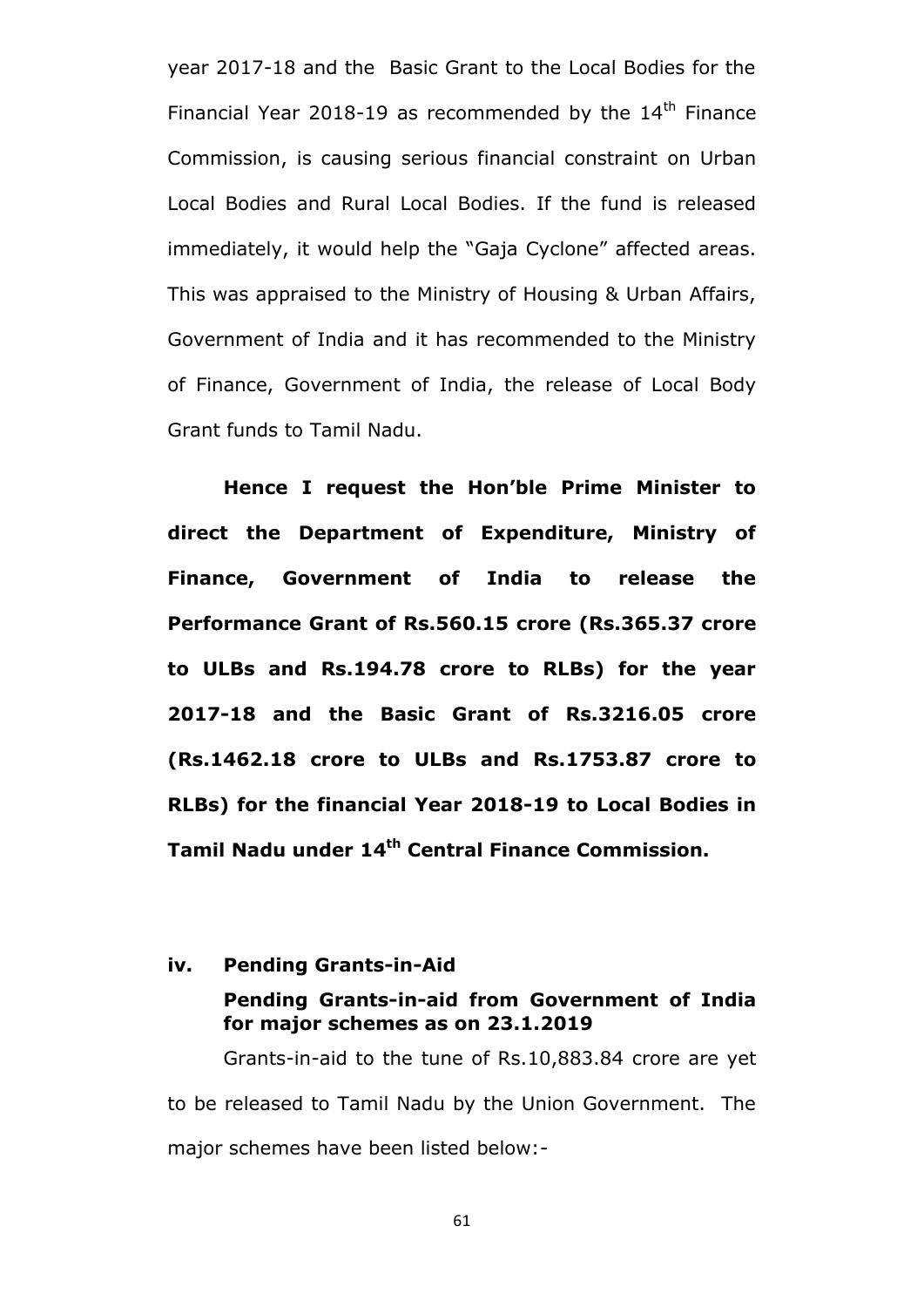| ARREAR RECEIVABLE FROM THE GOVERNMENT OF INDIA<br>(as on $23^{rd}$ Jan 2019) |                                                                                                                     |                                         |                                                                    |
|------------------------------------------------------------------------------|---------------------------------------------------------------------------------------------------------------------|-----------------------------------------|--------------------------------------------------------------------|
| SI.<br>No.                                                                   | <b>SCHEME</b>                                                                                                       | <b>Arrear</b><br>receivable<br>from GoI | <b>Central Ministry</b>                                            |
|                                                                              |                                                                                                                     |                                         | (Rs. in crores)                                                    |
| $\mathbf{1}$                                                                 | <b>GST Compensation</b><br>2017-18 - 455.16<br>2018-19 - 604.29<br>(till Nov.19)                                    | 1059.45                                 | Finance                                                            |
| $\overline{2}$                                                               | Matric<br>Post<br>scholarship schemes for<br>Scheduled<br>Caste<br>students                                         | 985.80                                  | Social<br><b>Justice</b><br>&<br>Empowerment                       |
| 3                                                                            | Sarva Shiksha Abiyan<br>(SSA)                                                                                       | 2109.08                                 | Human<br>Resource<br>Development                                   |
| $\overline{4}$                                                               | Madhyamik<br>Rashtriya<br>Shiksha<br>Abhiyan<br>(including<br>spill<br>over<br>approved for 2015-16 &<br>$2016-17)$ | 1092.22                                 | Human<br>Resource<br>Development                                   |
| 5                                                                            | Flood<br>Grants<br>for<br>Management<br>Programme                                                                   | 342.94                                  | Water Resources, River<br>Development<br>and<br>Ganga Rejuvenation |
| 6                                                                            | of<br>Children<br>Right<br>to<br>and Compulsory<br>Free<br>Education Act, 2009                                      | 210.36                                  | Human<br>Resource<br>Development                                   |
| $\overline{7}$                                                               | Welfare<br>Family<br>Programme (liquidation<br>of arrears)                                                          | 35.24                                   | Health<br>Family<br>and<br>Welfare                                 |
| 8                                                                            | Construction of Fishing<br><b>Harbours</b>                                                                          | 37.86                                   | Agriculture & Farmers<br>Welfare                                   |
| 9                                                                            | Relief<br>and<br>Rehabilitation<br><b>of</b><br>repatriates<br>and<br>refugees<br>from<br>Sri<br>Lankan             |                                         | 100.52 Home Affairs                                                |
| 10                                                                           | Increase of MBBS seats<br>existing<br><b>State</b><br>of<br>Medical<br>Government<br>Colleges                       | 60.84                                   | Health<br>Family<br>and<br>Welfare                                 |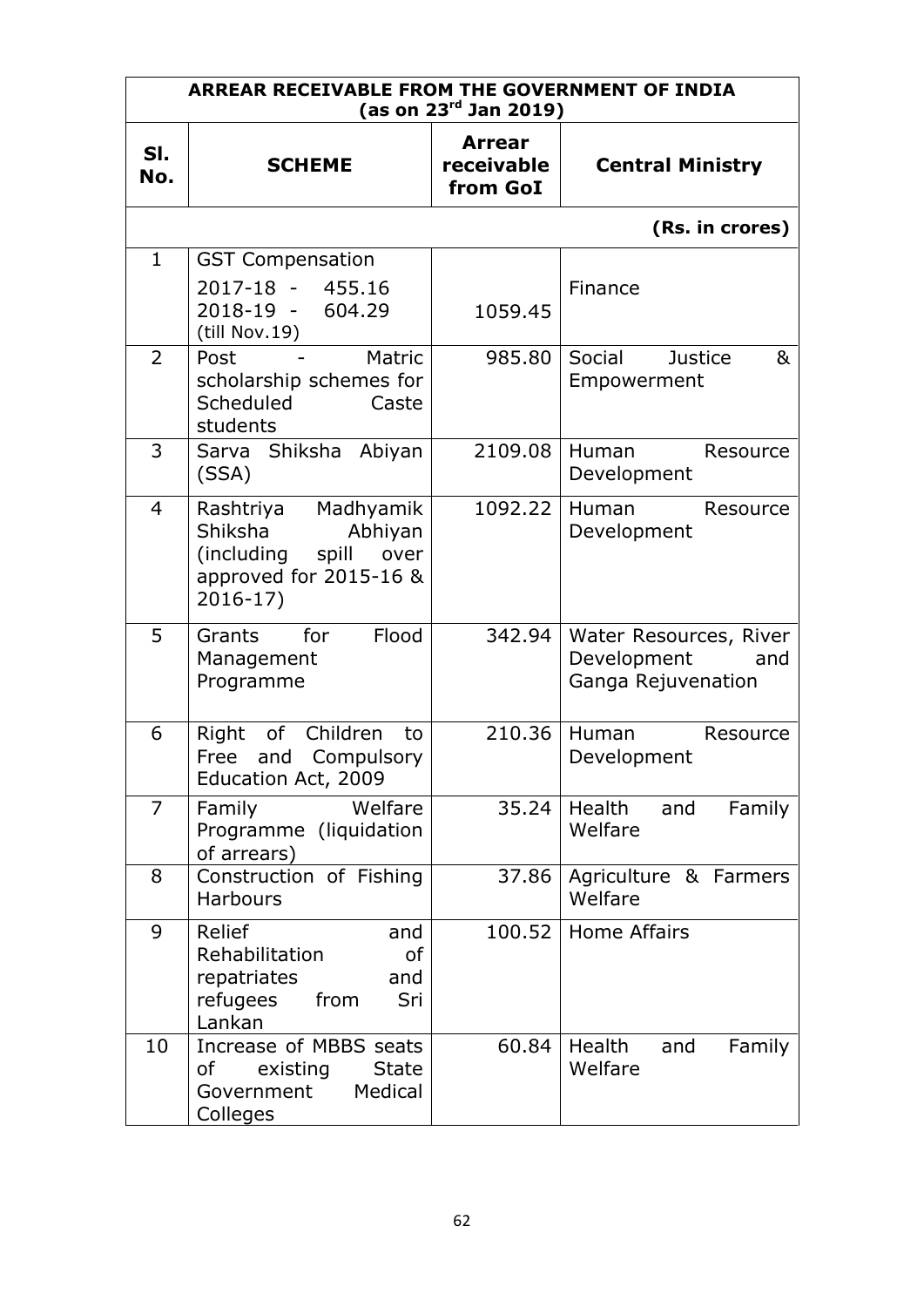| 11                              | Child<br>Integrated<br>Protection<br>Scheme<br>(ICPS)                             | 35.01    | Child<br>Women<br>and<br>Development                               |
|---------------------------------|-----------------------------------------------------------------------------------|----------|--------------------------------------------------------------------|
| 12                              | Marketing incentive<br>component of National<br>Handloom Development<br>Programme |          | 78.73 Textiles                                                     |
| 13                              | Command<br>Area<br>Development & Water<br>Management<br>Programme<br>(CAD&WMP)    | 81.13    | Agriculture & Farmers<br>Welfare                                   |
| 14                              | Additional<br>One<br>time<br>Central Assistance for<br>Annual Plan 2014-15        | 76.00    | Finance                                                            |
| 15                              | Relief<br>Disaster<br>Assistance for flood in<br>2015                             | 66.90    | Finance                                                            |
| 16                              | National Savings-Cum-<br>Scheme<br>Relief<br>For<br>Fishermen                     | 93.03    | Agriculture & Farmers<br>Welfare                                   |
| 17                              | Repair Renovation And<br>Restoration Of Water<br><b>Bodies</b>                    | 25.50    | Water Resources, River<br>Development<br>and<br>Ganga Rejuvenation |
| 18                              | Gandhi Scheme<br>Rajiv<br>Adolescent<br>Girls-<br>for<br><b>SABLA</b>             | 5.32     | Child<br>Women<br>and<br>Welfare                                   |
| 19                              | Post Matric Scholarship<br>Scheduled<br>Tribe<br>to<br><b>Students</b>            | 2.65     | <b>Tribal Affairs</b>                                              |
| 20                              | Pre Matric Scholarship<br>Scheduled<br>Tribe<br>to<br><b>Students</b>             | 1.99     | <b>Tribal Affairs</b>                                              |
|                                 | <b>TOTAL</b>                                                                      | 6,500.58 |                                                                    |
| <b>Finance Commission Grant</b> |                                                                                   |          |                                                                    |
| 21                              | 13th<br>Finance<br>Commission<br>grants<br>pending                                | 522.91   | Finance                                                            |
| 22                              | Finance<br>Commission<br><b>Grants for Local Bodies</b>                           | 3776.20  | Finance                                                            |
| 23                              | <b>SDRF</b>                                                                       | 84.15    | Finance                                                            |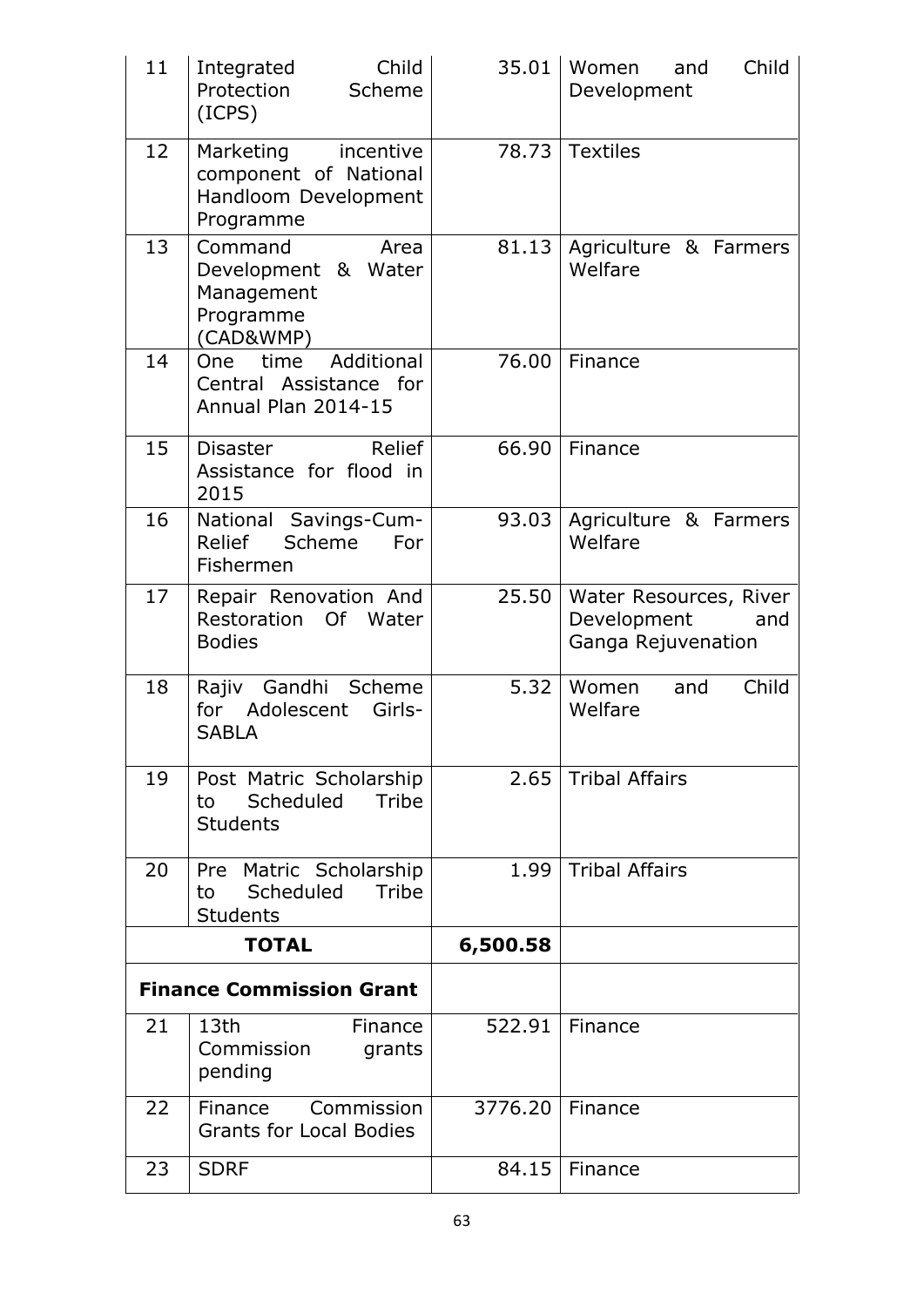**GRAND TOTAL 10,883.84**

**I request the Hon"ble Prime Minister of India to instruct the concerned Ministries of Government of India to release the above funds at the earliest.**

### **V. Integrated Goods and Services Tax (IGST)**

# **Request for IGST settlement due to Tamil Nadu for the financial year 2017-2018 and 2018-19.**

The Integrated Goods and Services Tax (IGST) collected is meant for distribution between the Centre and the States. Approximately 50% of the IGST will accrue to the Centre and 50% to States. States would receive IGST in proportion to the consumption of goods and services on the destination principle. The actual accumulated amount of IGST is Rs.1,81,418 crore for the financial year **2017-2018** as on March 2018. The said amount has to be settled in the ratio of 50:50 between the Centre and the States. The amount apportioned to the States is Rs.90,709 crore. The share of Tamil Nadu roughly works out to Rs.6,757.82 crore of which Rs.1,304 crore has been settled and a balance of Rs.5,453.82 crore remains unsettled.

I had already addressed you, sir, on 3.12.2018 for **early settlement of the unsettled IGST to Tamil Nadu which was to the tune of Rs.5,454 crore**. This amount may be settled at the earliest.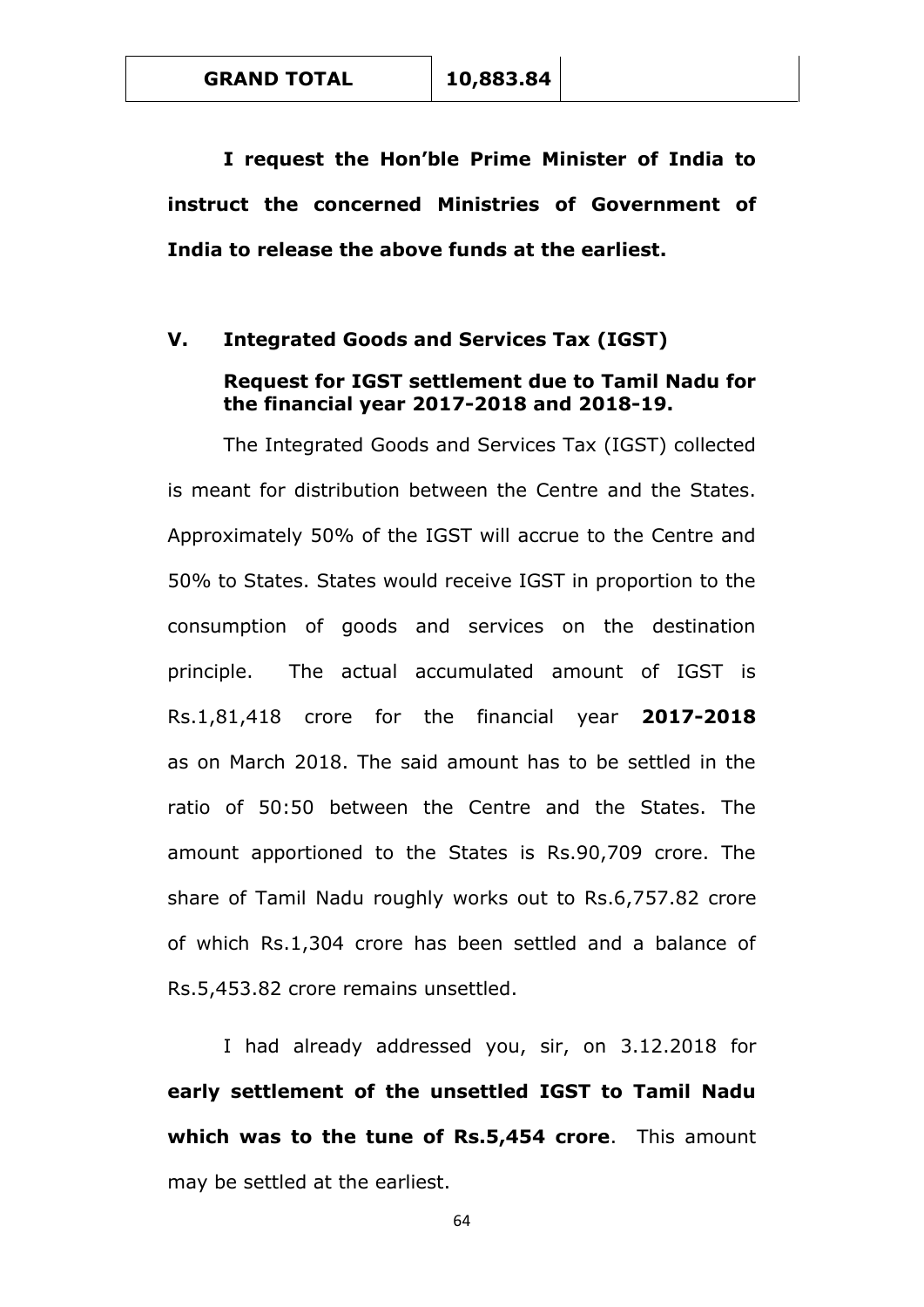The accumulated amount of IGST for the financial year **2018-2019** is being settled by Government of India on adhoc basis. So far, a sum of Rs.1,10,000 crore has been settled between the Centre and the States. Tamil Nadu received a sum of Rs.4,097.50 crore. Settlement of the balance amount may kindly be expedited.

### **VI. Goods and Services Tax (GST) compensation**

Following the implementation of Goods and Services Tax (GST) from July 2017, the States have been assured a growth of 14% in GST and any shortfall, the same will be met using GST compensation by the Central Government. Based on that, Tamil Nadu is yet to receive Rs.455.16 crore for the period from July 2017 to March 2018 and Rs.604.29 crore from April 2018 to November 2018. Therefore, a total of Rs.1,059.46 crore is pending in the form of GST Compensation arrears to Tamil Nadu. This amount may be released to the State at the earliest as per the commitment under the GST Act.

**I, therefore, request the Hon"ble Prime Minister to direct the concerned Ministries to release the pending funds to Tamil Nadu at the earliest.**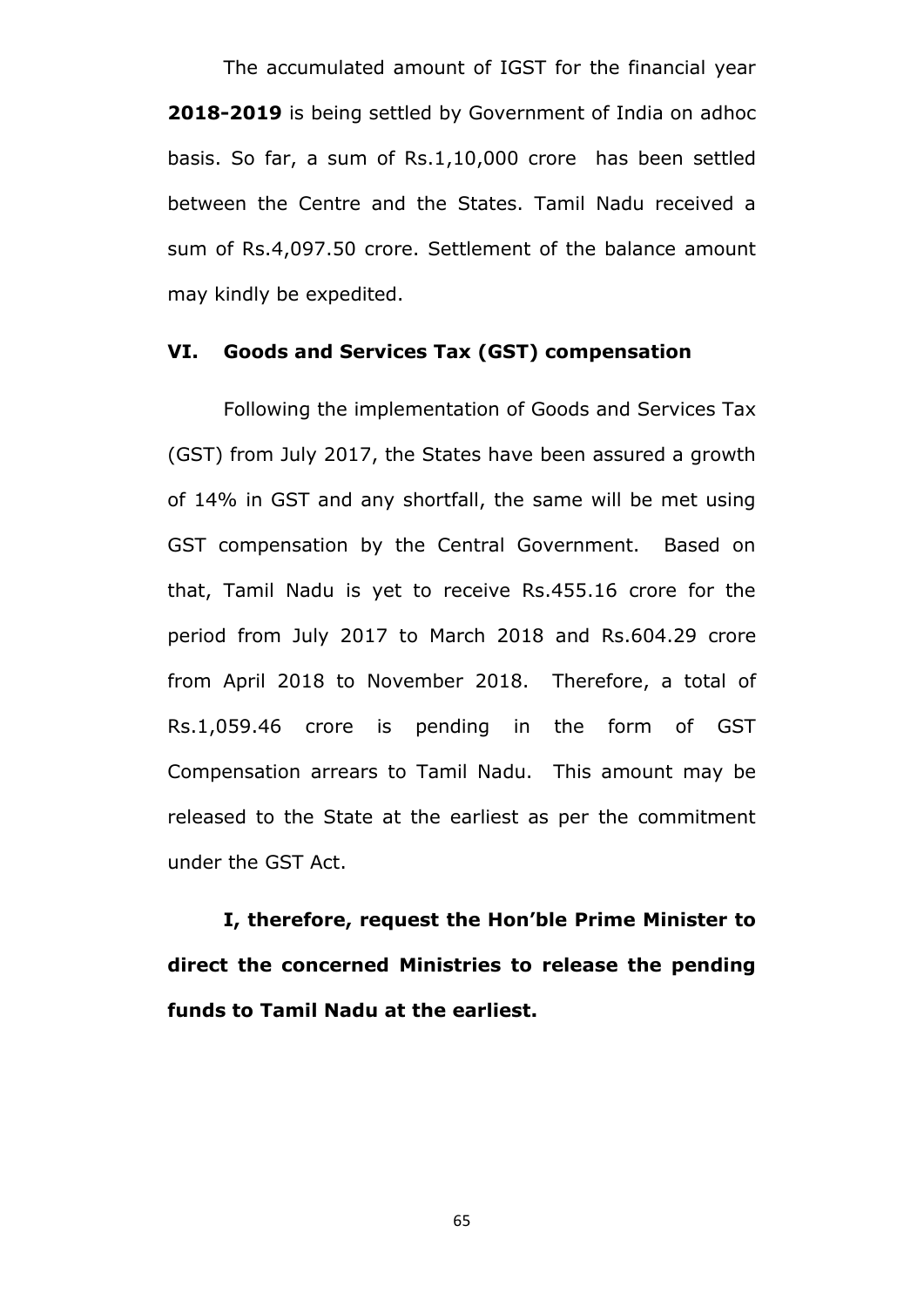# **10. INDUSTRIAL HUB FOR DEFENCE PRODUCTS IN SALEM**

**Promotion of an industrial estate at the vacant lands in Salem Steel Plant by setting up an industrial hub for defence products** 

Hon"ble Union Minister for Finance had announced the formation of two Defence Industrial Production Corridors in the Union Budget 2018-19. Subsequently, the Hon"ble Union Minister for Defence Smt. Nirmala Sitaraman had announced that one of the two Defence Industrial Production Corridors would be located in Tamil Nadu. The establishment of this corridor will certainly take the State of Tamil Nadu to a new trajectory of growth and development, apart from bringing in high-technology production to the State, which has got the potential to rise up to the expectations of the requirements of the Defence.

Tamil Nadu has the best eco-system available for the formation of high technology Defence Clusters which require skilled man power, high quality infrastructure, un-interrupted power supply, peaceful labour relations, excellent law and order and enabling environment of Ease of Doing Business. The State Government would extend its full support for the formation of the Defence Cluster in the State and facilitate all the investments that will be attracted in the Cluster.

In this regard, the unutilized lands available to the tune of 1400 acres, with the Salem Steel Plant ever since its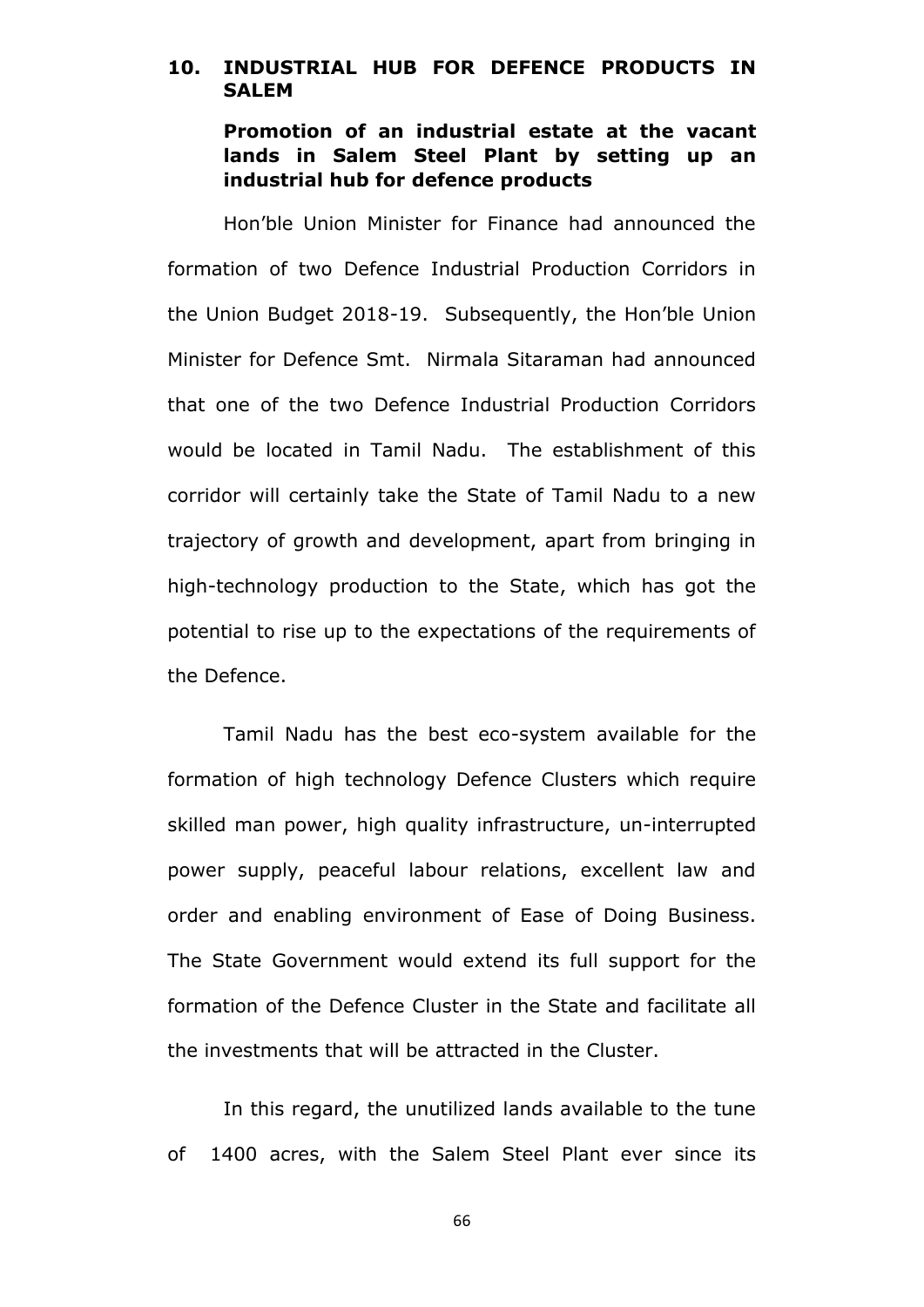inception can be considered for the establishment of the Defence Industrial Cluster, since it is located on the proposed Chennai-Vellore–Salem-Hosur-Coimbatore-Trichy Corridor route and also has all the advantages that Tamil Nadu possess as mentioned above.

On 6.2.2018, the Secretary, Ministry of Steel, Government of India has been addressed by the State Government to re-convey the lands not utilized by the Salem Steel Plant for the development of an Industrial Park. I request your kind intervention in the matter and arrange for re-conveyance of the unutilized lands in the premise of Salem Steel Plant to establish the Industrial Hub for Defence Products.

This area will be an ideal location for the formation of the proposed Defence Industrial Cluster and more importantly taking this unutilized land will mean that the proposed Defence Cluster can start without any delay due to fresh land acquisition and related issues.

**I request the Hon"ble Prime Minister to instruct the Defence Ministry to implement this Project at the earliest.**

### **11. POST MATRIC SCHOLARSHIP**

**Request to reconstruct the sharing pattern as 60:40 basis and release the arrears**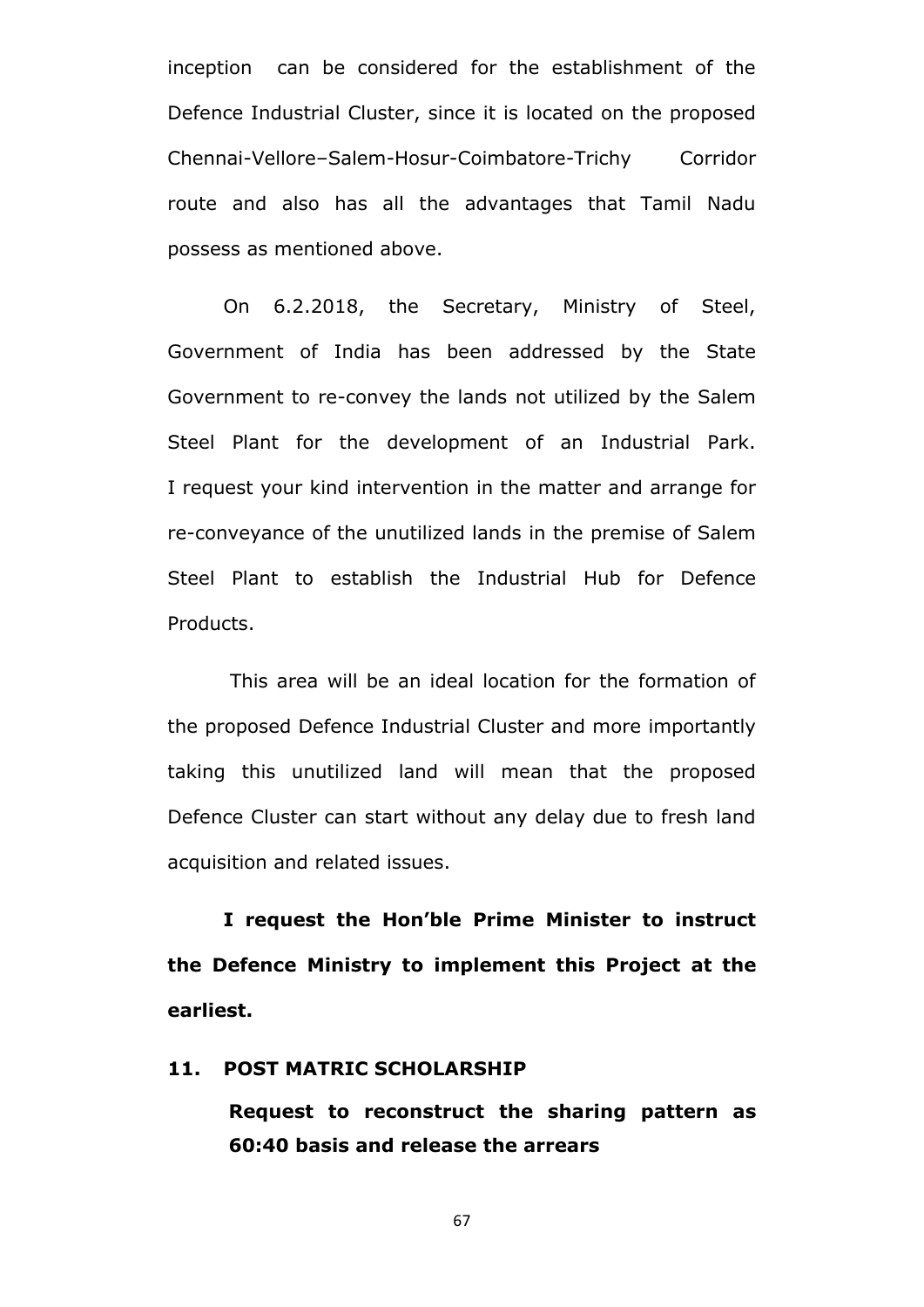The Government of Tamil Nadu has a strong belief that Social and economic upliftment of under privileged sections of the society would be possible and sustainable only by ensuring their educational progress especially in the field of higher education and hence Tamil Nadu Government has been implementing the Centrally Sponsored Scheme of Post Matric Scholarship to students belonging to Scheduled Castes/ Scheduled Tribes in its true letter and spirit.

The State of Tamil Nadu would like to draw attention to the recent revision of guidelines for the Scheduled Castes Post Matric Scholarship scheme, wherein it has been stated that the fees claimed against the Management quota/Spot admission seat in any institutions / Universities will not be reimbursed with effect from April, 2018. In Tamil Nadu, large number of Scheduled Castes students belonging to poor economic background who are not able to get admission under the government quota on merit, have been availing the benefit under the Post Matric Scholarship scheme under management quota seats in self financing colleges. As a result, the number of Scheduled Castes students joining the Higher and Technical Education Institutions in the State has increased tremendously. In fact, this scheme has largely benefitted the State to achieve a higher Gross Enrolment Ratio of more than 45%. Non-reimbursement of fees for management quota seats under the new guidelines, will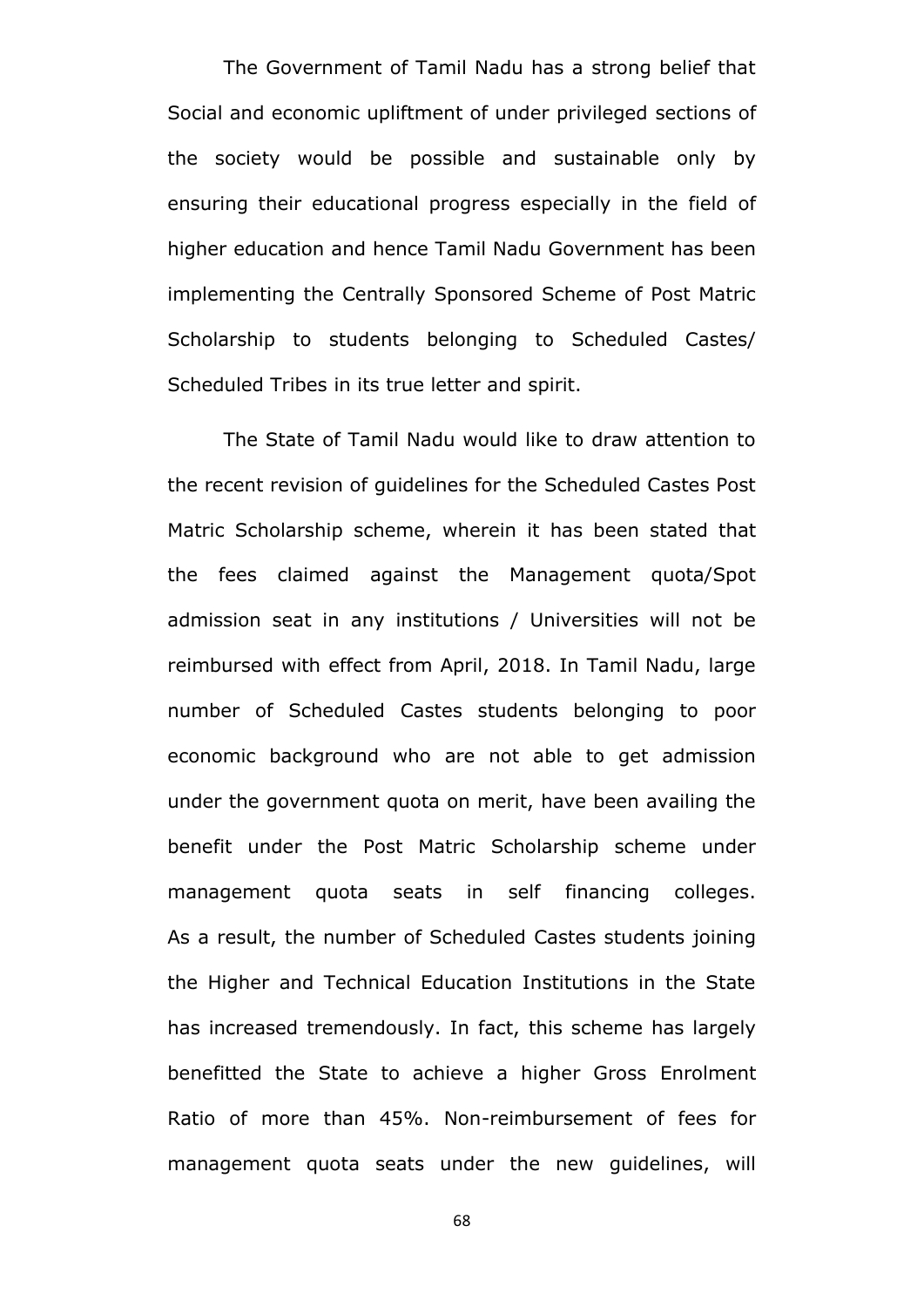create a huge set back in achieving the goal of social equity and social justice, as it will deny opportunities to the poor Scheduled Castes students in the fields of higher and technical education. This may cause serious resentment and unrest among the Scheduled Castes community. Further, extending the scheme to management quota is permissible under Para III (ii) (a) to (i) of the revised guidelines of the scheme. The Ministry of Social Justice and Empowerment, Government of India has already been addressed in this regard.

Another important issue is the sharing pattern between the Centre and State for funding the scheme. Presently the expenditure under the scheme at the end of the five year plan period is taken as the committed liability of the State for the next five years. While the committed liability of Tamil Nadu was Rs.353.55 crore in 2011-12, with effect from 2017-18, it has risen to Rs.1526.46 crore. This puts an unbearable burden on the State Government finances. It also results in a situation, where this Central sector scheme will be largely (if not fully) funded by the State from its own resources. Therefore, it is requested that in line with other Central Schemes, the scheme may be funded with a sharing pattern of 60:40 between the Centre and the State. In this issue the Hon"ble Prime Minister has already been addressed by the Hon"ble Chief Minister vide Letter dated 30.5.2018 and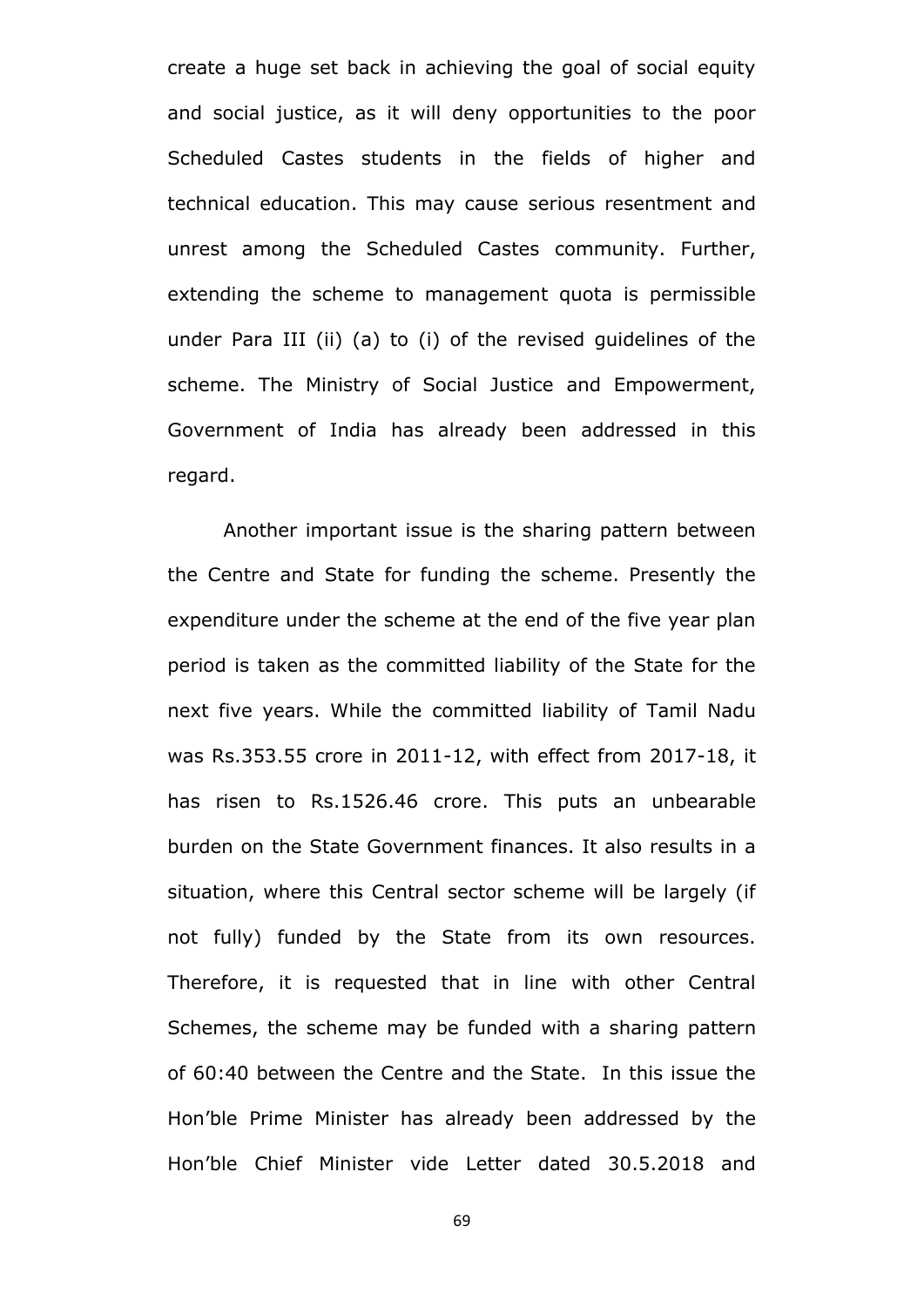14.6.2018. Further the release of funds by the Government of India to the State Government under this scheme over the years has been both delayed and inadequate. Up to 2017-18, the State is yet to receive arrears of Rs.985.80 crore from the Government of India. It is requested that, the release of this arrear amount to the State of Tamil Nadu may be expedited, to release the strain on the State Government's finances.

The 2018-19 academic year has already started and the student admission in the educational institutions has been completed and an early favorable decision on the issues highlighted above will be of immense help to the State of Tamil Nadu.

**I therefore request the Hon"ble Prime Minister to issue suitable directions to Ministry of Social Justice to reconstruct the above scheme with a sharing pattern of 60:40 basis between the Centre and the State and also direct the Ministry to release the arrears amounting to Rs.985.80 Crore up to 2017-18 at the earliest.** 

### **12. FIRE WORKS INDUSTRY**

# **Request to Save the employment of 8 lakh people in Fireworks Industry in Tamil Nadu**

About 850 fireworks manufacturing units are functioning in Tamil Nadu. These units are mostly located in Virudhunagar District and contribute 90% of the fireworks produced in the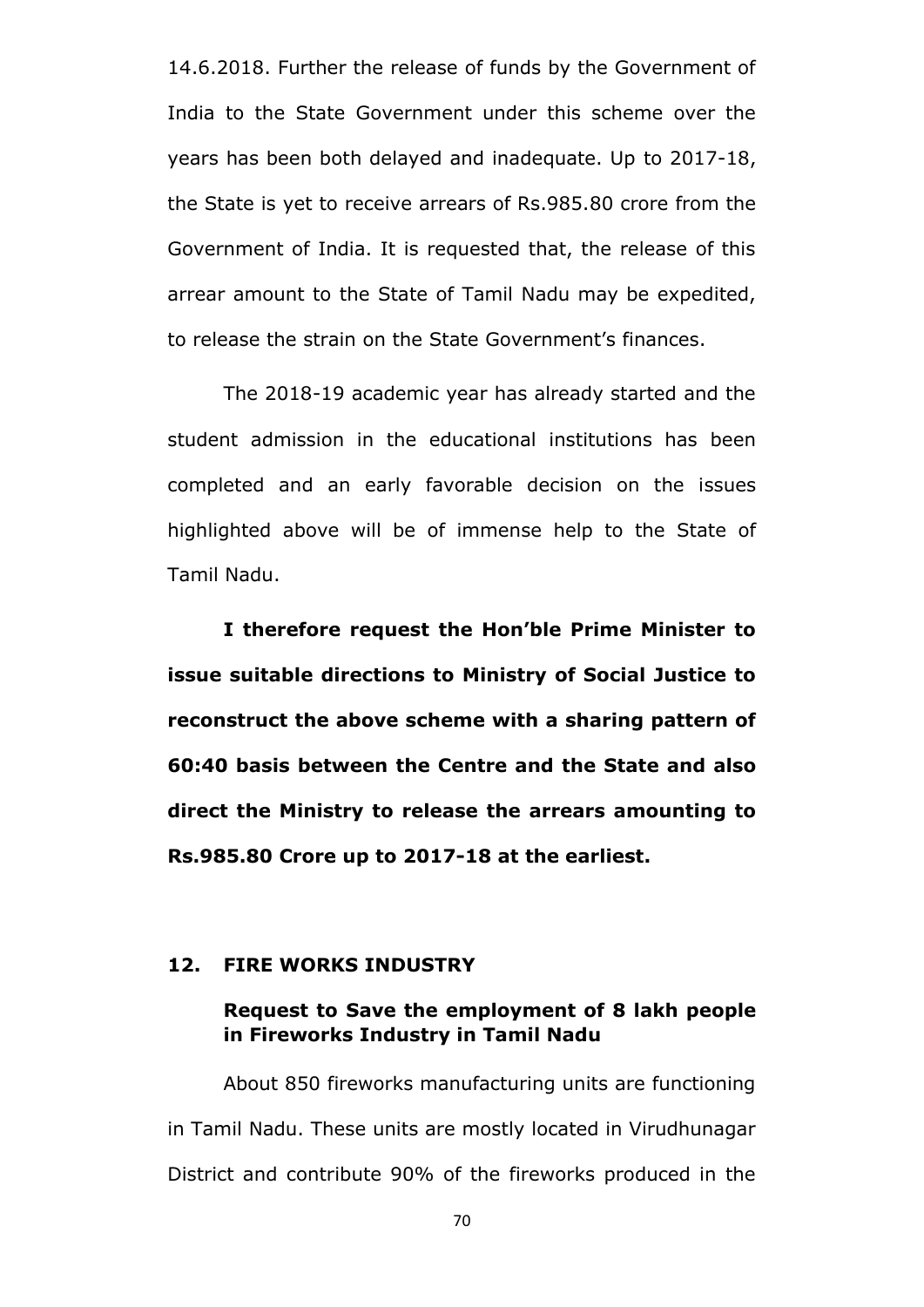country. They provide employment to more than 8 lakh people mostly women, directly or indirectly. All the manufacturers observe very high standards of safety and have evolved as a well regulated industry over a period of time.

In the recent past, the Industry is facing a major setback due to filing of Public Interest Litigations by a few NGOs and individuals before the Hon"ble Supreme Court of India to ban manufacture, sale and use of fireworks in any form. The manufacturers of fireworks have suffered very severe financial losses and there has also been loss of employment due to imposition of ban on sale of fireworks in National Capital Region during the 2017 Diwali season.

Even though the ban was subsequently lifted by the Hon"ble Supreme Court of India, few more Public Interest Litigations have been filed before the Supreme Court of India and the same have been admitted. This has created fear and uncertainty in the minds of the firework manufacturers. 850 factories went on strike indefinitely from 13.11.2018 as they are unsure about the outcome of the pending Public Interest Litigation, W.P.(Civil) No.728/2015, which is further posted for next hearing on 11.12.2018.

Use of fireworks during Diwali and many other religious and cultural festivals is deeply rooted in our tradition. Even the developed countries like U.S.A., Singapore, Japan,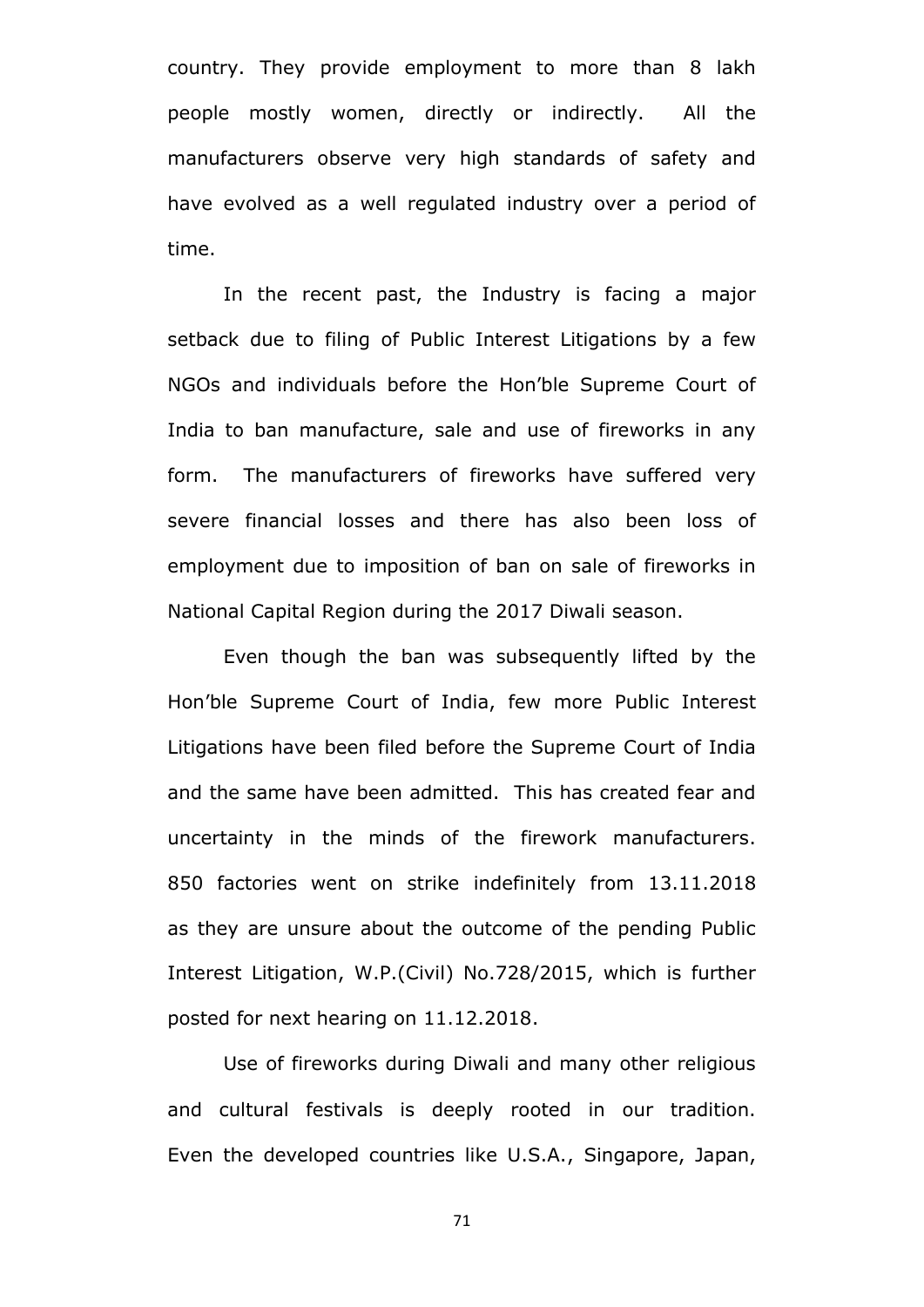Australia and the EU nations allow massive display of fireworks during celebration of religious, cultural and National events such as Christmas, New year, Independence day, etc. The state government will facilitate improvement in chemical technology, better quality fireworks which lead to lesser pollution.

As per rule 3(b) of the Environment (Protection) Rules, 1986, only when the level of any of the pollutants mentioned in the table under Schedule VII goes beyond the prescribed limit in the said table for two consecutive days shall the alarm bells ring and continuous monitoring and further investigation instituted. In the case of fireworks, almost all reported scientific data has revealed reversing of the level of pollution to the level prior to the use of fireworks, within 24 hours.

It is learnt that the manufacturers of fireworks in Tamil Nadu use nitrate salts for its production, which is much less polluting than chloride salts, which are used extensively in fireworks manufactured in other parts the world. Further, none of the firework manufacturers in Tamil Nadu are using the chemicals prohibited under various Pollution Control Rules or by the Supreme Court of India.

The manufacturers of fireworks in Tamil Nadu are using safe and environment friendly chemicals which are compatible to the health of the works as well as to the environment and are producing fancy crackers. Hence, there is no recorded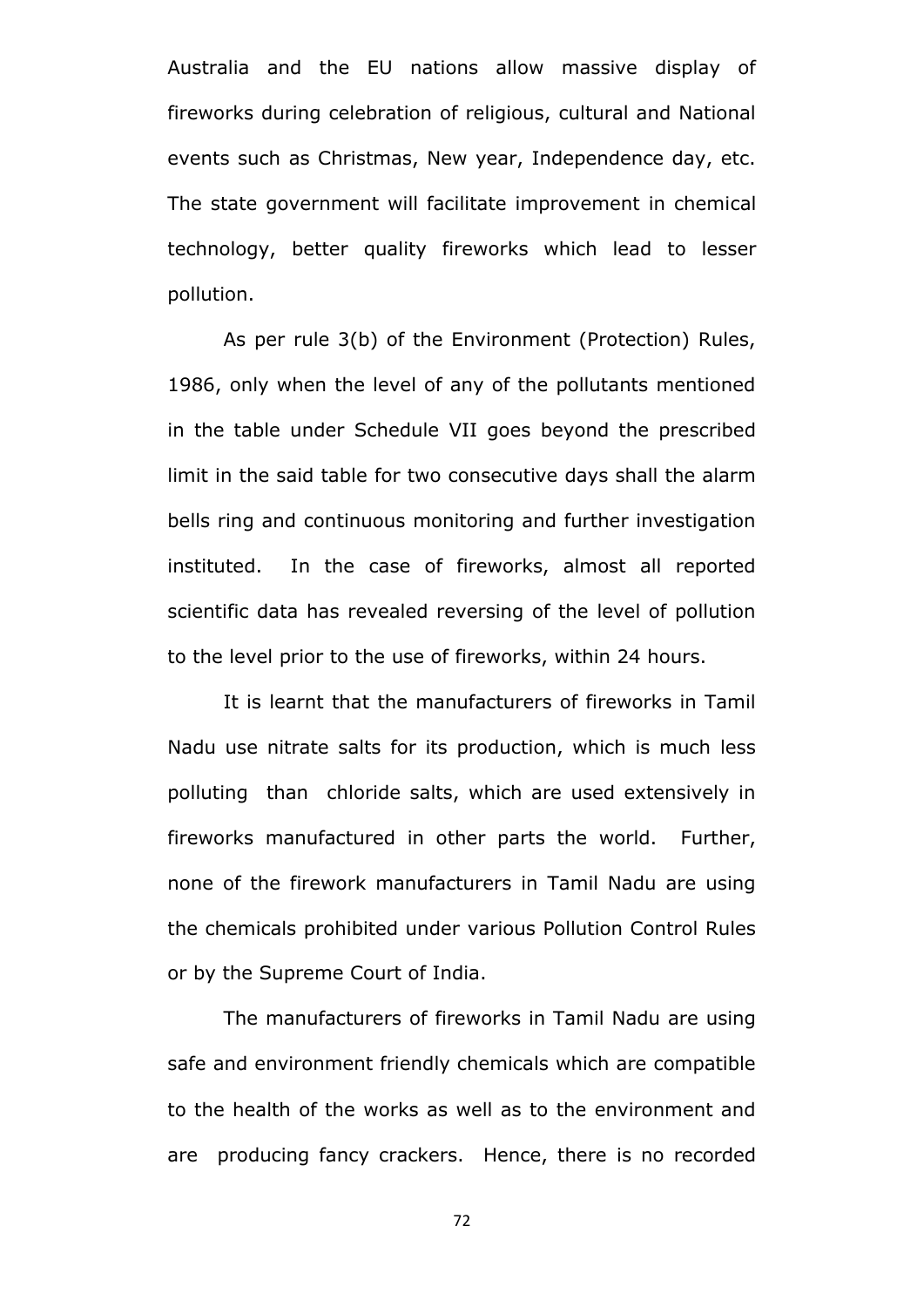long term effect on the environment. Since the use of fireworks is attached to our socio cultural traditions, any ban on production, sale and use of the same will adversely affect the sentiments of the people of India. It will also affect the livelihood of 8 lakh people and push them into poverty.

**I request the Hon"ble Prime Minister to direct the Ministry of Environment, Forest and Climate Change to carry out necessary amendment to Rule 3(b) of the Environment (Protection) Rules, 1986 and exempt the fireworks manufacturing industry from various provisions of the Environment (Protection) Rules, 1986, thereby saving the livelihood of 8 lakh families dependent on fireworks industry.**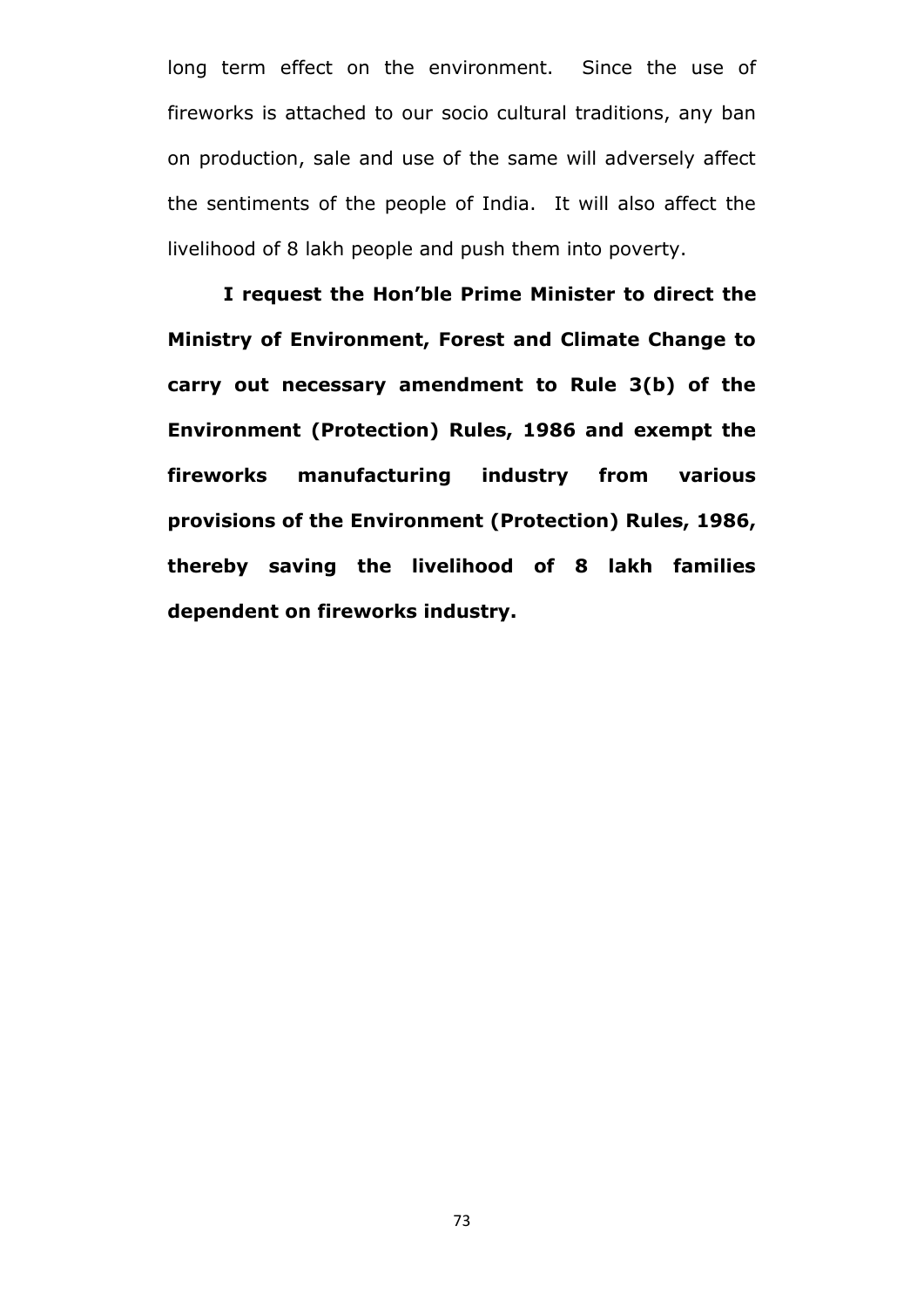### **13. UDAN SCHEME**

# **Request flight operations to Hosur, Neyveli & Ramanathapuram and evening flight service to Salem.**

I would like to thank you for the efforts taken by Ministry to promote Air connectivity between Regions under the UDAN scheme in the State of Tamil Nadu. People in and around Salem District have welcomed the scheme and are benefitted by the flight services to Salem Airport.

Similarly, Hosur is an important industrial hub in Krishnagiri District, which was selected under the UDAN Scheme in the first phase and flight operations are yet to start for want of "No Objection Certificate" from Bangalore International Airport. The Hosur Airport, will be an engine of growth to the industrial hub of Krishnagiri and neighbouring Districts and also will develop the Chennai – Bangalore Industrial Corridor.

Neyveli has also been selected in the Phase-I of UDAN Scheme and bidding process with airline operators has been completed.

I would also like to point out that Ramanathapuram has been included in the Phase-II of the UDAN Scheme. Rameswaram is an important Pilgrimage and Tourism centre, attracting tourists from all over India.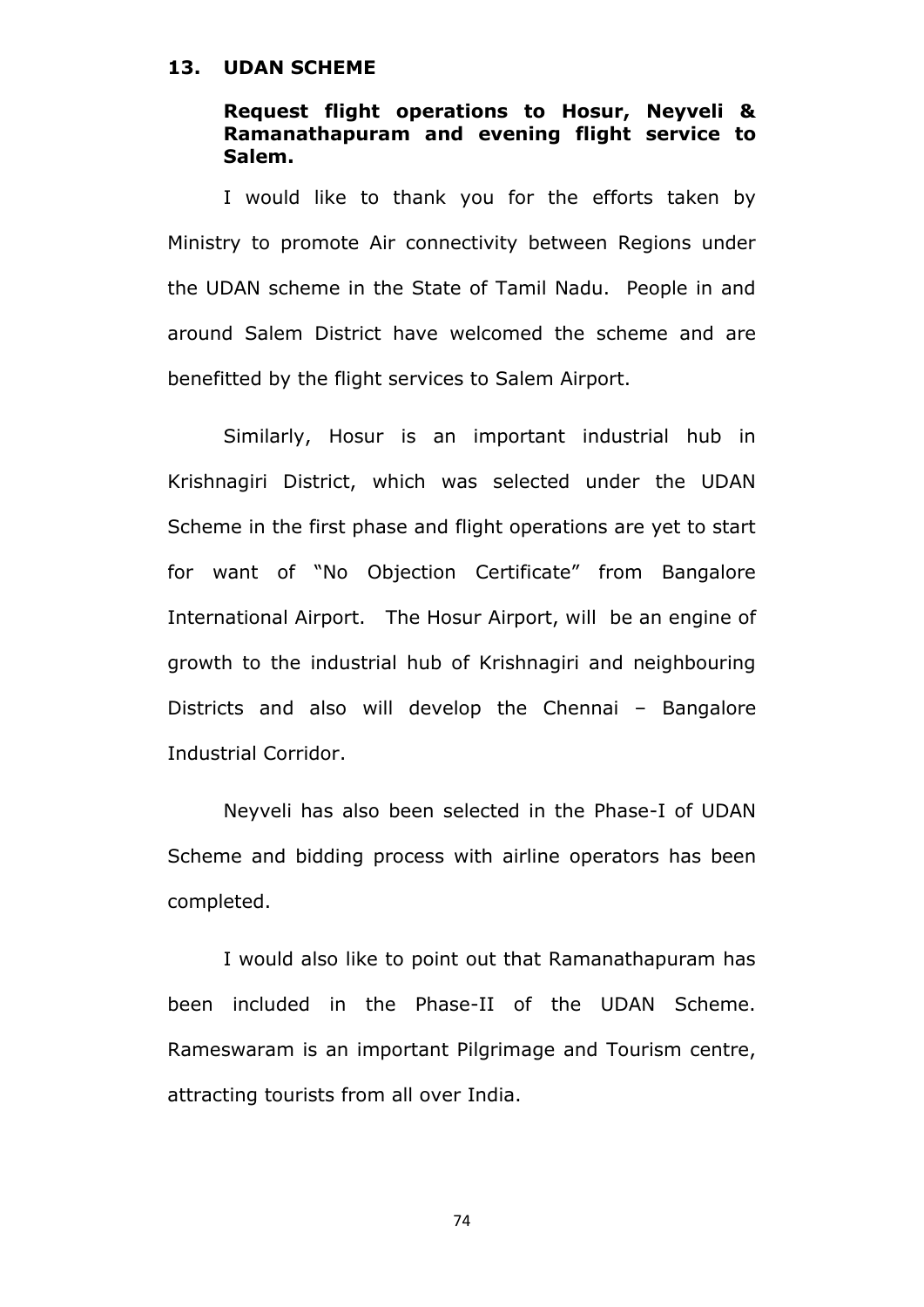**Therefore, I request the Hon"ble Prime Minister to instruct the Ministry of Civil Aviation to start Air operations to Hosur, Neyveli and Ramanathapuram as expeditiously as possible. I also request that an evening flight service between Salem and Chennai may be introduced under the UDAN Scheme.**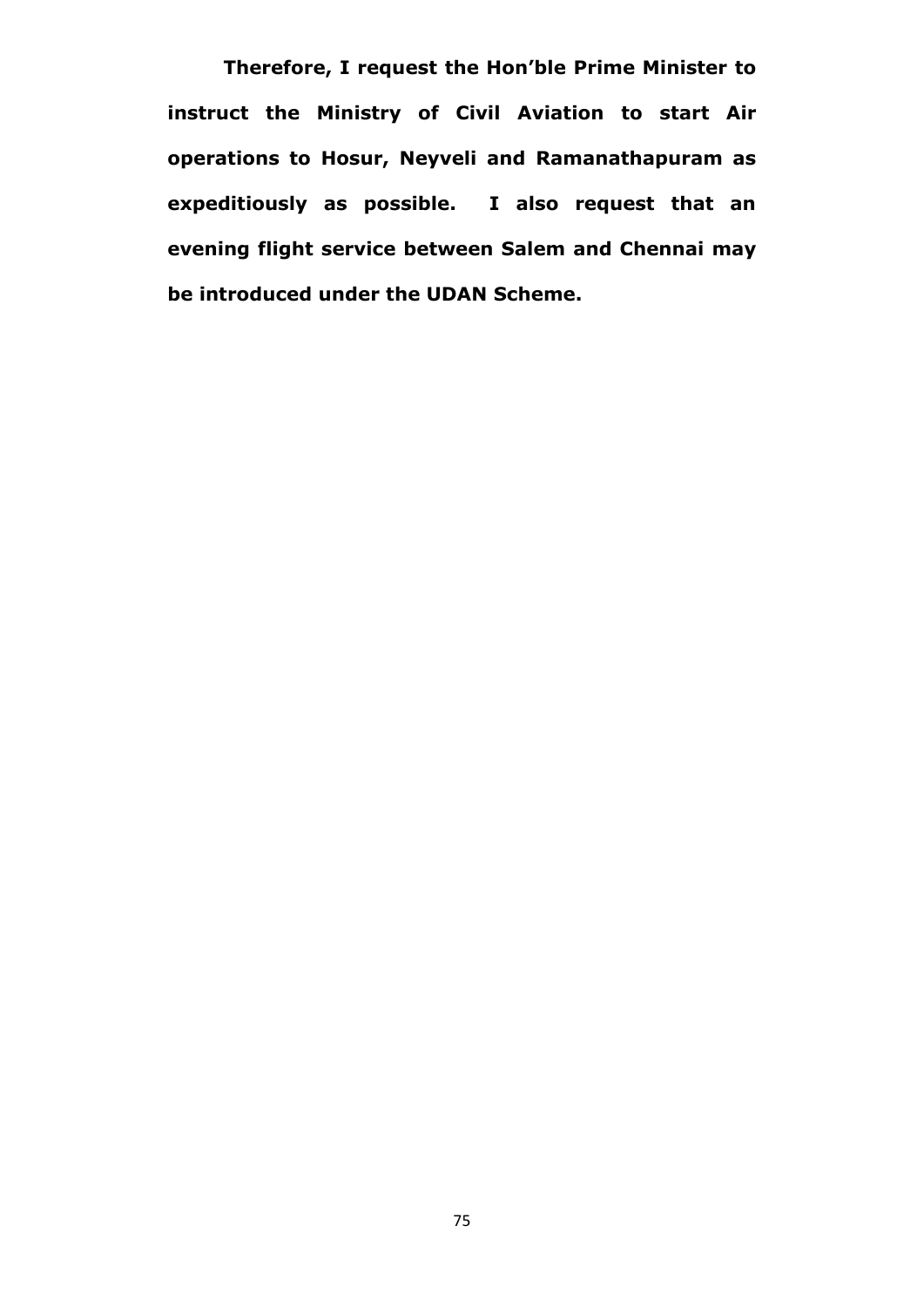# **14. GOVERNMENT MEDICAL COLLEGE AT RAMANATHAPURAM DISTRICT.**

# **Establishment of New Medical College at Ramanathapuram District under the Centrally Sponsored Schemes**

Government of India has not given approval for the establishment of any Government Medical College in Tamil Nadu in the Phase-I and Phase-II under Centrally Sponsored Scheme on the ground that no block of three Parliamentary Constituencies is lacking availability of at least one Government Medical College.

On this issue, I would like to state that Tamil Nadu has been a pioneer in the implementation of various schemes in the Health and Medical Education, in addition to prioritising and investing enormous amounts of State funds to set up Medical Colleges on its own. In spite of this in Tamil Nadu, there are more than 13 districts, which have no Government Medical College, but have readily available land and district hospitals eligible for consideration under this Centrally Sponsored Scheme. The State also has the challenges of inter district disparities, despite our efforts and the implementation of schemes under the National Heath Mission. The State is continuously taking all efforts to redress and provide access to "State of Art" health facilities, including tertiary care to all, within the districts itself.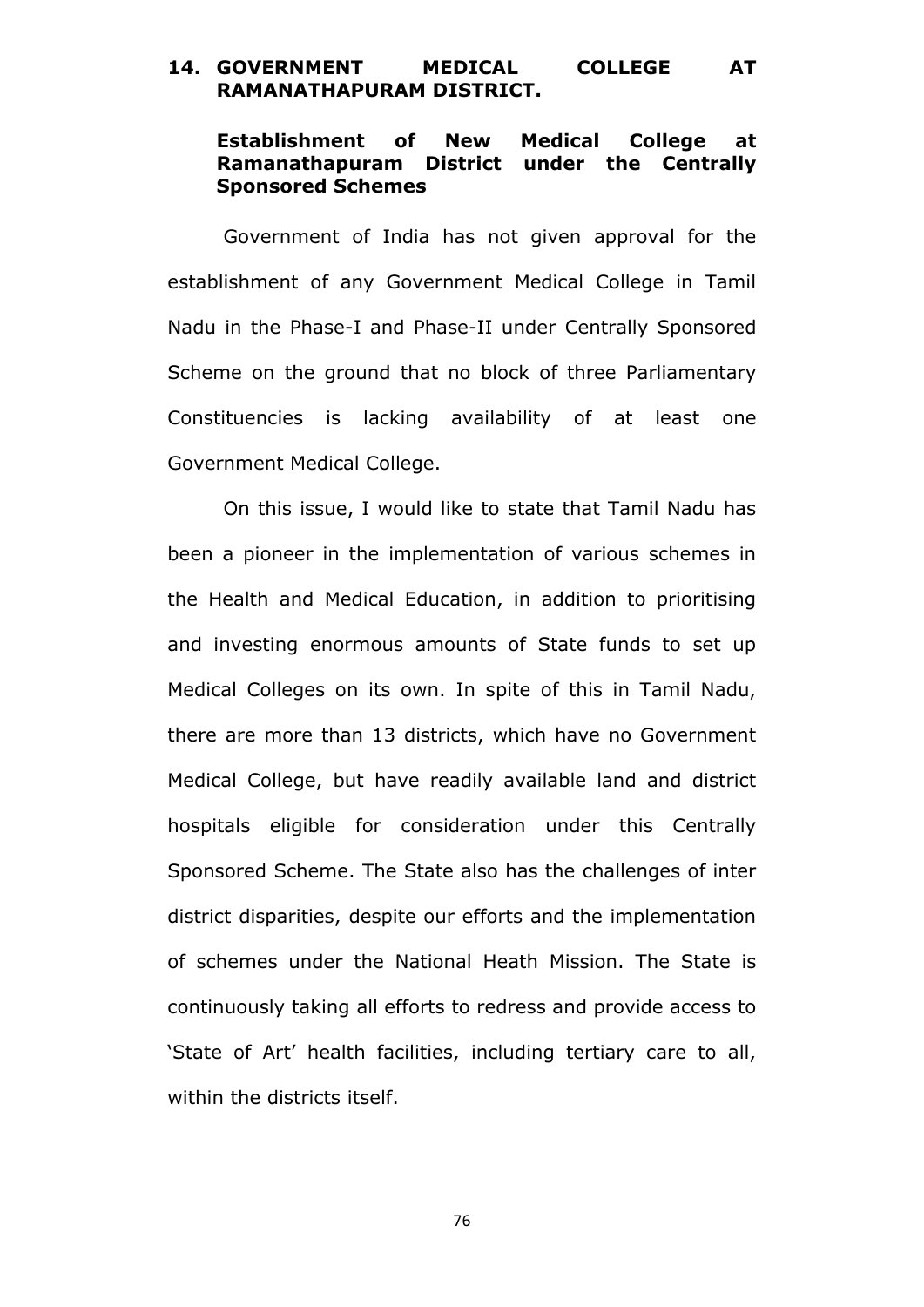It is in this background that the need for establishing a Medical College at Ramanathapuram becomes very relevant. You are already aware that the Government of India itself based on backwardness, identified Ramanathapuram as one of the two backward districts, with an aim to quickly and effectively developing them and included them in the aspirational districts initiative. Ramanathapuram district has been historically backward and geographically remote, with a long coast line. Rameswaram temple, an internationally acclaimed tourist centre which attracts lakh of pilgrims from all over India and across the world, is located in this district. At present, the district lacks a tertiary medical care facility in the form of a Government or Private Medical College, because of which people of the district have a travel all the way to Madurai, which is located at a distance of 110 kms, to avail tertiary care. Hence, there is an urgent need to establish the tertiary medical care facility in this district. Sanction of a new Government Medical College under the Centrally Sponsored Scheme would go a long way in addressing the need for establishing such a tertiary medical care institution for this aspirational district. I would like to also mention that Ramanathapuram already has a functional District Headquarters Hospital and adequate land, as per the requirements stipulated by the Medical Council of India (MCI).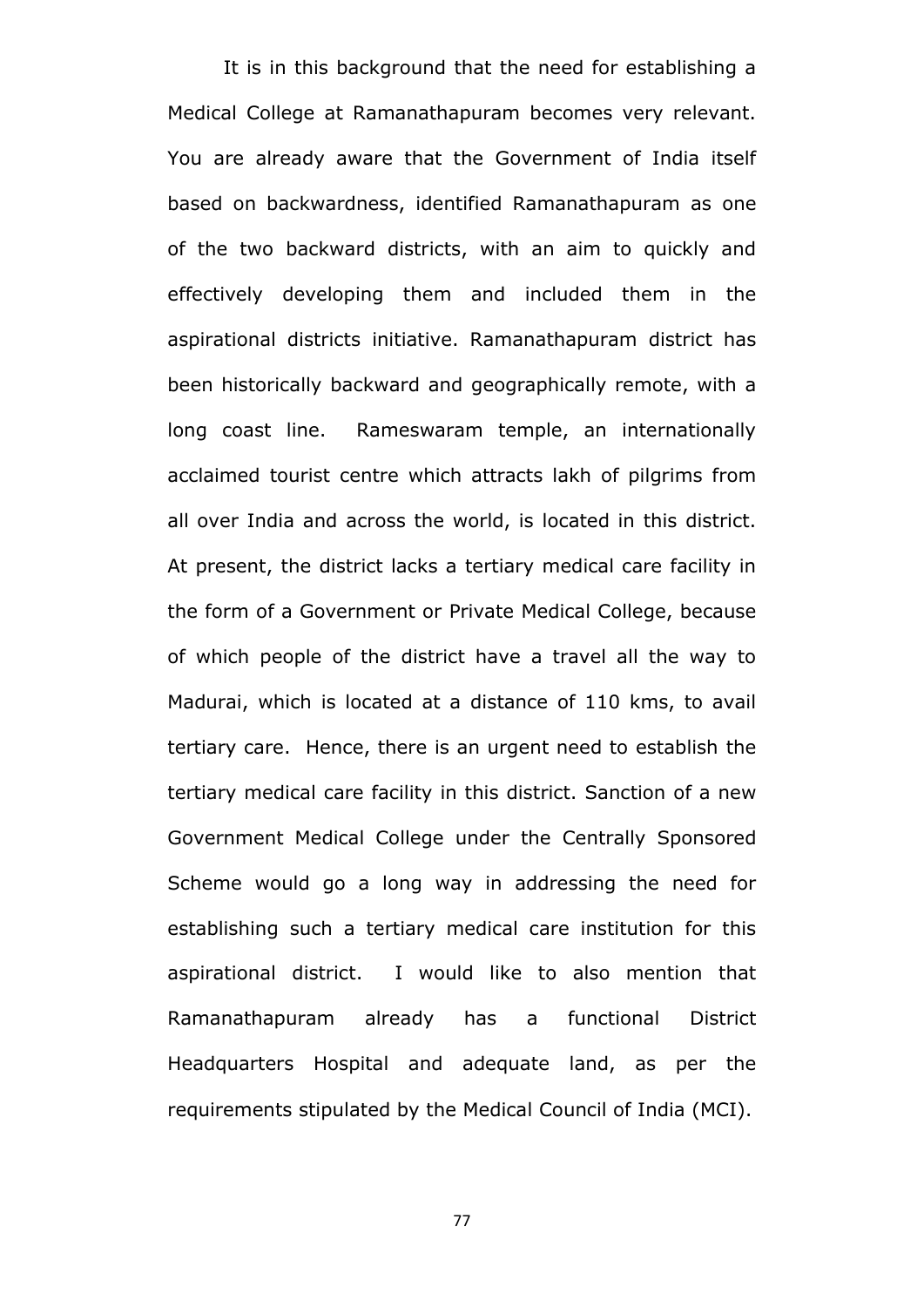Despite having a clear case for being considered for sanction of a new Government Medical College at Ramanathapuram, it is disappointing that both in the Phase-I, where 58 Government Medical Colleges were sanctioned and in Phase-II, where 24 Government Medical Colleges have been announced, Tamil Nadu has not been considered, in spite of land and a functional district/ referral hospital being readily available in the district.

Even though Government of India is taking a position that the present proposal for establishment of 24 Government Medical College was based on a criteria to have at least one Government Medical College for three Parliamentary Constituencies in India.

**I request the Hon"ble Prime Minister to direct the Ministry of Health and Family Welfare, Government of India to relax the condition to facilitate sanction of a Government Medical College at Ramanathapuram District under the Centrally Sponsored Scheme "Establishment of New Medical Colleges attached with existing District / Referral Hospitals".**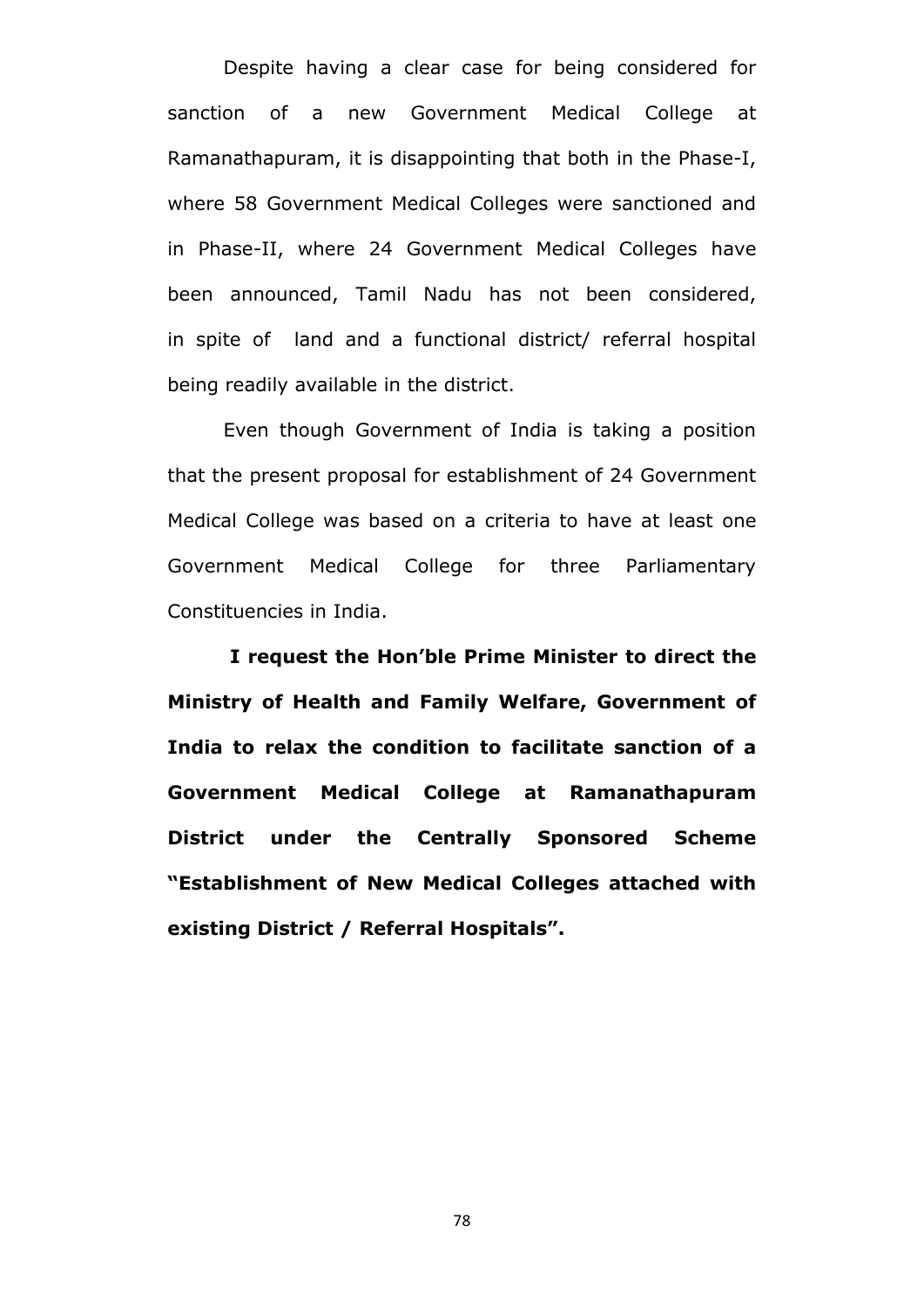## **15. CONTINUATION OF CENTRAL RESEARCH STATIONS/INSTITUTIONS.**

**Request to continuation of CPRS, Ooty; CIBA., Chennai; SBI., Coimbatore; NRCB., Tiruchirapalli; Central Press, Coimbatore to safeguard the interests of Tamil Nadu.** 

**Tamil Nadu has been pioneering various research activities. The proposals by the Central Government to close some of the research and other Central institutions in the State will adversely impact the scientific research work in Tamil Nadu which are beneficial to farmers and fishermen.** 

I would like to bring to your kind notice that in the states of Tamil Nadu and Karnataka, potato is grown in hills. Potatoes are mainly grown in hilly districts of Dindigul, the Nilgiris, Krishnagiri and Erode districts of Tamil Nadu State covering nearly 5,500 Ha. **It is understood from media reports that the Indian Council of Agricultural Research (ICAR) has taken a decision to shut down the "Central Potato Research Station" (CPRS), a well known Premier Institute functioning at Muthorai, Ooty in the Nilgiris District of Tamil Nadu.**

This Institute was founded in 1957 and has been serving the potato farmers for the past 70 years in coordination with the State Government as well as with the Tamil Nadu Agricultural University (TNAU). The Institute is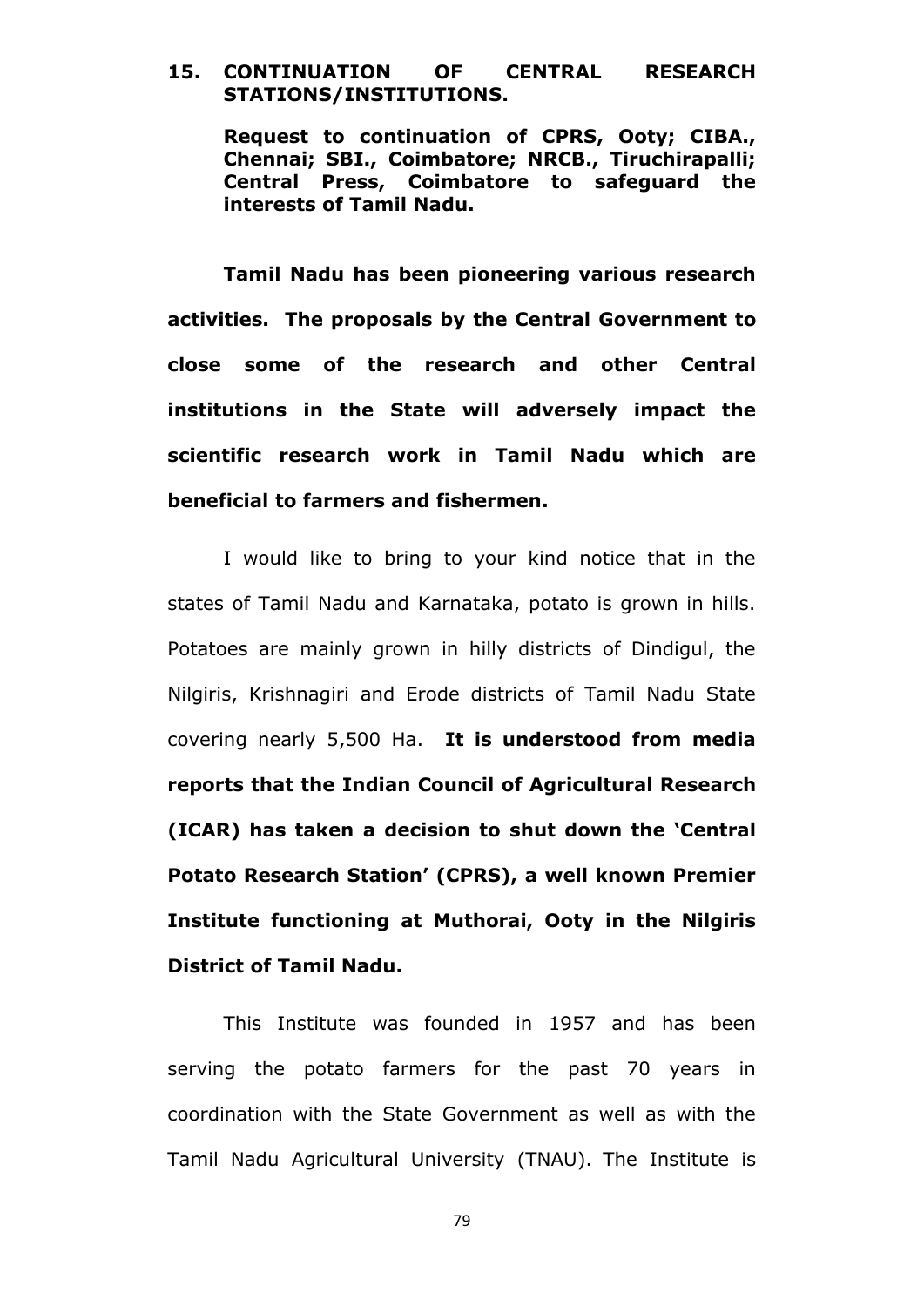well equipped with a hi-tech laboratory, seed production and multiplication facilities located in an area of 45 acres. This CPRS is the only station in the whole of South India researching on Potato cyst nematode and Potato early blight which are major diseases affecting potato cultivation and help the farmers to keep these maladies in check and grow the potato crop profitably.

CPRS-Ooty released the India's first nematode resistant variety "Kufri Swarna" in the year 1985 and this variety is still predominantly grown in many areas across the Nilgiris. This is one of the two Institutes where Potato farmers are getting disease free seeds. If this Research station is closed, farmers of Tamil Nadu and other southern states of India, have to depend on the Potato Research Station at Jalandhar, Punjab, which is located far away, to access disease free planting materials, which in turn will increase the cost of cultivation. Moreover, the varieties of North India are not suitable for Southern hills.

In the above circumstances, the closure of the said Institute "CPRS" at Ooty will have detrimental impact on the interest of the Potato farmers of this State and entire South India.

**I therefore request you to direct the Ministry of Agriculture & Farmers Welfare and the Indian Council**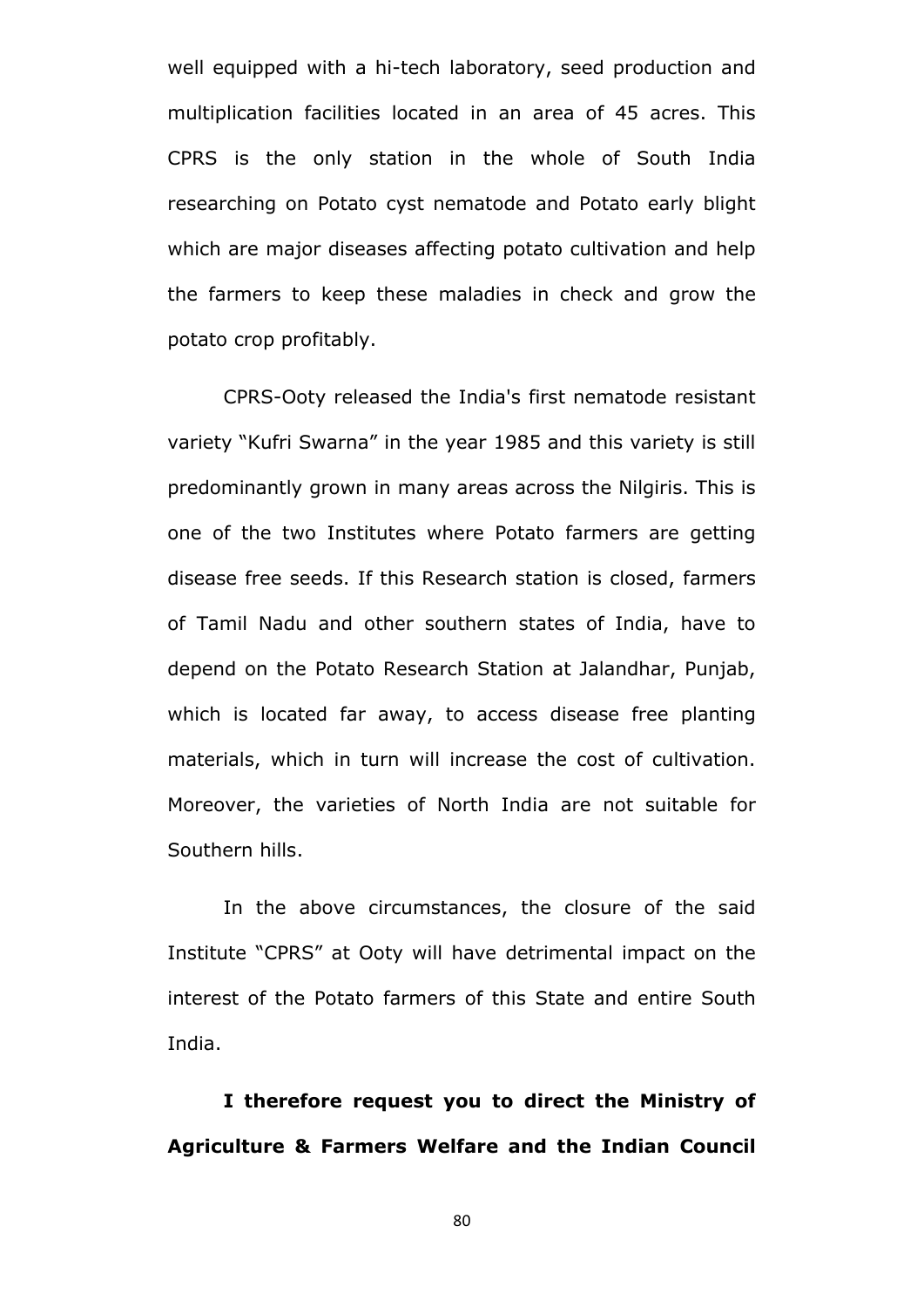**of Agricultural Research not to close the CPRS, Ooty in order to safeguard the interests of the Potato farmers of this State as well as farmers in other southern States of our country.**

**As regards the proposed closure of the other Central institutes like the Central Institute of Brackish Water Aquaculture (CIBA) in Chennai, Sugarcane Breeding Institute (SBI) at Coimbatore, National Research Centre for Banana (NRCB) at Tiruchirappalli and the Central Press at Coimbatore, I had already requested you through my letters and Memorandum to continue the operation of these Institutions for the benefit of Tamil Nadu and its people.** 

**I request you to consider the above favourably.**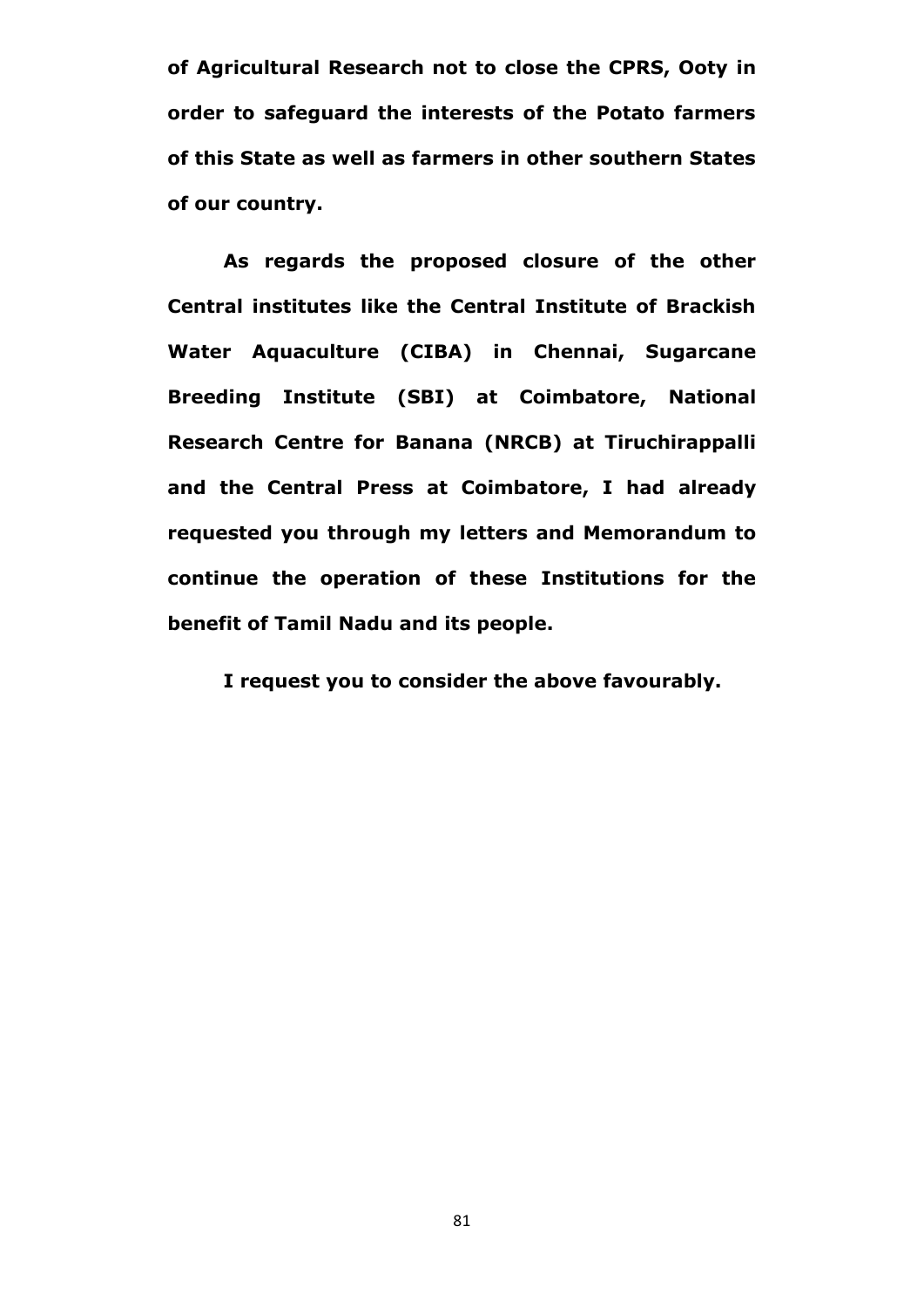### **16. CHENNAI METRO RAIL PHASE-II**

## **Request to sanction Phase-II of Chennai Metro Rail Project under 50:50 joint venture partnership basis**

I would like to bring to your kind notice that the phase-I of Chennai Metro Rail Project under 50:50 joint venture partnership basis between Government of India and Government of Tamil Nadu has been completed and passenger services are running since 2015 and the last underground section of 10 km will be opened to passenger service shortly.

Phase-II of Chennai Metro Rail Project was initially approved by the Government of Tamil Nadu and recommended to Government of India for approval in April, 2017. Due to the introduction of New Metro Rail Policy by Government of India and updating the Comprehensive Mobility Plan (CMP) and Alternative analysis for mode of transport, final DPR for the length of 118.9 km with the total cost of Rs.69,180 crore (including escalation, land and taxes) has been approved by Government of Tamil Nadu and sent to the Ministry of Housing & Urban Affairs (MoHUA), Government of India for their approval under 50:50 joint venture partnership basis on January 11, 2019.

For Phase-II, Japan International Co-operation Agency (JICA) has already approved a loan of Rs.20,196 crore and